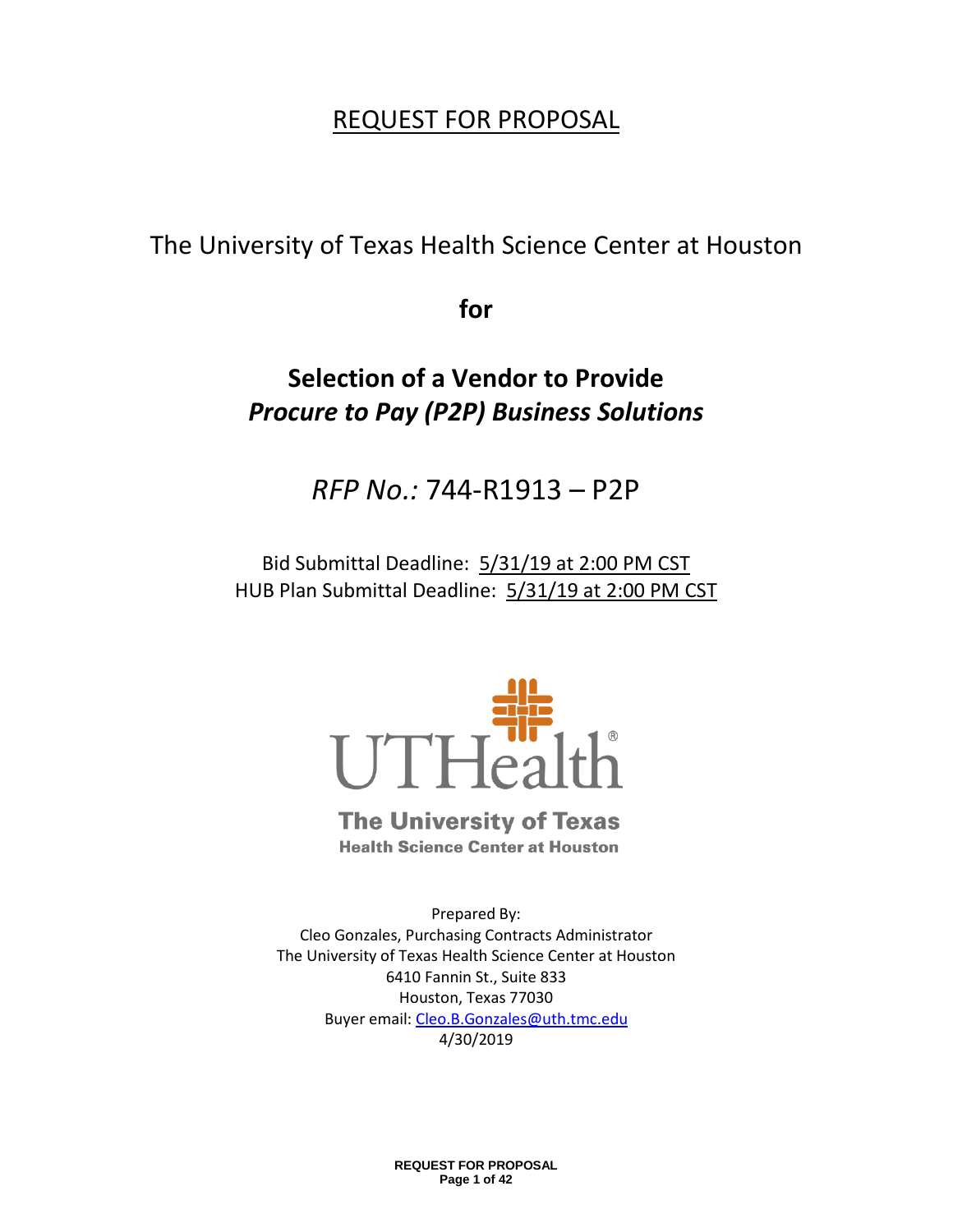## **REQUEST FOR PROPOSAL**

## **TABLE OF CONTENTS**

**Attachments:**

| <b>APPENDIX ONE:</b>   | <b>PROPOSAL REQUIREMENTS - INTENTIONALLY OMITTED</b>                                       |
|------------------------|--------------------------------------------------------------------------------------------|
| <b>APPENDIX TWO:</b>   | <b>SAMPLE AGREEMENT</b>                                                                    |
| <b>APPENDIX THREE:</b> | <b>HUB SUBCONTRACTING PLAN</b>                                                             |
| <b>APPENDIX FOUR:</b>  | <b>CAMPUS MAP - INTENTIONALLY OMITTED</b>                                                  |
| <b>APPENDIX FIVE:</b>  | <b>ACCESS BY INDIVIDUALS WITH DISABILITIES</b>                                             |
| <b>APPENDIX SIX:</b>   | <b>ELECTRONIC AND INFORMATION RESOURCES ENVIRONMENT</b><br><b>SPECIFICATIONS</b>           |
| <b>APPENDIX SEVEN:</b> | SECURITY CHARACTERISTICS AND FUNCTIONALITY OF<br><b>CONTRACTOR'S INFORMATION RESOURCES</b> |
| <b>APPENDIX EIGHT:</b> | <b>CERTIFICATE OF INTERESTED PARTIES (FORM 1295)</b>                                       |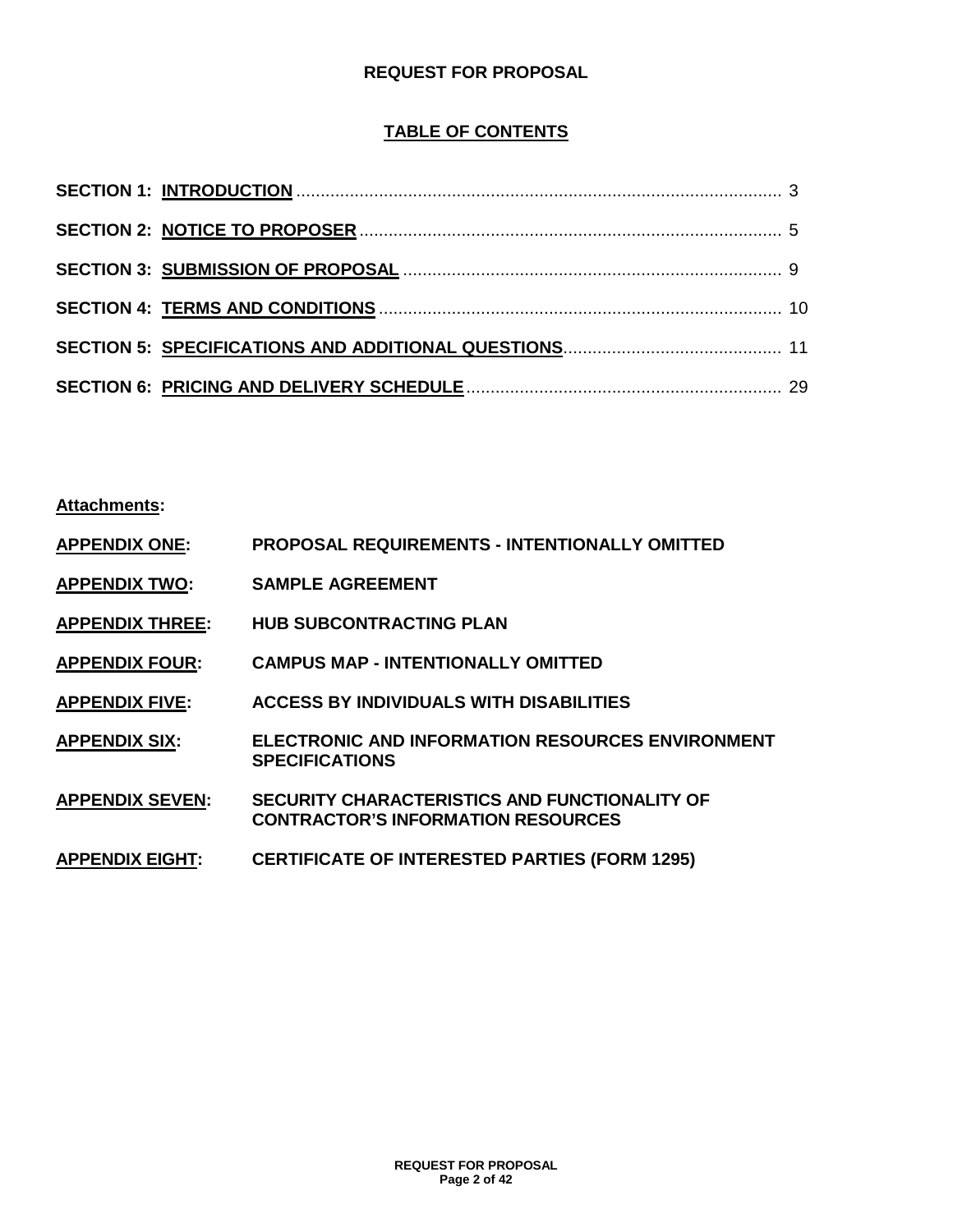## **INTRODUCTION**

#### **1.1 Description of University**

Founded in 1972, The University of Texas Health Science Center at Houston (UTHealth) is one of the fourteen (14) component Universities of The University of Texas System. UTHealth is the most comprehensive academic health center in Texas, and is comprised of the following buildings & schools:

- Medical School (MSB) 6431 Fannin Street
- Medical School Expansion (MSE) 6431 Fannin Street
- Cyclotron Building (CYC) 6431 Fannin Street
- School of Dentistry (SOD) 7500 Cambridge Street
- School of Public Health (SPH) 1200 Pressler Street
- School of Nursing (SON) 6901 Bertner Avenue
- School of Biomedical Informatics (SBMI) 7000 Fannin Street
- Graduate School of Biomedical Sciences (GSBS)– 6767 Bertner Avenue
- Biomedical & Behavioral Sciences Building (BBS) 1941 East Road
- Institute of Molecular Medicine (IMM) 1825 Pressler Street
- Harris County Psychiatric Center (HCPC) 2800 South MacGregor Drive
- Operations Center Building (OCB) -1851 Cross Point Avenue
- University Center Tower (UCT) 7000 Fannin Street
- Professional Building (UTPB) 6410 Fannin Street
- Jesse H. Jones Library Building (JJL) 1133 John Freeman Blvd.

UTHealth combines biomedical sciences, behavioral sciences, and the humanities to provide interdisciplinary activities essential to the definition of modern academic health science education. UTHealth is committed to providing health professional education and training for students, and is dedicated to providing excellence in research and patient care, which is offered through its clinics, Memorial Hermann Hospital System (its primary teaching hospital), and other affiliated institutions. UTHealth is a major part of the concentration of medical schools, hospitals and research facilities generally referred to as the Texas Medical Center.

The University of Texas Health Science Center at Houston System has nearly 8,000 employees and approximately 5,000 students. As a component of the University of Texas System, UTHealth is subject to the "Rules and Regulations of the Board of Regents of the University of Texas System for the government of The University of Texas System."

An "**Institutional Affiliate**" means our affiliated Clinical practice, U.T. Physicians group, as designated by University, in connection with any Agreement.

#### **1.2 Background and Special Circumstances**

The University of Texas Health Science Center at Houston ("University", "UTHealth"), is interested in procuring a business solution and cloud based technology to help support the "procure to pay" operations. The Institution has experienced rapid growth over the last ten years and is looking to modernize its operations by leveraging technology to help automate and reduce manual transactions. Key to this initiative is finding the best solution to support internal customer requirements across our six different schools, U.T. Physicians, and the Harris County Psychiatric Center.

#### **1.3 Objective of Request for Proposal**

The University of Texas Health Science Center at Houston is soliciting proposals from qualified vendors in response to this Request for Proposal 744-R1913 P2P (**RFP**) for selection of a Contractor/s to provide Procure to Pay business solutions more specifically described in **Section 5.2** (Scope of Work).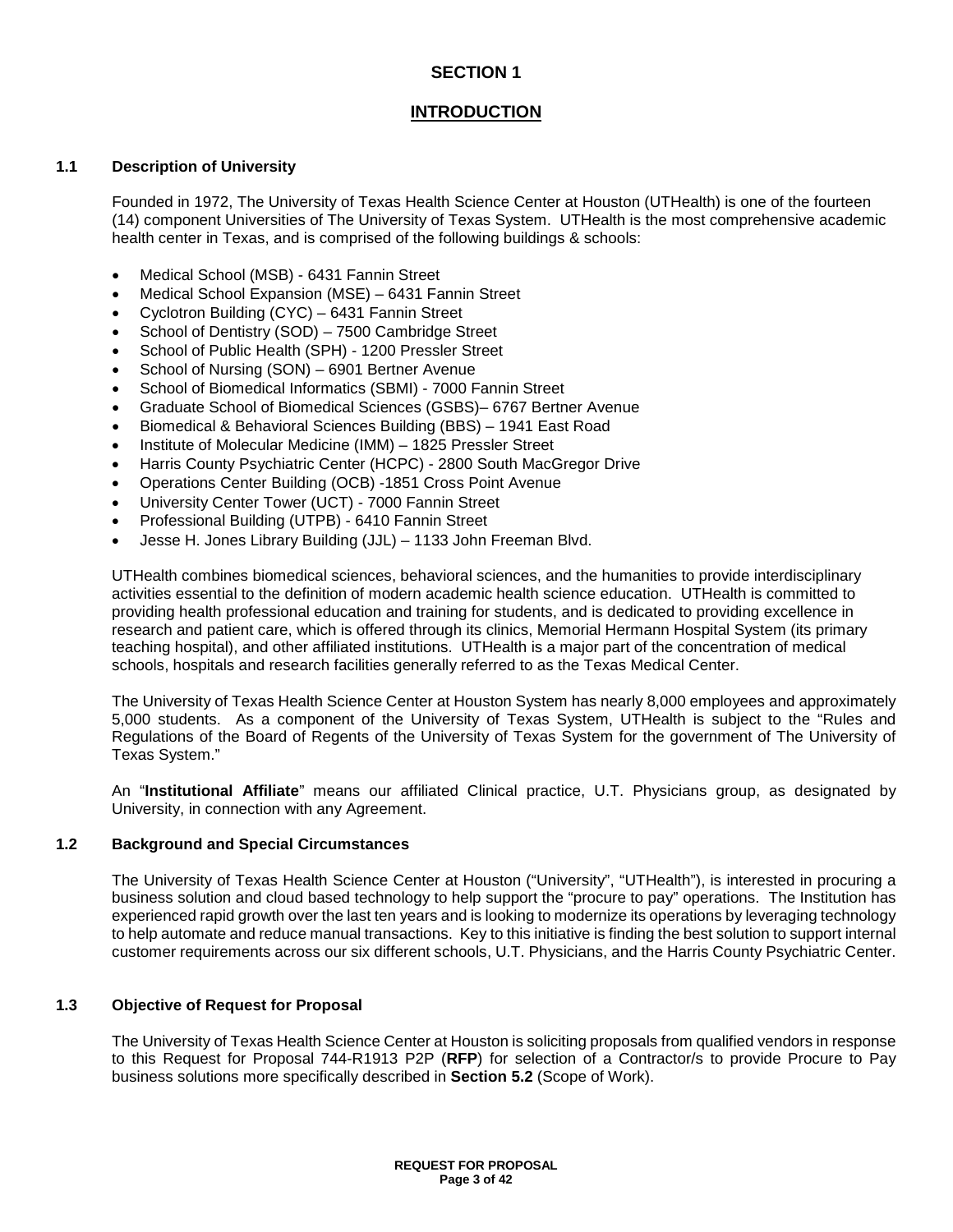University reserves the right to (a) enter into an agreement or agreements for all or any portion of the functional areas set forth below in this RFP (b) reject any and all proposals and re-solicit proposals, or (c) reject any and all proposals and temporarily or permanently abandon this selection process, if deemed to be in the best interests of University. Proposer submissions should be valid for at least eighteen (18) months. This is due to the fact that different functional areas may be awarded at different times and have different implementation schedules. Proposer may bid on all procure to pay functional areas or only on the areas that the Proposer offers a solution. Proposer is hereby notified that University will maintain in its files concerning this RFP a written record of the basis upon which a selection, if any, is made by University.

This Request for Proposal (RFP) includes the following procure to pay functional areas which are open for submission from Proposers:

| <b>FUNCTIONAL AREA</b>                                                                                     |
|------------------------------------------------------------------------------------------------------------|
| <b>Supplier Information Management</b>                                                                     |
| Supplier Enablement & PO/Invoice Automation: (PO<br>dispatch, Invoice Receipt, automated invoice matching) |
| Procurement: Includes                                                                                      |
| Catalog/Non-Catalog requisitions, budget check, workflow<br>approvals, purchase orders, and receiving      |
| Invoicing (PO & Non-PO)                                                                                    |
| <b>Employee Expenses &amp; Travel</b>                                                                      |
| Procurement Card (BuyCard) Management and Expense<br>Reconciliation                                        |
| Sourcing                                                                                                   |
| <b>Spend Analytics</b>                                                                                     |
|                                                                                                            |

## **1.4 Group Purchase Authority**

Please be advised that multiple other University of Texas institutions have expressed interest in utilizing, or "piggybacking" on, the contract that results from this RFP. It is likely (although not guaranteed) that the successful Proposer responding to this RFP will have the opportunity to provide solutions to multiple other University of Texas locations throughout the State of Texas through the contract that results from this solicitation.

Texas law authorizes institutions of higher education (defined by [§61.003,](http://www.statutes.legis.state.tx.us/Docs/ED/htm/ED.61.htm#61.003) *Education Code*) to use the group purchasing procurement method (ref. §[§51.9335,](http://www.statutes.legis.state.tx.us/Docs/ED/htm/ED.51.htm#51.9335) [73.115,](http://www.statutes.legis.state.tx.us/Docs/ED/htm/ED.73.htm#73.115) and [74.008,](http://www.statutes.legis.state.tx.us/Docs/ED/htm/ED.74.htm#74.008) *Education Code*). Additional Texas institutions of higher education may therefore elect to enter into a contract with the successful Proposer under this RFP. In particular, Proposer should note that University is part of The University of Texas System (**UT System**), which is comprised of fourteen institutions described at [http://www.utsystem.edu/institutions.](http://www.utsystem.edu/institutions) UT System institutions routinely evaluate whether a contract resulting from a procurement conducted by one of the institutions might be suitable for use by another, and if so, this RFP could give rise to additional purchase volumes. As a result, in submitting its proposal, Proposer should consider proposing a pricing model and other commercial terms that take into account the higher volumes and other expanded opportunities that could result from the eventual inclusion of other institutions in the purchase contemplated by this RFP. Any purchases made by other institutions based on this RFP will be the sole responsibility of those institutions.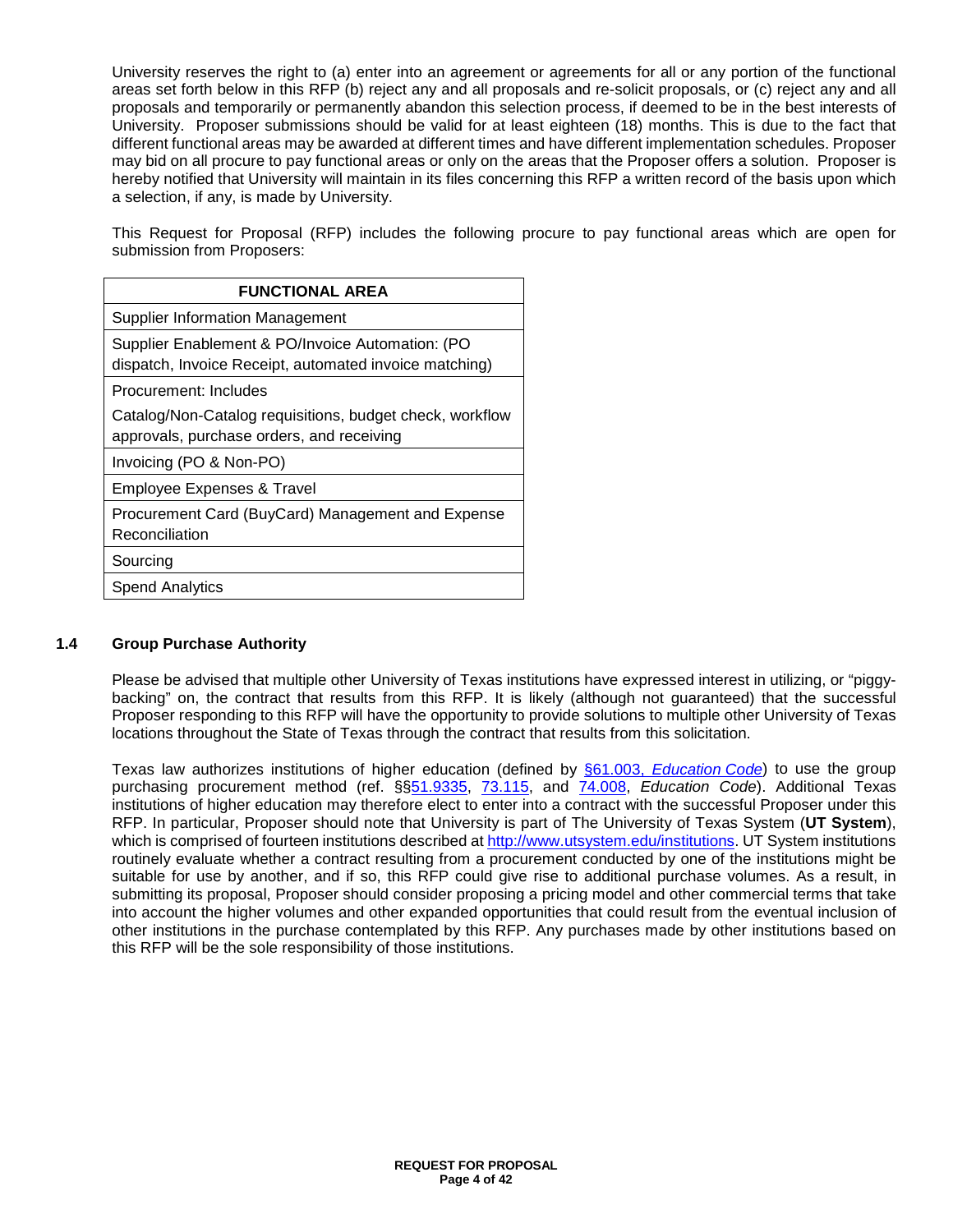## **NOTICE TO PROPOSER**

#### **2.1 Submittal Deadline**

University will accept proposals until **2:00 PM Central Time,** on **Friday, May 31, 2019** (**Submittal Deadline**).

#### **2.2 RFP Contact Information and Questions**

Interested parties may direct questions about this RFP to:

The University of Texas Health Science Center at Houston Procurement Services 1851 Crosspoint, OCB1.160 Houston, Texas 77054 Cleo Gonzales or Martha Amaya

Email to: Cleo.B.Gonzales@uth.tmc.edu or Martha.G.Amaya@uth.tmc.edu Subject Line: RFP No. 744-R1913 – P2P

*University instructs interested parties to restrict all contact and questions regarding this RFP to written communications delivered (i) in accordance with this Section on or before 5:00 PM on May 10, 2019 (Question*  **Deadline**), or (ii) if questions relate to Historically Underutilized Businesses, in accordance with **Section 2.5***.* 

University will provide responses as soon as practicable following the Question Deadline. University intends to respond to all timely submitted questions. However, University reserves the right to decline to respond to any question.

#### **2.3 Criteria for Selection**

The successful Proposer, if any, selected by University through this RFP will be the Proposer that submits a proposal on or before the **Submittal Deadline** that is the most advantageous to University. **Contractor** means the successful Proposer under this RFP.

#### **\*\*\* Proposer must provide responses to ALL of the Minimum Qualification questions in Section 5.3.1 which University will utilize to qualify or disqualify the proposals to be considered for this RFP. Proposals that do not provide responses to ALL of these Minimum Qualification questions will be disqualified \*\*\***

Proposer is encouraged to propose terms and conditions offering the maximum benefit to University in terms of (1) service, (2) total overall cost, and (3) project management expertise.

The evaluation of proposals and the selection of Contractor will be based on the information provided in the proposal by the criteria listed below. Furthermore, University may consider additional information if University determines the information is relevant. **For example, the University may award multiple functional areas to a single proposer based on best value standardization.**

The criteria to be considered by University in evaluating proposals and selecting Contractor, will be those factors listed below:

Company/Fit to University Objectives - The proposer's awareness of future directions and trends of Procure to Pay solutions as well as other related requirement fields that may be applicable to University. Proposer's experience performing the requested services for other similar, complex academic institutions. The Proposer's demonstrated competence, experience, and knowledge of P2P solutions is an essential requirement. Other factors to be evaluated will include:

- Proposer's size, stability, financial strength, leadership, research and development, and product lifecycle
- Demonstrated commitment to P2P Market and ability to offer comprehensive solutions
- University and Proposer Collaboration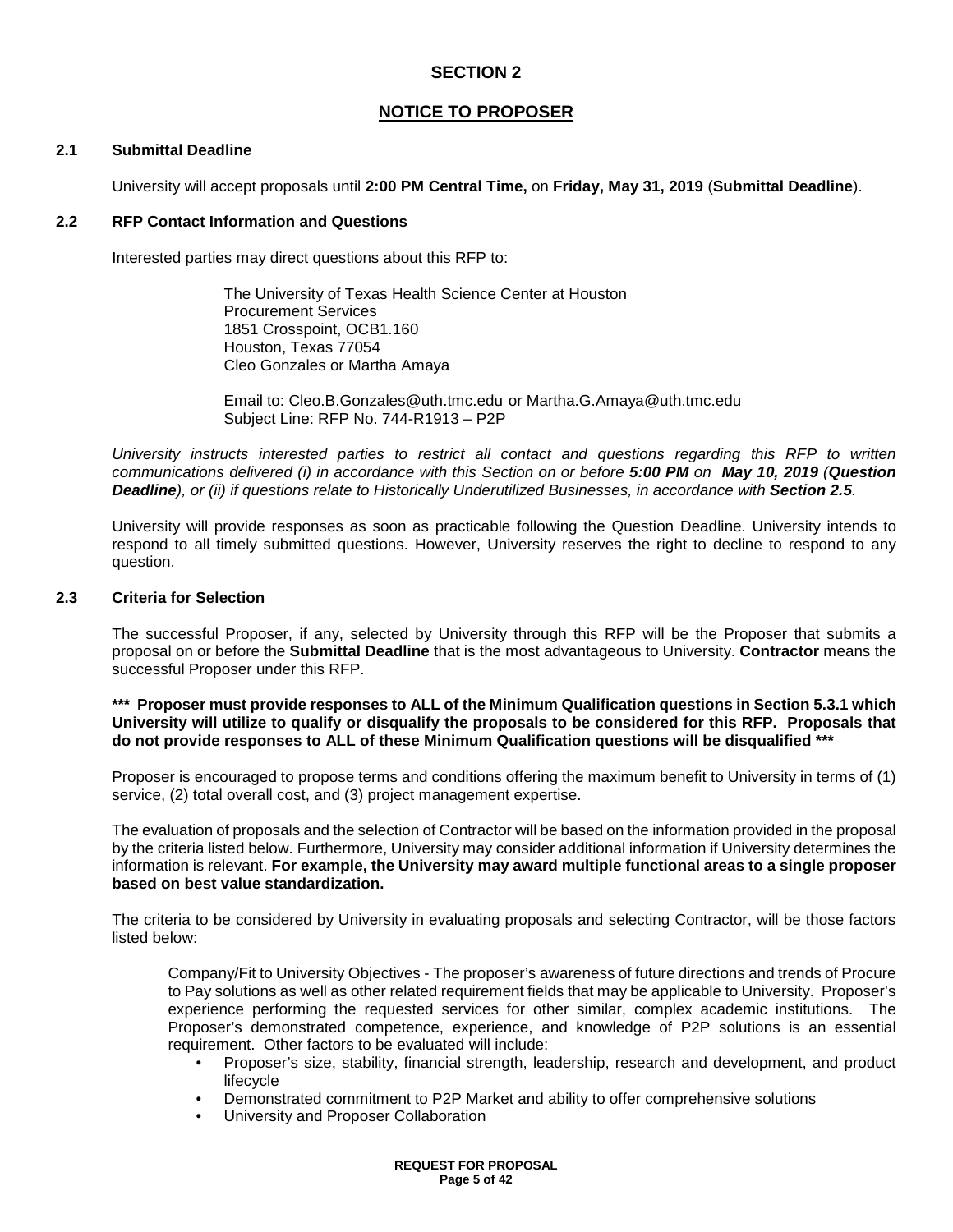Implementation and Operation Plan - The soundness of the Proposer's approach to a new Procure to Pay solution. Proposer's experience implementing and performing the requested services for other complex institutions. Other factors to be evaluated will include:

- Proposer delivery and maintenance approach and past performance with other similar organizations.
- Proposed University project requirements, such as organizational structure, resource requirements, and additional project costs
- Delivery and support for training, adoption and on-going support/enhancements
- Support for University Change Management initiatives, including increasing more standardized processes and workflows across all venues of care and administrative functions.
- Support for developing and maintaining a highly disciplined and on-going Content Management and Governance Model.

Cost - Evaluation in this category will be based on the total cost to University for the scope of work outlined in this RFP. Proposers providing the best cost, value and discount will be scored higher in this category. Next ranked Proposers will be rated accordingly. University specifically notes and re-emphasizes that the total cost to University – including all applicable implementation, transition, consulting, cash flow disruption and related costs – will be included in this criteria, to the extent possible. Other factors to be evaluated will include:

- Total Cost of Ownership (TCO) will consider contract structure, capital mitigation, financing and sourcing total solution, including software, hardware, resources and services
- All one-time and recurring or on-going costs
- Additional requirements and/or recommendations for other categories of cost, such as Third party services, interfaces, subscriptions, etc.

Functional Requirements – Evaluation in this category will be based on the ability to meet the functional requirements and provide a solution in each of the functional areas outlined in the scope of work of this RFP.

Technical Requirements- Evaluation in this category will be based on the ability to meet the technical requirements and provide a technical solution in each of the functional areas outlined in the scope of work of this RFP.

#### **2.4 Key Events Schedule**

| Event                             | Date    | Time                    |
|-----------------------------------|---------|-------------------------|
| Request for Proposal issued       | 4/30/19 |                         |
| Pre-Proposal Conference           | 5/7/19  | 10:00 AM - 11:30 AM CST |
| Deadline for submitting questions | 5/10/19 | 5:00 PM CST             |
| Proposals Due                     | 5/31/19 | 2:00 PM CST             |

**\*Interested parties that are unable to attend in person (1851 Crosspoint Avenue, Houston, TX 77054) must contact University personnel below for Pre-Proposal Conference call-in Information:**

Cleo Gonzales [Cleo.B.Gonzales@uth.tmc.edu](mailto:Cleo.B.Gonzales@uth.tmc.edu) 713-486-6145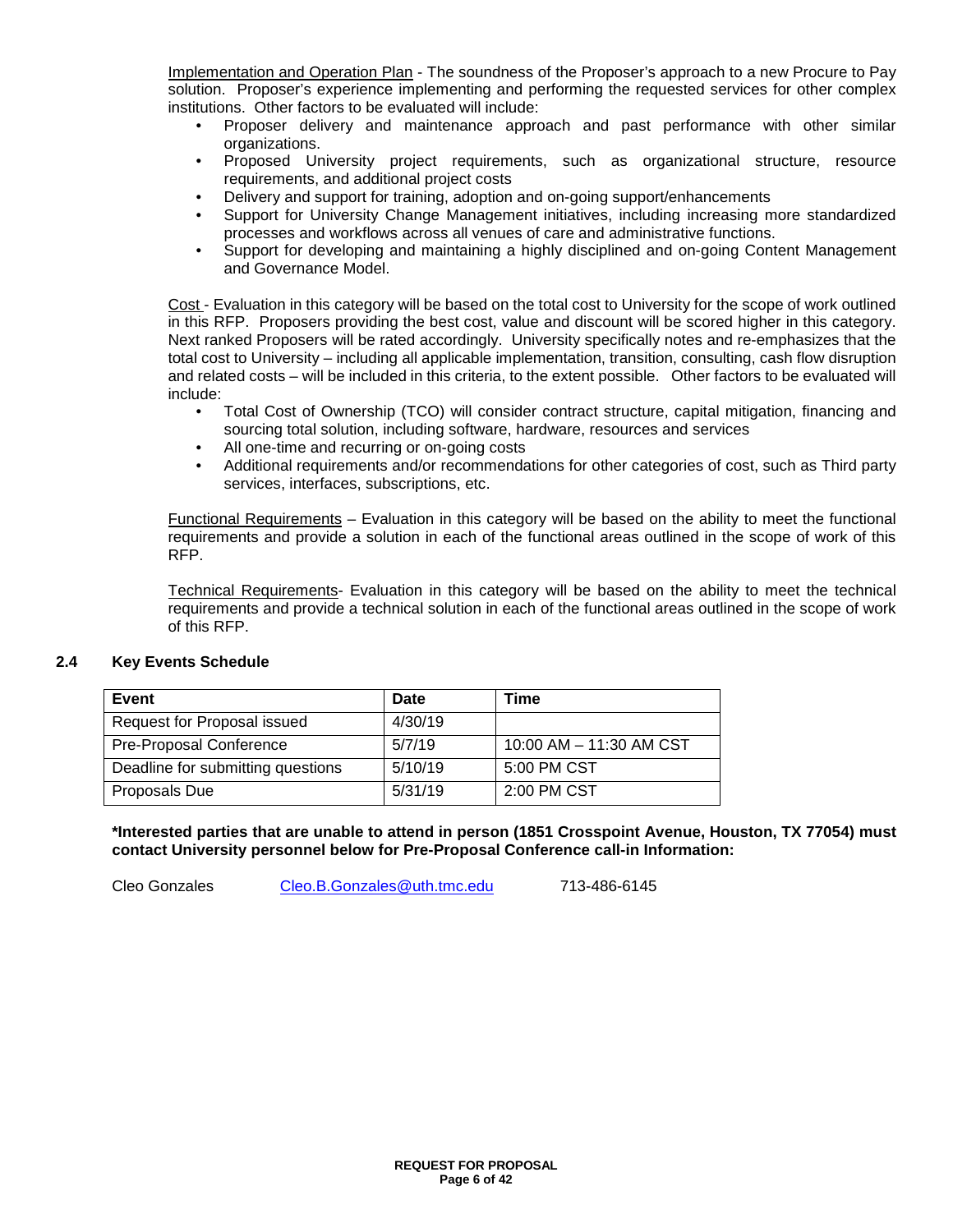#### **2.5 Historically Underutilized Businesses**

- 2.5.1 All agencies of the State of Texas are required to make a good faith effort to assist historically underutilized businesses (**HUBs**) in receiving contract awards. The goal of the HUB program is to promote full and equal business opportunity for all businesses in contracting with state agencies. Pursuant to the HUB program, if under the terms of any agreement or contractual arrangement resulting from this RFP, Contractor subcontracts any Work, then Contractor must make a good faith effort to utilize HUBs certified by the Procurement and Support Services Division of the Texas Comptroller of Public Accounts. Proposals that fail to comply with the requirements contained in this **Section 2.5** will constitute a material failure to comply with advertised specifications and will be rejected by University as non-responsive. Additionally, compliance with good faith effort guidelines is a condition precedent to awarding any agreement or contractual arrangement resulting from this RFP. Proposer acknowledges that, if selected by University, its obligation to make a good faith effort to utilize HUBs when subcontracting any Work will continue throughout the term of all agreements and contractual arrangements resulting from this RFP. Furthermore, any subcontracting of Work by the Proposer is subject to review by University to ensure compliance with the HUB program.
- 2.5.2 University has reviewed this RFP in accordance with 34 TAC [§20.285,](http://texreg.sos.state.tx.us/public/readtac$ext.TacPage?sl=R&app=9&p_dir=&p_rloc=&p_tloc=&p_ploc=&pg=1&p_tac=&ti=34&pt=1&ch=20&rl=285) and has determined that subcontracting opportunities are probable under this RFP.
- 2.5.3 A HUB Subcontracting Plan (**HSP**) is a required part of the proposal. The HSP will be developed and administered in accordance with University's Policy on Utilization of Historically Underutilized Businesses, attached as **APPENDIX THREE**.

*Each Proposer must complete and return the HSP in accordance with the terms and conditions of this RFP, including APPENDIX THREE. Proposers that fail to submit the HSP will be considered non-responsive to this RFP as required by* §2161.252, *[Government Co](http://www.statutes.legis.state.tx.us/Docs/GV/htm/GV.2161.htm#2161.252)*de*.*

*Questions regarding the HSP may be directed to:*

| Contact: | Shaun McGowan                                   |
|----------|-------------------------------------------------|
|          | <b>HUB &amp; Small Business Program Manager</b> |
| Phone:   | (713) 500-4862                                  |
| Email:   | Shaun.A.McGowan@uth.tmc.edu                     |

Contractor will not be permitted to change its HSP unless: (1) Contractor completes a new HSP in accordance with the terms of **APPENDIX THREE**, setting forth all modifications requested by Contractor, (2) Contractor provides the modified HSP to University, (3) University approves the modified HSP *in writing, and (*4) all agreements resulting from this RFP are amended in writing to conform to the modified HSP.

2.5.4 *At the same time Proposer submits its* proposal *(no later than the Submittal Deadline (ref. Section 2.1))*, Proposer must submit the following HUB materials (**HUB Materials**):

**Two (2) complete original paper copies of Proposer's HSP.**

Proposer's HUB Materials must be submitted (as instructed in **Section 3.2**) under separate cover and in a separate envelope (**HSP Envelope)** with the top outside surface clearly indicating:

- 2.5.4.1 RFP No. and the Submittal Deadline (ref. **Section 2.1**) in the lower left hand corner,
- 2.5.4.2 Name and the return address of Proposer, and
- 2.5.4.3 Phrase "HUB Subcontracting Plan."

Any proposal submitted in response to this RFP that is not accompanied by a separate HSP Envelope meeting the above requirements may be rejected by University and returned to Proposer unopened as nonresponsive due to material failure to comply with advertised specifications.

University will open Proposer's HSP Envelope prior to opening the proposal to confirm Proposer submitted the HSP. Proposer's failure to submit the HSP will result in University's rejection of the proposal as nonresponsive due to material failure to comply with advertised specifications.

#### **REQUEST FOR PROPOSAL Page 7 of 42**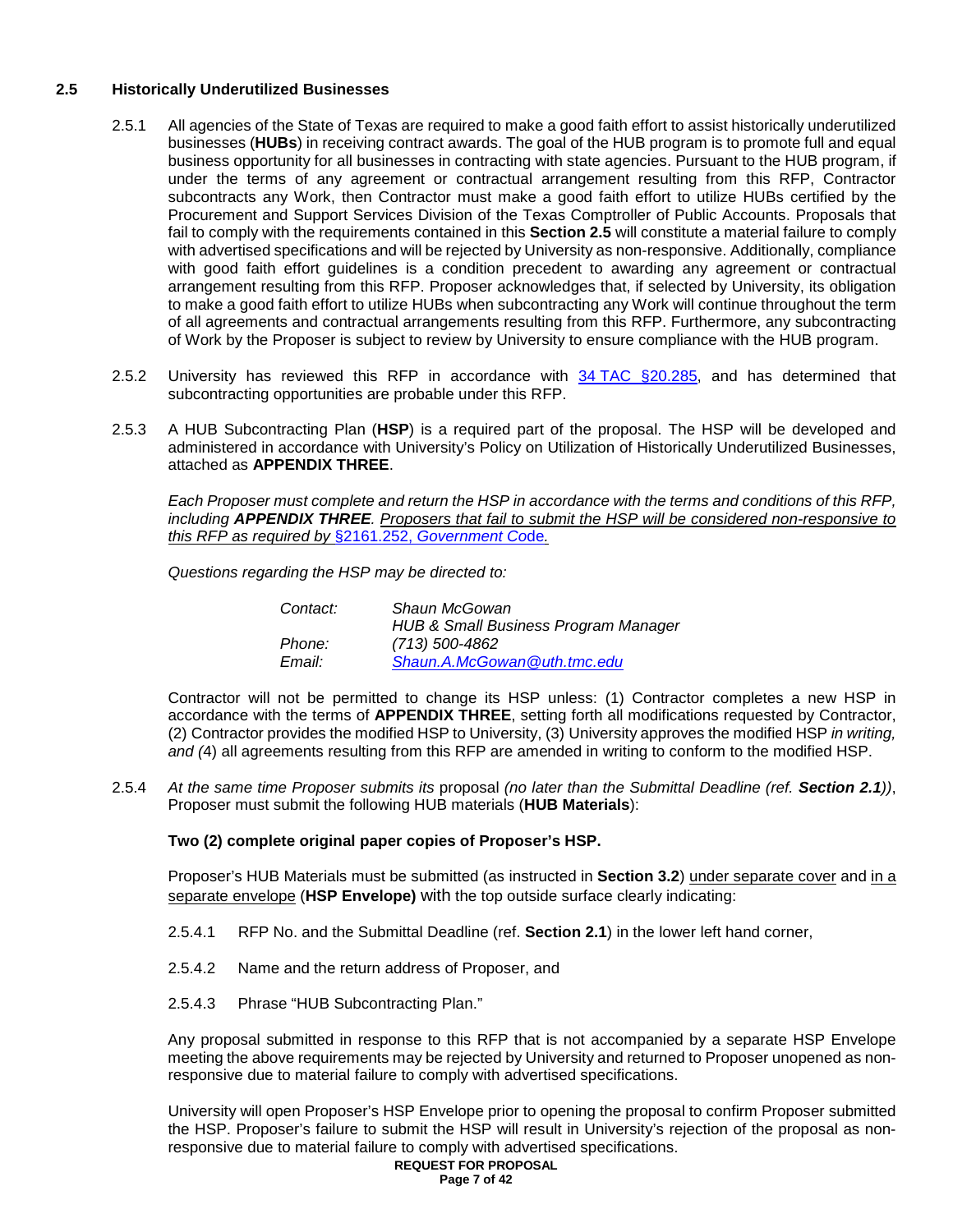**NOTE**: The requirement that Proposer provide the HSP under this **Section 2.5.4** is separate from and does not affect Proposer's obligation to provide University with the number of copies of its proposal specified in **Section 3.1**.

2.5.5 University may offer Proposer an opportunity to seek informal review of its draft HSP by University's HUB Office before the Submittal Deadline. If University extends this offer, details will be provided at the Pre-Proposal Conference (ref. **Section 2.6**) or by other means. Informal review is designed to help address questions Proposer may have about how to complete its HSP properly. Concurrence or comment on Proposer's draft HSP by University will *not* constitute formal approval of the HSP, and will *not* eliminate the need for Proposer to submit its final HSP to University as instructed by **Section 2.5**.

#### **2.6 Pre-Proposal Conference**

University will hold a pre-proposal conference at **10:00 AM, Central Time on Tuesday, May 7, 2019**, in Room **OCB1.160 of Operations Center Building (OCB) (1851 Crosspoint Avenue, Houston, TX 77054**). The pre-proposal conference will allow all Proposers an opportunity to ask University's representatives relevant questions and clarify provisions of this RFP.

**\*Interested parties that are unable to attend in person must contact University personnel below for Pre-Proposal Conference call-in Information:**

Cleo Gonzales [Cleo.B.Gonzales@uth.tmc.edu](mailto:Cleo.B.Gonzales@uth.tmc.edu) 713-486-6145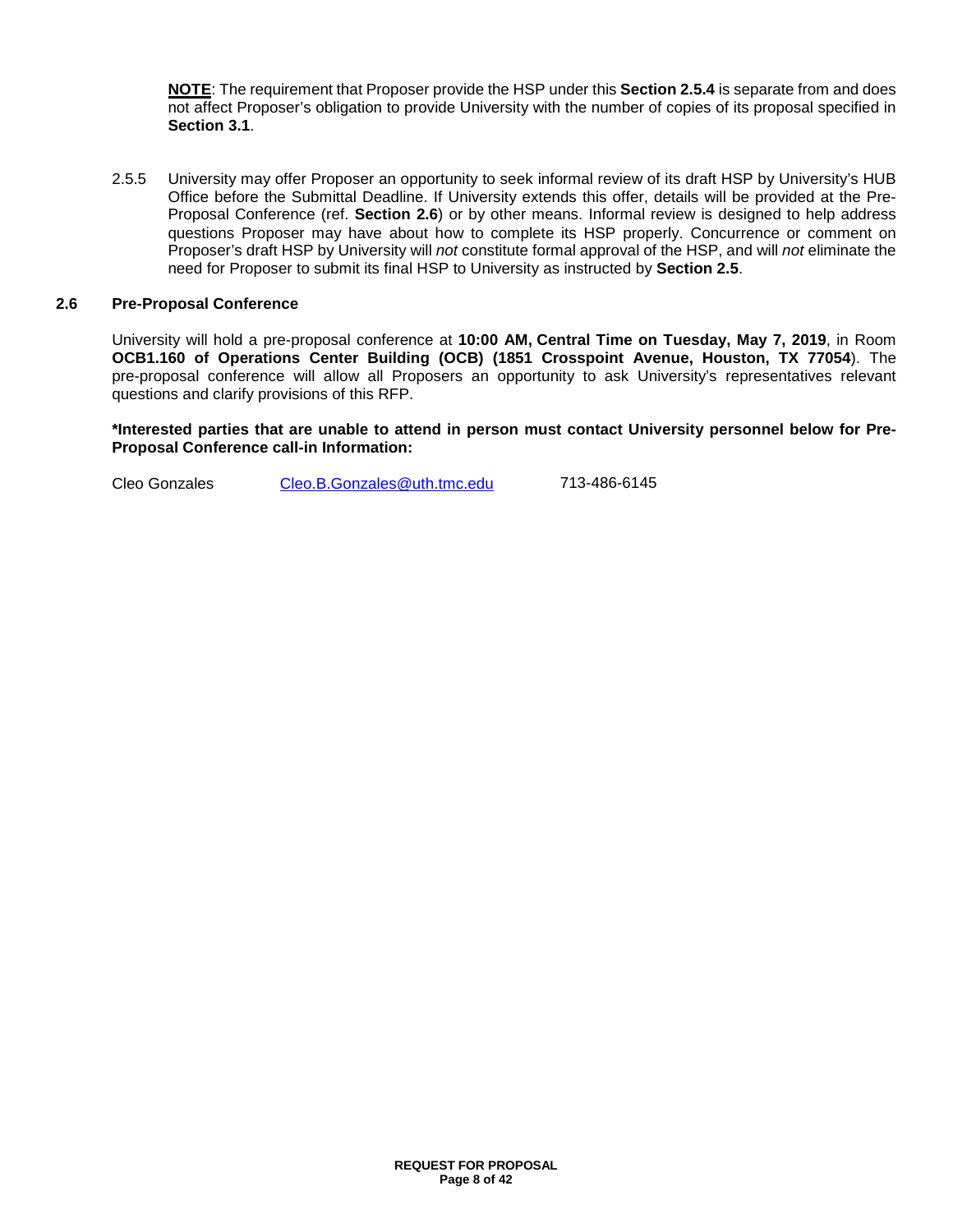## **SUBMISSION OF PROPOSAL**

#### **3.1 Number of Copies**

Proposer must submit (a) **two (2) complete paper copies of its** *entire* **proposal**, and (b) *one (1) complete electronic copy of its entire proposal in a single .pdf file on a flash drive***.** The copy of the Proposer's proposal bearing an original signature should contain the mark "original" on the front cover of the proposal.

#### **3.2 Submission**

Proposals must be received by University on or before the Submittal Deadline (ref. **Section 2.1**) and delivered to:

The University of Texas Health Science Center at Houston Procurement Services 1851 Crosspoint, OCB1.160 Houston, TX 77054 Attn: Cleo Gonzales or Martha Amaya

#### **3.3 Proposal Validity Period**

Each proposal must state that it will remain valid for University's acceptance for a minimum of eighteen (18) months after the Submittal Deadline, to allow time for evaluation, selection, and any unforeseen delays.

#### **3.4 Terms and Conditions**

- 3.4.1 Proposer must comply with the requirements and specifications contained in this RFP, including the Agreement (ref. **APPENDIX TWO**), the Notice to Proposer (ref. **Section 2**), and the Specifications and Additional Business Requirement Questions (ref. **Section 5**). If there is a conflict among the provisions in this RFP, the provision requiring Proposer to supply the better quality or greater quantity of services will prevail, or if such conflict does not involve quality or quantity, then interpretation will be in the following order of precedence:
	- 3.4.1.1 Specifications and Additional Business Requirement Questions (ref. **Section 5**);
	- 3.4.1.2 Agreement (ref. **APPENDIX TWO**);
	- 3.4.1.3 Notice to Proposers (ref. **Section 2**).

#### **3.5 Submittal Checklist**

Proposer is instructed to complete, sign, and return the following documents as a part of its proposal. If Proposer fails to return each of the following items with its proposal, then University may reject the proposal:

- 3.5.1 Signed and Completed Pricing and Delivery Schedule (ref. **Section 6**)
- 3.5.2 Responses to questions and requests for information in the Specifications and Additional Business Requirement Questions Section (ref. **Section 5**)
- 3.5.3 Signed and completed originals of the HUB Subcontracting Plan or other applicable documents (ref. **Section 2.5** and **APPENDIX THREE**).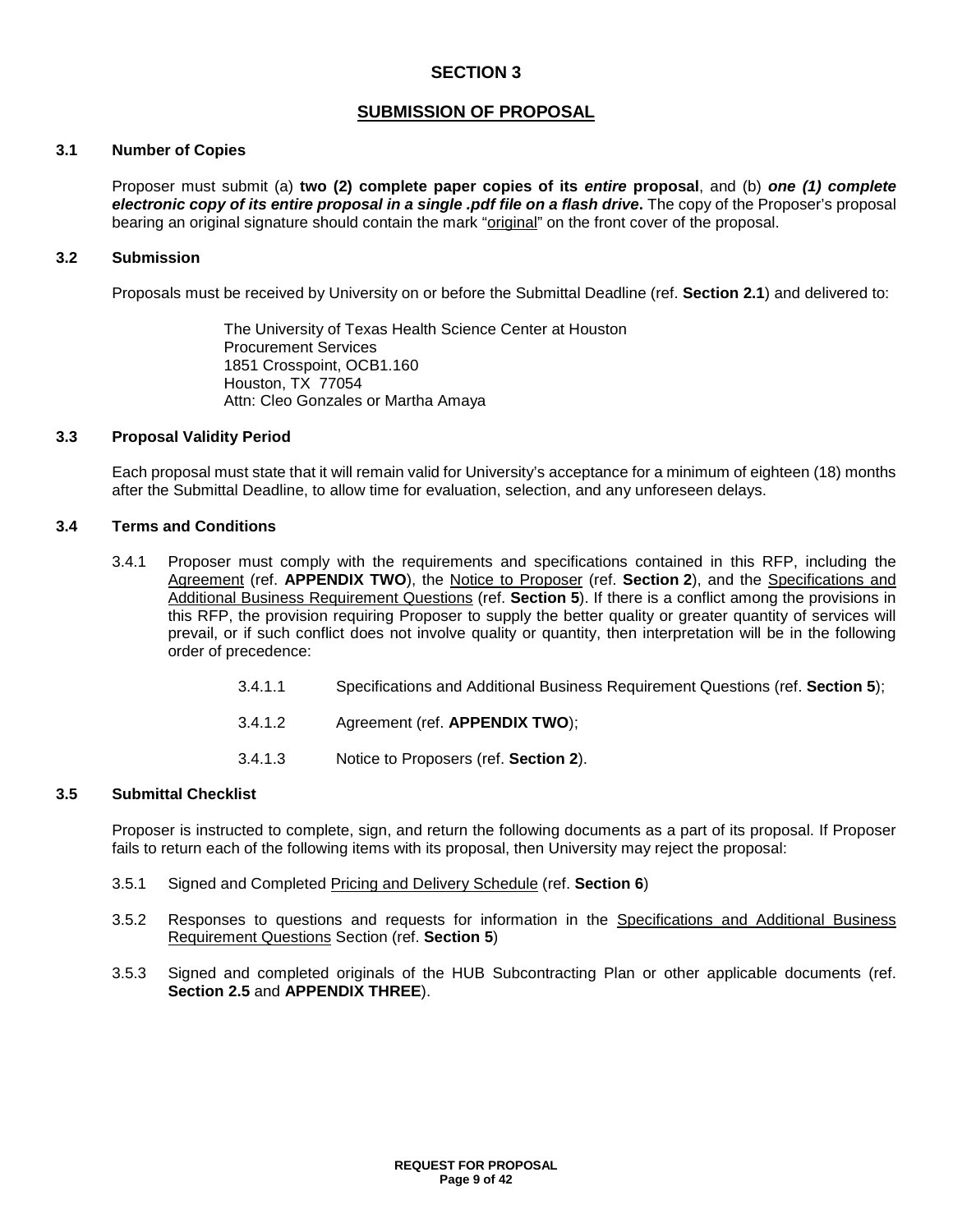## **GENERAL TERMS AND CONDITIONS**

The terms and conditions contained in the attached Agreement (ref. **APPENDIX TWO**) or, in the sole discretion of University, terms and conditions substantially similar to those contained in the Agreement, will constitute and govern any agreement that results from this RFP. If Proposer takes exception to any terms or conditions set forth in the Agreement, Proposer will submit a list of the exceptions as part of its proposal in accordance with **Section 5.4.1**. Proposer's exceptions will be reviewed by University and may result in disqualification of Proposer's proposal as non-responsive to this RFP. If Proposer's exceptions do not result in disqualification of Proposer's proposal, then University may consider Proposer's exceptions when University evaluates the Proposer's proposal.

NOTE: The selected Proposer will be required to complete the Electronic and Information Resources Environment Specifications (Appendix Six) and Security Characteristics and Functionality of Contractor's Information Resources (Appendix Seven) documents, which will be incorporated into the Agreement.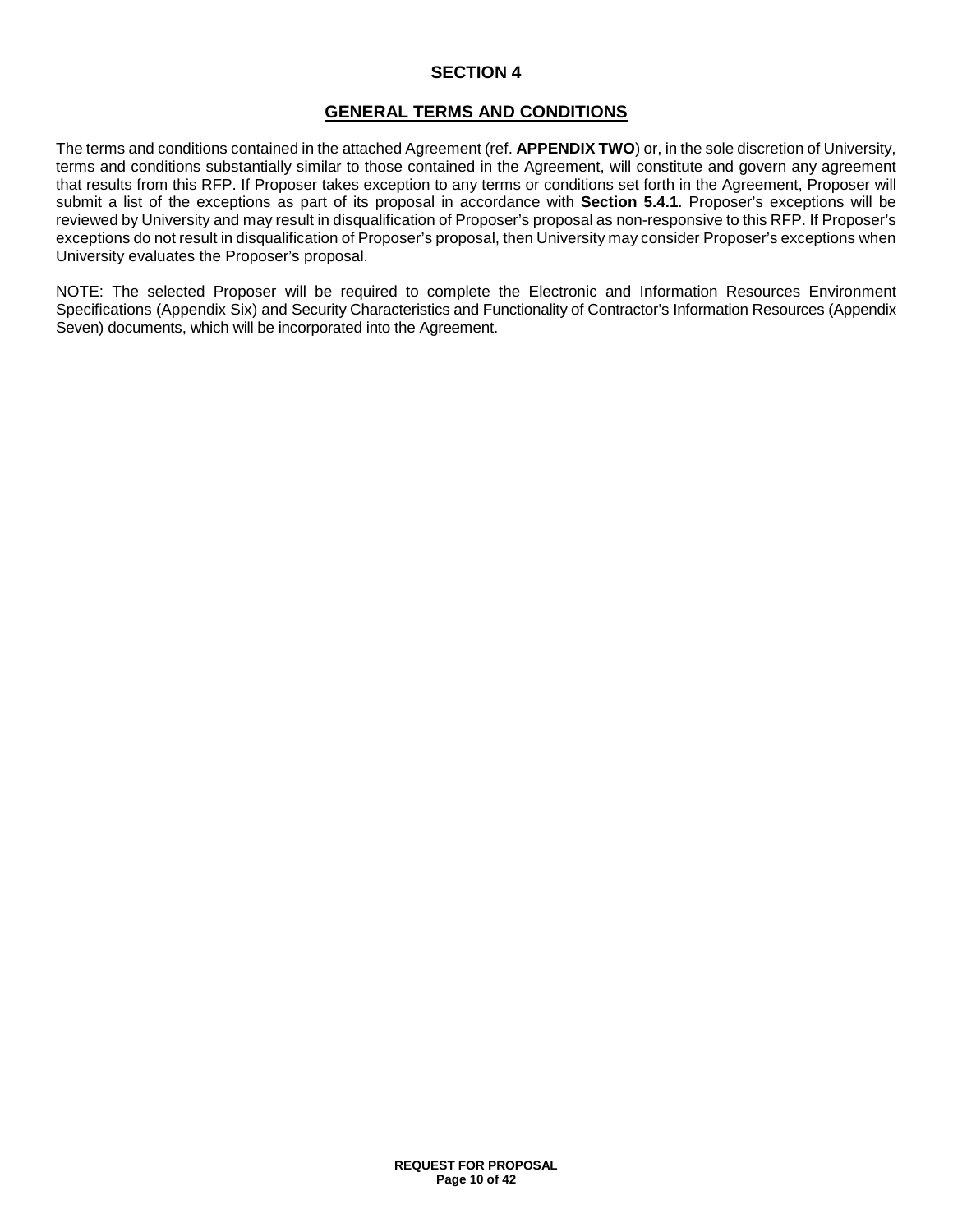## **SPECIFICATIONS AND ADDITIONAL BUSINESS REQUIREMENT QUESTIONS**

#### **5.1 General: Project Goals & Annual Volumes**

#### Primary Project Goal:

Streamline low dollar, high volume, "Procure to Pay" transactions through process re-design and automated P2P technologies to optimize customer satisfaction and reduce costs

General Project Goals:

- Review processes and develop a customer driven "one stop shop" ordering platform vs. multiple entry points.
- Reduce manual paper processes and increase automation to drive efficiencies. (e-catalogs, e-ordering, einvoicing, automated invoice matching)
- Improve visibility to product descriptions and negotiated contract pricing via e-catalogs.
- Create clean spend data required for spend analytics while reducing ordering and invoicing errors.
- Reduce the number of blanket orders and BuyCard transactions not under contract
- Reduce manual paper processes and data entry and increase automated 3-way invoice matches to drive efficiencies.
- Faster payment processing and reduction of invoice exceptions through cleaner data
- Reduce IT time required for set up of e-ordering and e-invoicing cXML transmissions
- Improve Customer Service, Processes, and Create Value
- Supplier Portal to simplify vendor set-up and maintenance
- Awarded solution to integrate with PeopleSoft interfaces
- Drive more compliance to spend on contract and improve spend analytics
- Allow for multiple suppliers on one requisition
- Allow for standardization across schools
- Reduce manual transactions through automation

#### **ANNUAL VOLUMES**

| <b>Number of Users:</b>                                          | 950                 |
|------------------------------------------------------------------|---------------------|
| Date all Users need to be live in the system:                    | 7/1/2020            |
| Spend $($)$ :                                                    | \$285M              |
| Date all Spend should be going through the system:               | 7/1/2020            |
| <b>Number of Purchase Orders:</b>                                | 52,000              |
| <b>Number of Invoices Processed (PO):</b>                        | 126,000             |
| Number of BuyCard (P-card) Purchase Orders Processed:            | 17,000              |
| <b>Vouchers Approved (Non PO):</b>                               | 28,000              |
| <b>Vouchers Approved (Expense Reimbursement/Travel Reports):</b> | 23,000              |
| <b>Number of Active Suppliers:</b>                               | 8,814               |
| Date all Suppliers need to be live in the system:                | 7/1/2020            |
| <b>Number of ERP instances:</b>                                  | 1                   |
| <b>Number of Charts of Accounts</b>                              | 21M<br>combinations |
| Go Live date for the entire system:                              | 7/1/2020            |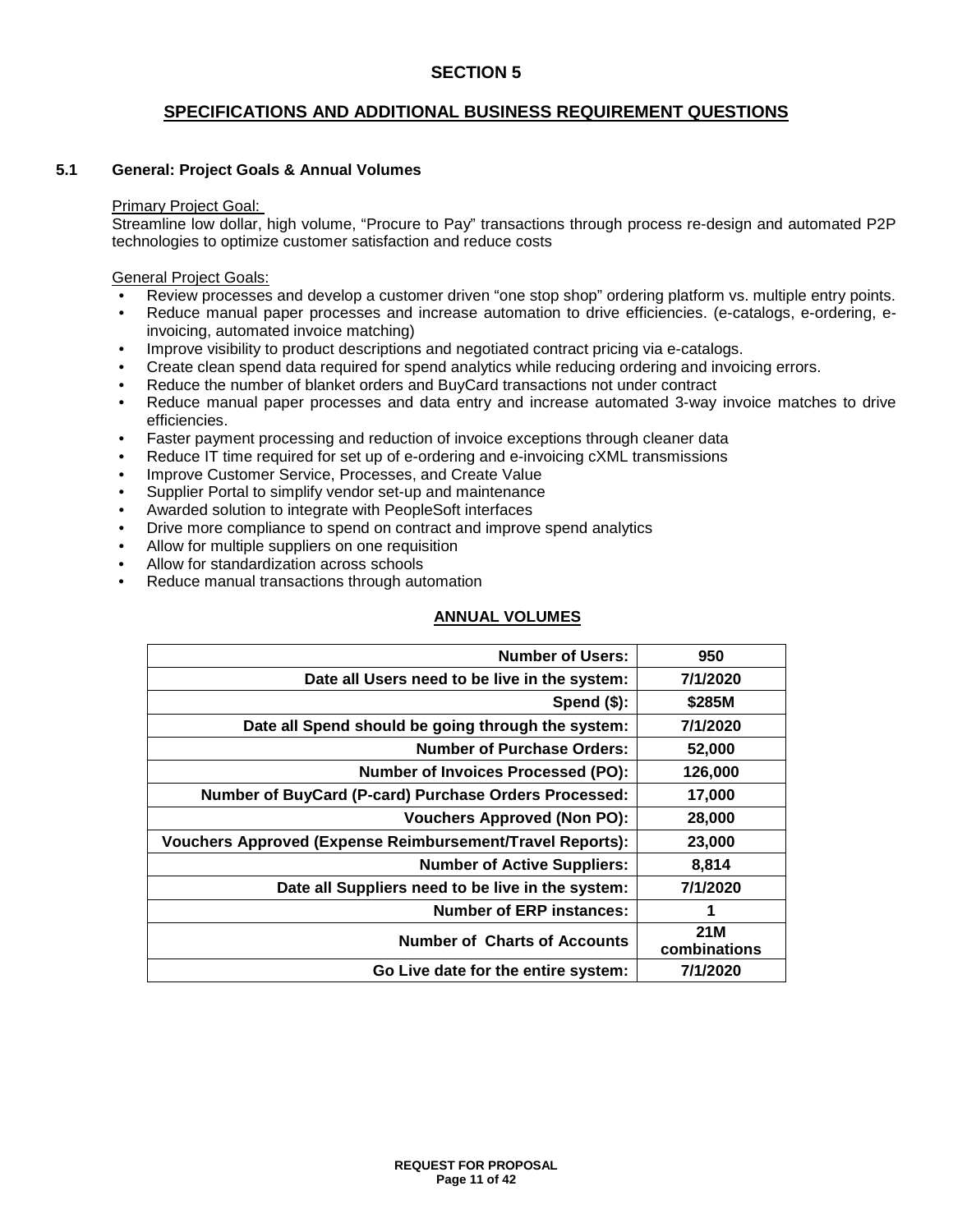#### **5.2 Scope of Work**

#### General:

Contractor must provide all data backups and is responsible for all system maintenance including software upgrades to both the infrastructure (operating system, etc.) as well as the product. Contractor must be willing to guarantee uptime with a service level agreement (SLA) at 99.8% with commercial penalties for failure to perform. Contractor must be willing to provide a complete copy of purchasing data upon termination of contract. Contractor must have full capability for disaster recovery with service running simultaneously in geographically dispersed data centers. Contractor must provide regular and automated response-time performance monitoring.

The following is a current state summary of each functional area and considerations we are evaluating for future implementation.

- Functional Area: Supplier Information Management
	- o Volumes: 8,814 active vendors
	- o Current State: For vendor set-up, the requestor must first request the completed, signed and dated Tax forms from the individual or company to be paid for merchandise or services. This includes a W-9 for American citizens and companies, a W-8 BEN-E for foreign companies and a W-8 BEN & an Alien Tax Information form for individuals who are non-citizens. University requires a W-9 form and a clear valid copy of the green card for individuals who are United States Permanent Residents. These documents are sent to the vendor team via our secure dedicated fax or email. The vendor team then manually verifies the TIN information is correct and that it does not currently exist in our database. W-9s and all required documentation are stored on a shared drive. Then all documentation stored on the shared drive is imported into our database "Documentum".

On Miscellaneous Services Codes (only for Individuals) University requires a current signed and dated W-9 or W-8 BEN & Alien Tax Information form when the individual is initially added. When there is a name change or an address change, we require a new W-9 or W-8 BEN. We also need new Tax information (W-9 or W-8 BEN) from companies, corporations, LLC's & attorneys that have a name change so that we can be sure that their corporate Tax ID number remains the same. If it changes, we must add a new supplier to our database. Refund Requests do not require any documents. The vendor team verifies that the social security number is correct and that it does not currently exist in our database. W-9s and all required documentation are stored on shared drive. Then all documentation stored on the shared drive is imported into our database "Documentum".

University encourages requestors to always use the most recent revision of Tax Documents available at the IRS website. Refusal of any person or company to submit the required forms will mean that the State of Texas (and therefore, University) cannot do business with them without approval from the AVP of Procurement.

With the information outlined above, the requestor then fills out Supplier Change/Add request in PeopleSoft. They are also encouraged to fill out the contact page with the requestor info if adding an individual and the company contact if they are adding a supplier. The Questions and Comments page details the information about the supplier and what's being purchased/paid for.

The completion tasks for the vendor team include checking the state and federal sites for discrepancies. These checks include, State of Texas Comptroller's Office (Sales Tax Compliance Status), the Federal Visual Compliance (Restricted Party Screening) Federal Office of the Inspector General (The Exclusions Database) State Office of the Inspector General (State Fraud). Federal System for Award Management (checks whether the company comes up as a US entity).

The vendor team also adds the Tax ID information, and any additional information supplied by the requestor but not added on the request. After all checks are completed and information added, the code is approved and uploaded for use. Once a vendor is active, there are no routine checks to validate that all information is correct.

o Considerations: Supplier portal allows direct entry of data and centralized archiving of critical information. Validation of information is updated on an automated basis. Establish workflow rules around review and approval.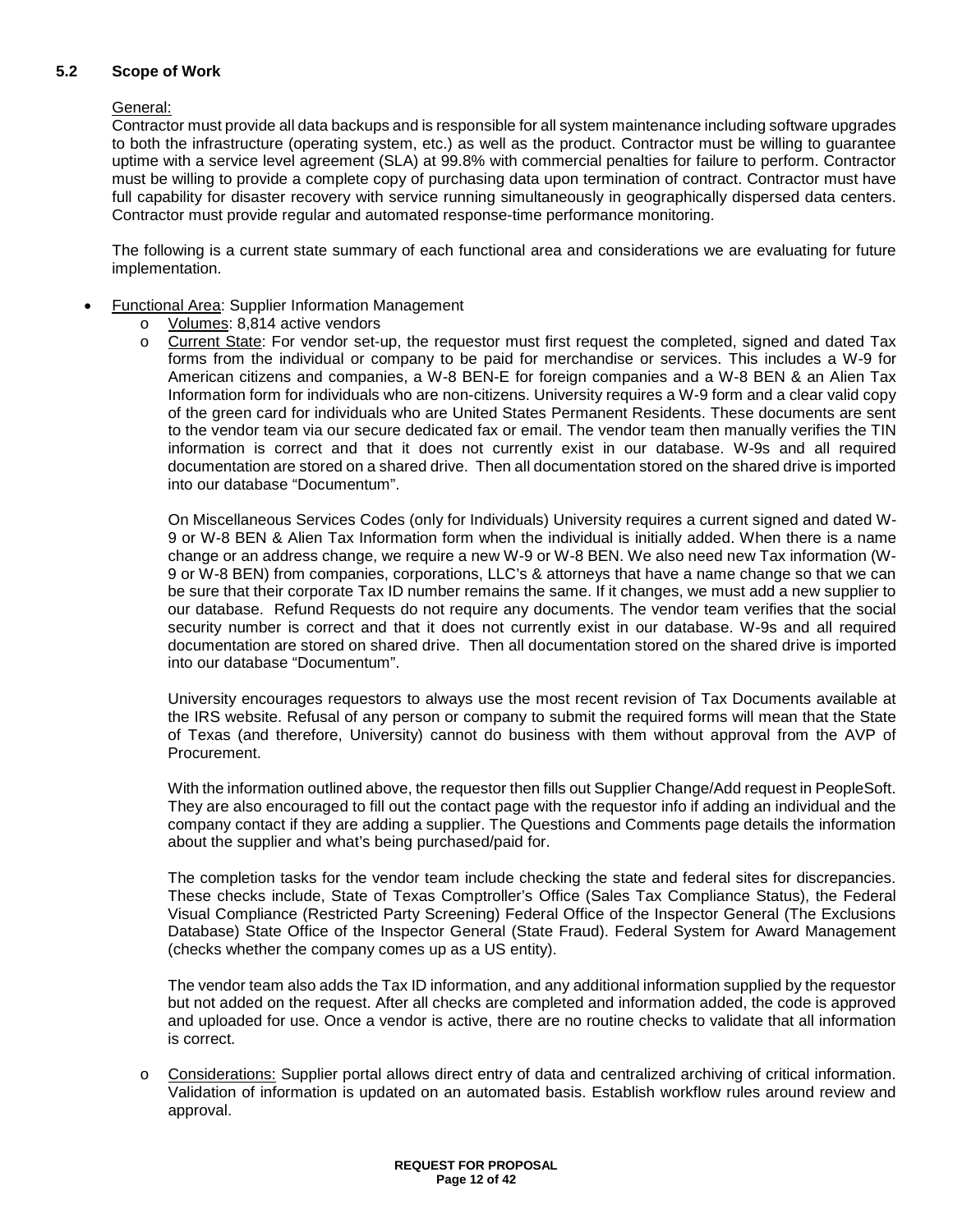- Functional Area: Supplier Enablement & PO/Invoice Automation (PO dispatch, invoice receipt, automated invoice matching)
	- o Volumes: University currently has ten (10) PunchOut suppliers enabled, nine (9) of which utilize cXML PO dispatch methods directly from PeopleSoft. PunchOut purchases represent 28,669 purchase orders issued or 56% of the annual PO volume of 52,000. All other orders are dispatched via email or fax. University receives cXML invoices, which total 39,000 or 31% of the annual vouchers processed. The remaining 69% (86,000) invoices are received via pdf, email, and paper, which creates high volumes of match exceptions. Please refer to **Exhibit-A** which outlines our top 200 suppliers that we receive invoices in a paper format.
	- o Current State: cXML PO's are dispatched and invoices are received electronically from enabled suppliers via PeopleSoft. Virtual private network (VPN) connections between enabled suppliers and UTHealth are established in-house and not through Jaggaer. Jaggaer is our current supplier that we utilize only for ecatalog shopping. The supplier enablement process is coordinated by Procurement and facilitated by our IT department technical representatives, University IT Security, and Supplier's IT Security groups. This process often is cumbersome and time consuming since Suppliers must tailor their enablement to specific UTHealth requirements. Often a single enablement can last months. POs that maintain a Valid Budget status from requisition sourcing and do not require Procurement due diligences are batch dispatched. POs are dispatched to Vendors directly from PeopleSoft using the designated method setup in Supplier records: cXML, fax, or email. Currently, order documentation attachments are not supported in PeopleSoft. Order documentation is emailed to a central procurement services email box. All support documentation and the purchase order are printed, and then manually scanned into the procurement document repository, "Documentum" by procurement staff for orders over \$15,000.
	- o Considerations: All supplier enablement and electronic connections are to be established by Contractor on behalf of University. The solution should outline additional strategies to reduce paper invoice submissions and minimize match exceptions. This may include any third party options that the Contractor may present as part of their solution. The supplier should indicate any additional functional area modules that must be procured to support optimization of the proposed solutions.
- Functional Area: Procurement
	- o Includes: Catalog management, requisition build (catalog or non-catalog), budget check, workflow approval, purchase orders, and receiving
	- o Volumes: Peoplesoft manual special requests are approximately 23,000 per year (15,000 have paper requisition forms), e-Procurement Catalog requests are approximately 29,000 per year (account code manually entered into Peoplesoft), and total number of PO's are approximately 52,000 per year.
	- o Current State: University utilizes PeopleSoft Financial Management System 9.2 ("FMS"), PUM 29 and is currently transitioning to Fluid format for its ERP system of record. Procurement transaction entries originate from the FMS eProcurement module and are keyed by both centralized and decentralized users across campus. University currently only integrates with Jaggaer's eCatalog feature of their Spend Director module. FMS eProcurement utilizes five (5) Requisition Origins: Catalog Requisition (CAT), Special Request (SPL), Point of Sale Request (POS), Internal Services Department Requests (INT) & Travel & Misc. Services Request (TRV) Origins. For the purposes of this functional area, the focus is on Catalog & Special Request entries.

## Pre-Requisition – Defining Order Needs

- e-Procurement: University utilizes Jaggaer's Cart Assignment functionality to allow Non-PeopleSoft users (typically Lab Researchers) direct access to available Hosted and PunchOut catalogs. Non-PeopleSoft users are able to route carts for processing. Cart routing is accomplished using Jaggaer workflow and group email accounts. Users who do not use the Cart Assignment functionality must submit order requests manually and buyers must process these requests manually.
- Supplemental Systems: Numerous supplemental systems are used across campus by End Users to aid in the compilation of ordering needs and to facilitate Information Technology approvals prior actual PeopleSoft FMS RQ entry. These supplemental systems include:
	- o Animal Care's Vivarium Management System, Tick@Lab
	- o School of Public Health's in-house customized preordering system<br>
	o School of Dentistry's inventory/ preordering system, Axiom
	- School of Dentistry's inventory/ preordering system, Axiom
	- o Medical School
		- Information Technology's in-house customized approval system
		- Manual paper requisitions are approximately 11,000 per year
	- o Facilities Management
		- Manual paper requisitions are approximately 4,000 per year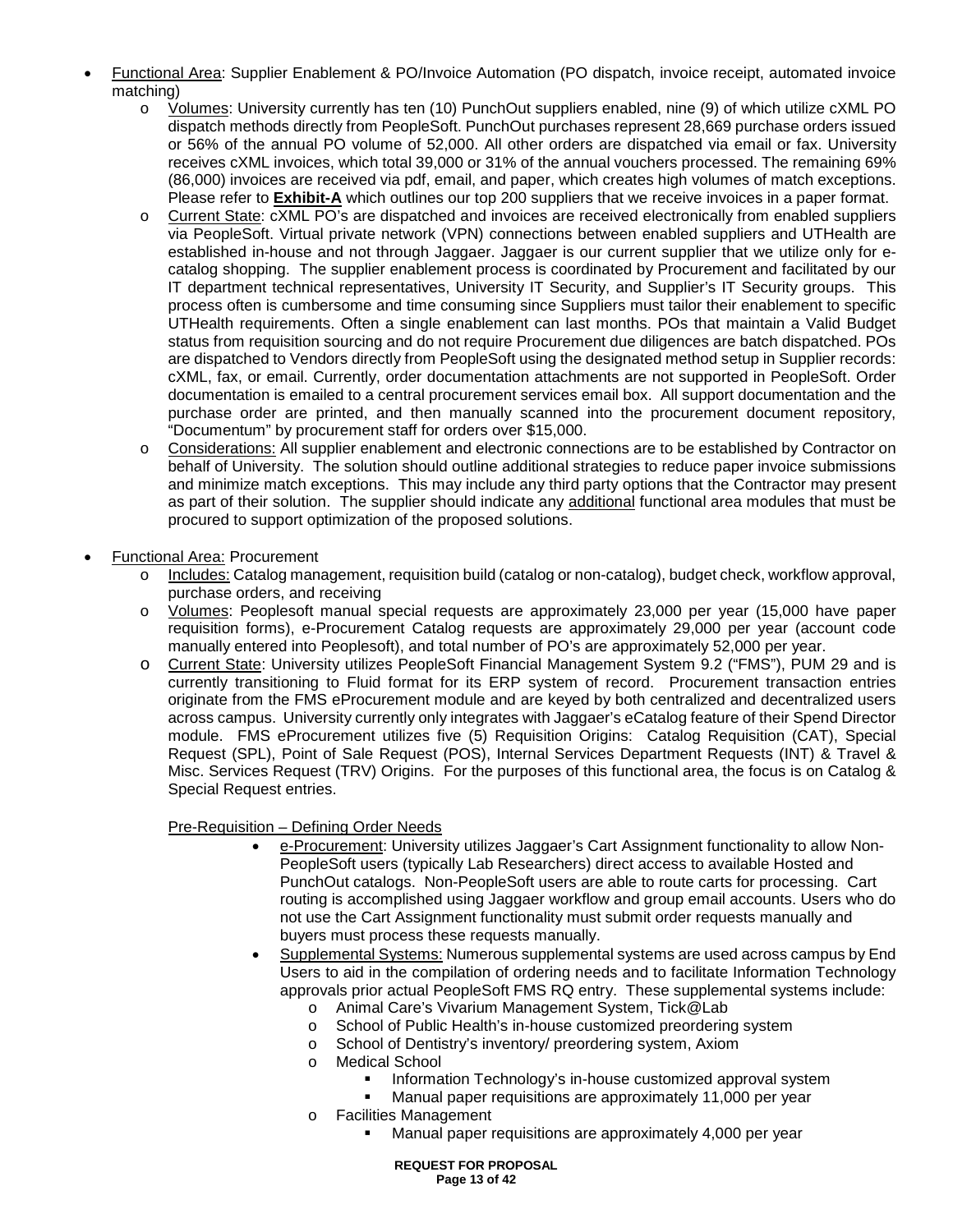- Outputs from supplemental systems and/or traditional paper form requests are presented (typically in an email format) to designated Departmental/Procurement Buyers for manual entry into the PeopleSoft FMS System. This often involves multiple touches and duplicate entry. Jaggaer Cart Assignments are integrated with PeopleSoft except for the chartfield (account) which is manually entered into PeopleSoft.
- All three of these methods involve multiple manual entry points. This negatively impacts data quality (contract identification, price discrepancies, incorrect item descriptions/unit of measure, etc.), creates staffing inefficiencies and limits visibility of contracted purchasing volumes.

## Requisition Entry

- Requisitions are keyed as either CAT or SPL Origin orders. CAT orders utilize the Jaggaer catalog showcase to create carts via Hosted or PunchOut catalogs. CAT based requisitions created using PunchOut catalogs are the preferred and most efficient method as they allow for cXML transmissions which automates the PO dispatch and invoice payment processes. Negative impacts of CAT orders include: (1) the inability to accommodate customized quote retrievals for some PunchOut Suppliers – resulting in increased SPL order entries, (2) price discrepancies of Hosted Suppliers – resulting in match exceptions and (3) manual entries of GL account information.
- SPL Origin orders require manual entries throughout the entire order life cycle and presents inefficiencies in data capture, contract management and payment process.

## Budget Checking/ Approval Workflow/ Sourcing

- Budget Checking is done at the requisition entry level, prior to submitting for approvals.
- Once the requisition data is keyed and Budget Checked, the requisition routes through workflow for Departmental, Capital Assets and Procurement approval. Workflow provides limited financial threshold levels and requires local network and system authentication for approval.
- Requisitions are sourced either by batch processes or manually by authorized procurement staff into POs. POs are then batch scheduled for dispatching or queued for Procurement due diligence.

## Receiving

- Receiving is done at multiple entry points by either the order Requestor, Buyer or authorized procurement staff within PeopleSoft.
- Requires local network and system authentication for entry into PeopleSoft and when missing creates match exceptions in accounts payable and delays payment. Email notifications are sent to requisition Requestors and Buyer when Receiving match exceptions occur.
- o Considerations: Create one point of entry for the creation of all requisitions both catalog and non-catalog. This would include the elimination of paper for non-catalog requisition build, higher use of electronic catalogs, and higher contract visibility. The goal is that 80% of orders are initiated via electronic catalogs. We also would implement e-procurement cart features across the entire campus. PO support documentation would be attached to the requisition. Budget checks and workflow approval routing would occur outside of PeopleSoft but must have integration points with PeopleSoft. The Purchase Orders would be dispatched outside of PeopleSoft. Supplier enablement or on-boarding would be managed by Contractor. A receiving function that may be based on pre-defined business rules and may allow for receiving on cell phone and tablets.

## • Functional Area: Invoicing

- o Includes: PO & Non-PO<br>o Volumes:
- Volumes:
	- PO: Accounts Payable currently processes approximately 126,000 PO invoices per year of which 39,000 are electronic cXML loaded and 86,000 are paper invoices or 69% of the total.
	- Non-PO: Invoices and vouchers approved: 28,000 annually
- o Current State: Accounts Payable vouchers are entered in PeopleSoft by file uploads or the Accounts Payable Team (AP). End Users typically create Non-PO Invoices/Vouchers.
	- PO Invoices

Invoices are sent by the supplier to various departments across the University in the form of paper and email. The department reviews the invoice and/or it sits at their location before sending the invoices to our centralized Accounts Payable department, which causes a delay in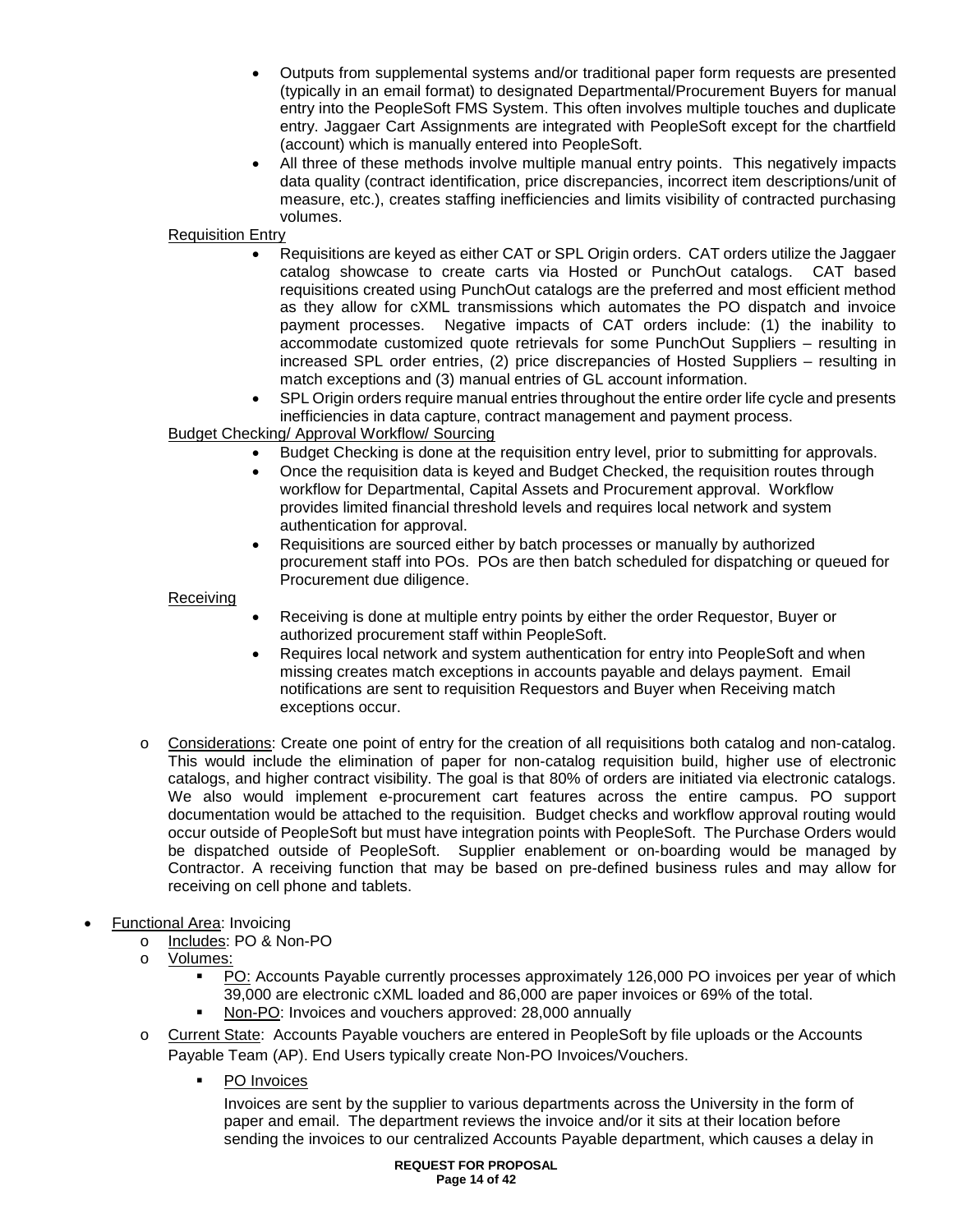processing time. AP also receives a high volume of paper invoices via mail and email from suppliers and University departments as well as electronic loaded invoices. Once an invoice is received, each is manually sorted by mail clerk and valid invoices scanned into ImageNow (Brainware). Brainware uses an OCR technology to sort the invoices by assigned set group of alphas into an AP processor's work queue. Queues are viewed/worked by processer, manually reviewing each invoice for data entry into FMS according to supplier setup payment terms. The stored ImageNow document is linked to FMS voucher. Batch Budget checks and 3-way matching jobs run periodically against valid vouchers for payment scheduling. Invoices requiring signature approval are emailed to the departments for signature approval prior to data entry. Data entry is done after approval with attached email or signature approval added to the document image. Documents with missing PO information or pricing issues require departmental contact or return to vendor. Documents are saved for later review after response or voided until issue is resolved and returned with corrections. The PO details will then populate and the processor will again manually audit the invoice to the PO details to ensure items billed match the PO and makes changes as necessary. Processors receive daily matching exceptions report which are reviewed and resolved within 45 days or less by processor's periodic contact/follow-up with buyer or requester of items. In addition, systematic emails are sent to the buyer and requester of the requisition indicating that an invoice exists for their purchase order and there is a matching exception which needs to be handled for payment. Our system supports a zero percent tolerance and until a PO invoice fully matches or an exception clears, it cannot route for payment.

Non-PO Invoices

This transaction is utilized to facilitate non-routine or non-recurrent payments where direct disbursement of funds is allowed and prior encumbering of funds is not necessary. For example, prepaid items, refunds, institutional memberships, some student/employee reimbursements, subscriptions or purchases made outside of the procurement process. Non-PO vouchers generally originate within the department and are final approved in workflow by Disbursements or Employee Reimbursement for payment. Certain rules apply for oversight. The method of departmental upfront approval varies by school or department. There is no standardization departmentally other than the Medical School e-form centralized process for entry. An administrative person receives a paper signature approval on a request form with relevant supplier, chartfield information/invoice to use for voucher data entry into PeopleSoft directly or into an e-form. The administrative person scans the received supporting documents in electronic form and attaches to the Voucher or e-form using ImageNow scan and link process. The voucher builds and is submitted to a budget checking process. Once valid budget checked, the voucher must be reviewed by the departmental administrative person and submitted to PeopleSoft workflow for the necessary review and approvals as specified by the chartfield workflow rules. The voucher may be denied or pushed back in the process for corrections at any level of approval. After final approval is complete the voucher is picked up in the daily manual pay cycle process and paid to remit supplier.

- o Considerations: Use of forms to initiate process, and work flow approvals to facilitate review. Higher use of automation.
- Functional Area: Employee Expenses & Travel
	- o Volumes: The Employee Expenses & Travel team currently approves 23,000 vouchers/invoices.
	- o Current State: The University permits the payment and reimbursement of certain expenditures incurred by employees, students, and miscellaneous services suppliers in the course of their official duty and responsibility to the State. PeopleSoft is the one system where all travel and miscellaneous services request are entered, maintained, and processed. Two groups are using the UT Travel functionality: End Users and the Expense Reimbursement Team (ERT).
		- UT Travel (UTTRV) Requisition– Before a trip, End Users will enter requests into FMS for travel and employee and misc. services suppliers travel expenses, utilizing a Bolt-on travel kit with associated Cost or No Cost Travel details. Airfare Business travel ticketing information is acquired through Concur or directly through the travel agent group and interfaced with Citibank voucher build against an FMS UTTRV travel purchase order from the department. See Non-PO invoice procedure for employee, student and miscellaneous reimbursements not associated with a Cost or No Cost travel.
		- UTTRV PO After a trip, PeopleSoft FMS manual PO voucher data entry in departments to an associated UTTRV Cost travel purchase orders and will have associated documents scanned and linked into ImageNow or may follow the medical school process of e-form voucher build load and routing in approval framework workflow for Employee Reimbursement audit and final

**REQUEST FOR PROPOSAL Page 15 of 42**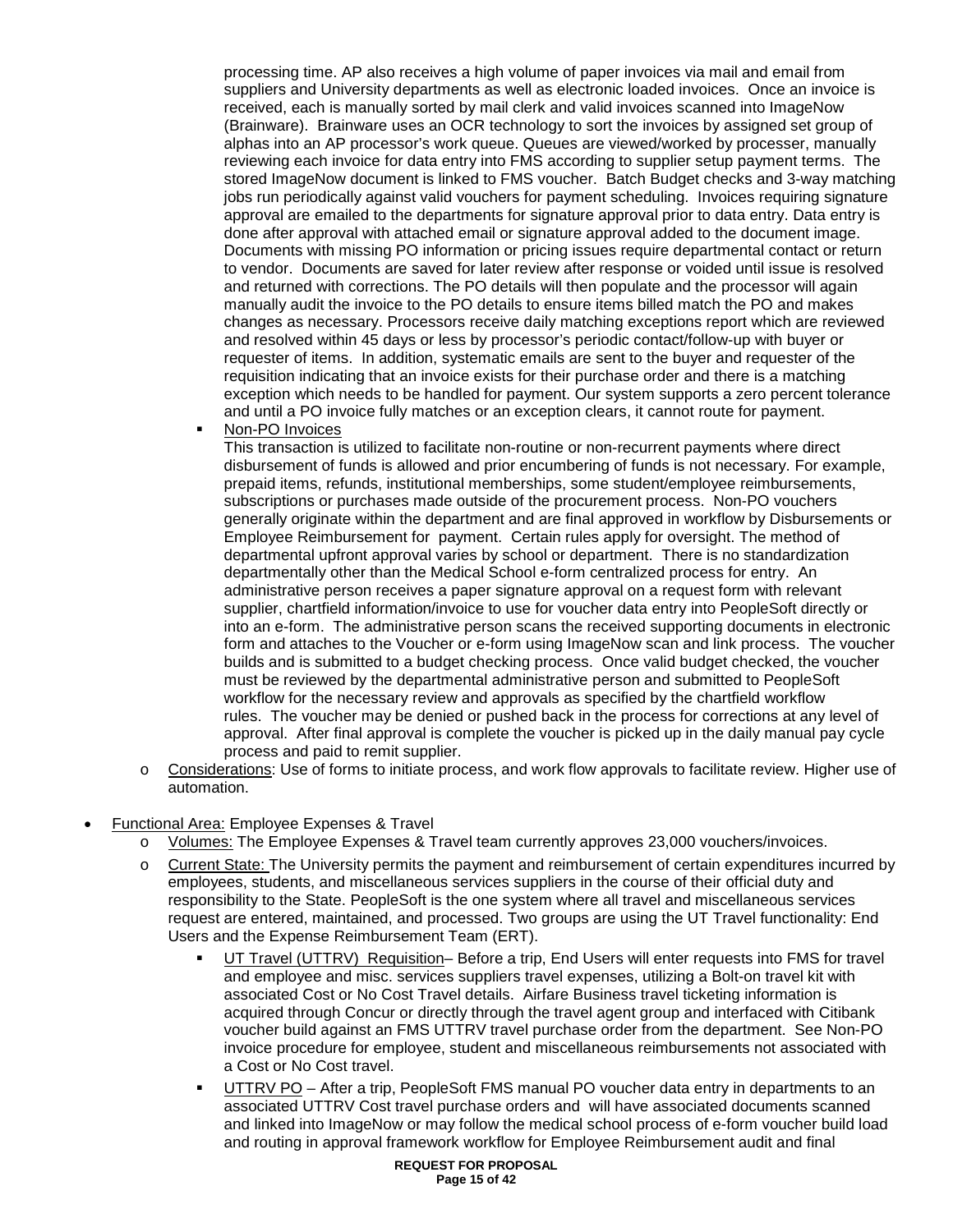approval for payment. Employee Reimbursement will view requisitions and purchase orders, process necessary travel advances, update Cost Travel information when necessary, enter vouchers for airfare expenses, and inquire on and run travel reports.

- UTTRV PO Invoices End Users manually enter a requisition that could include expenditures for airfare, registration, and various reimbursable expenses. End User uses UT Travel pages to set up and later track travel information for both cost travel and non-cost travel expenses. PeopleSoft then sources the requisition into one or more purchase orders (POs) as there must be a different PO for each supplier (payee). After the purchase orders are dispatched, the department buyers will contact the University's travel agent (Concur) with the PO number to confirm the airline reservation. The agent will then book the transportation and charges the department's Business Travel Account (BTA). This is also a "ghost" procurement card. If the traveler is approved for a travel advance, Employee Reimbursement Team (ERT) manually enters a Non PO voucher for the amount of the advance. ERT updates the purchase order with a line for the travel advance. Prior to the trip or event, the End User can enter a PO voucher for registration fees. After the trip, the End User can enter a PO voucher to process reimbursement of travel expenses, and manually scan in copies of any receipt for backup into ImageNow. If the travel advance is more than the travel expense, the employee owes the University. If the opposite is true (or there was no advance), a payment will be generated from Accounts Payable. ERT will manually reconcile travel-related open items
- UTTRV Non-PO Invoices End users manually enter an invoice (Non PO voucher) into FMS for invoices with no pre-existing purchase order. Associated documents are scanned and linked in ImageNow to attach to the FMS voucher. The voucher along with the linked documents routes through workflow as defined in the FMS approval framework workflow. The necessary levels of approval for each are obtained to reach final audit and approval by Administrative Accounts payable or Employee Reimbursement groups.
- The Medical school group utilizes an ImageNow e-form process link located on the Medical School website for departmental data entry. The entry person attaches associated documents for the voucher request form to the e-form. The data entry person must validate the entered information for payment request with chartfield to submit the form for voucher build processing overnight. The e-form submitted is picked up in a nightly FMS voucher build load. The vouchers load for next day review by Medical School finance group processors. After review, the medical group processors push the documents forward and submit them into FMS approval framework workflow. The necessary levels of approval for each are obtained to reach final audit and approval by Administrative Accounts payable or Employee Reimbursement groups.
- o Considerations: Reduce the use of multiple forms, systems, and manual processes. Solution for submitting additional backup and receipts in a more efficient and customer friendly manner.
- Functional Area: Procurement Card (BuyCard) Management and Expense Reconciliation
	- o Volumes: This UT Health BuyCard program has 368 cardholders that create approximately 17,223 Point of sales (POS) purchase orders with an encumbrance of 6.5M annually.
	- o Current State: The UT Health BuyCard is provided to faculty & staff as an alternate method to pay for purchases of goods and services that are not available through other purchasing methods such as the eProcurement catalog. In order to ensure our program's integrity, the Program administrator & Compliance coordinator reviews the daily downloads for unapproved transactions to determine whether the items being purchased comply with established standards. The cardholder has the UTHealth BuyCard for a two-year period and then an audit of all transactions are evaluated to assess the following requirements: two signatures on Citibank Monthly Statements and sales receipts with pricing. All statements and receipts must be kept in hard copy by the card holder.

To be considered for a Buycard, an employee must have taken the prerequisites at the time of application; FMS Financial Overview and FMS eProcurement training. The application must be approved by Departmental Approver. All required fields must be populated, including: last four digits of the employee ID number, default chartfield string, and designated proxy/reconciler(s). The single purchase limit for the BuyCard is \$2,000.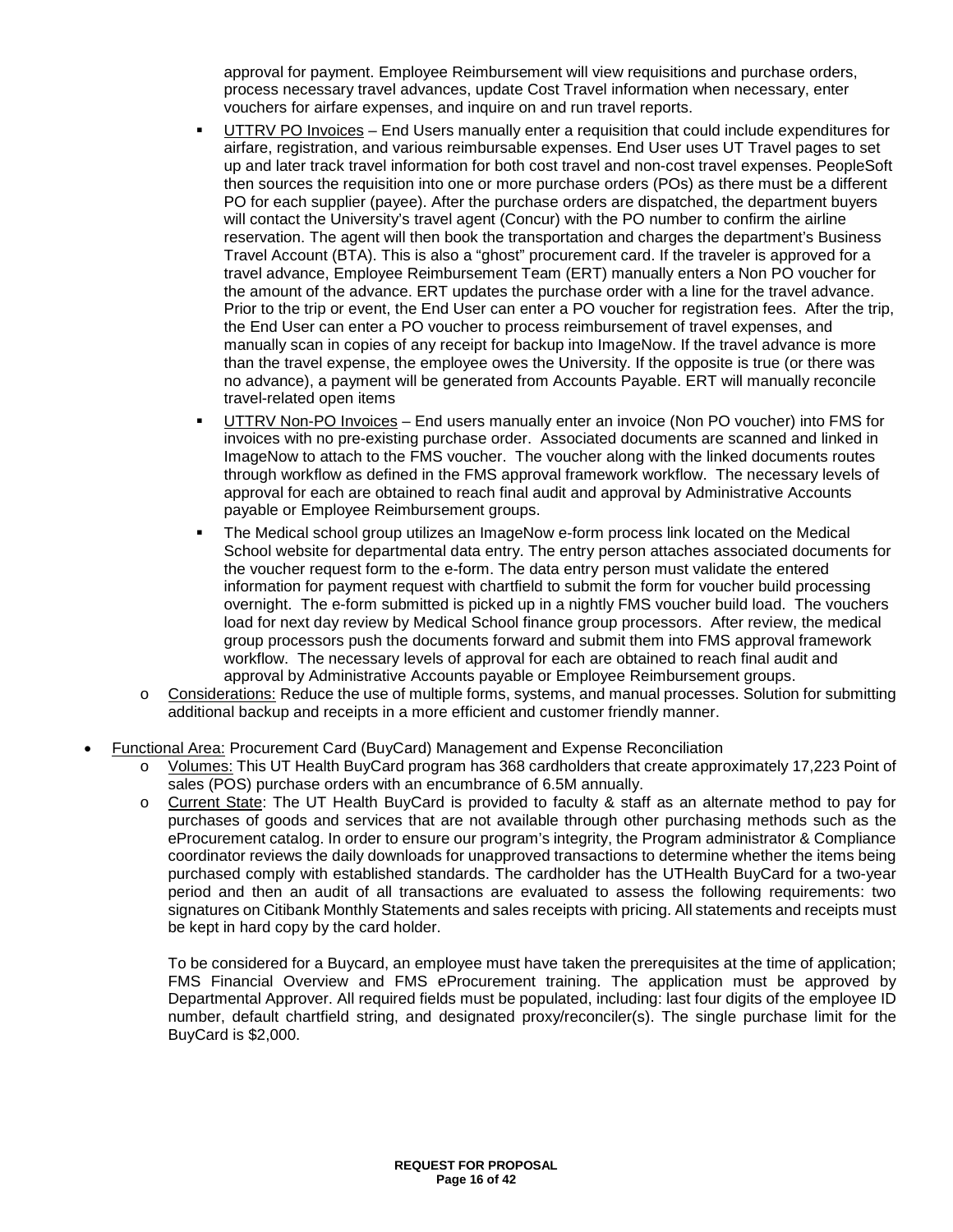

## **BuyCard onboarding and compliance requirements**

The UTHealth BuyCard CitiBank Payment Procedures consists of several steps. The billing cycle is on the 15th of each month. The bank statement files must be downloaded from the Citibank GCMS system, renamed to BUYCARD\_STG\_STMT\_LOAD.TXT, and placed into the \fprd\user\Interfaces\Inbound\PCard folder daily. Once the daily file is verified, the transactions are loaded into Financial Management System (FMS). The Bank Statement Workflow will email the cardholders. The cardholders will then match the online statement lines to the individual purchase order lines in the electronic statement. Also, please note the following are recurring deadlines:

- The cardholder's reconciliation deadline is the fourteenth of each month. This is when the cardholder enters in a POS requisition into PeopleSoft to encumber funds and begin the monthly reconciliation process.
- **The RECON ALL (Payment process is on 15th of each month).**
- **Voucher build will run the night of the 15th.**
- All corrections to vouchers that do not budget check must be resolved by the 20th of the current month.
- The Electronic funds transfer (EFT) payment will generate on the 28th of the current month.
- Finally, send the Citibank reconciliation supporting documentation to disbursement on the 30th of each month.
- o Considerations: Opportunity exists for better control of what is bought on the BuyCard. For example, being able to limit Amazon.com purchases. These controls may be involved with workflow, access, or some other method. An improvement needs to be made on our reconciliation process. Currently, over 17,000 POS purchase orders annually. These are processed after the card has been used and creates a cumbersome and highly manual reconciliation process.

## • Functional Area: Sourcing

- o Volumes: 158 bids per year with a value greater than \$50,000, and 135 bids per year with a value between \$15,000 and \$50,000
- o Current State: All bids are drafted in Word and posted on the Procurement bid opportunities website for solicitation. Bids are received via hard copy with one copy per team evaluator. After the bids come in, all questions are scored manually by a team of evaluators using Excel spreadsheets. A buyer combines the individual scores to calculate the overall score and combines it with the pricing score. The winning proposal is stored electronically on a local shared drive, and hard copies of all proposals are stored in the Procurement office.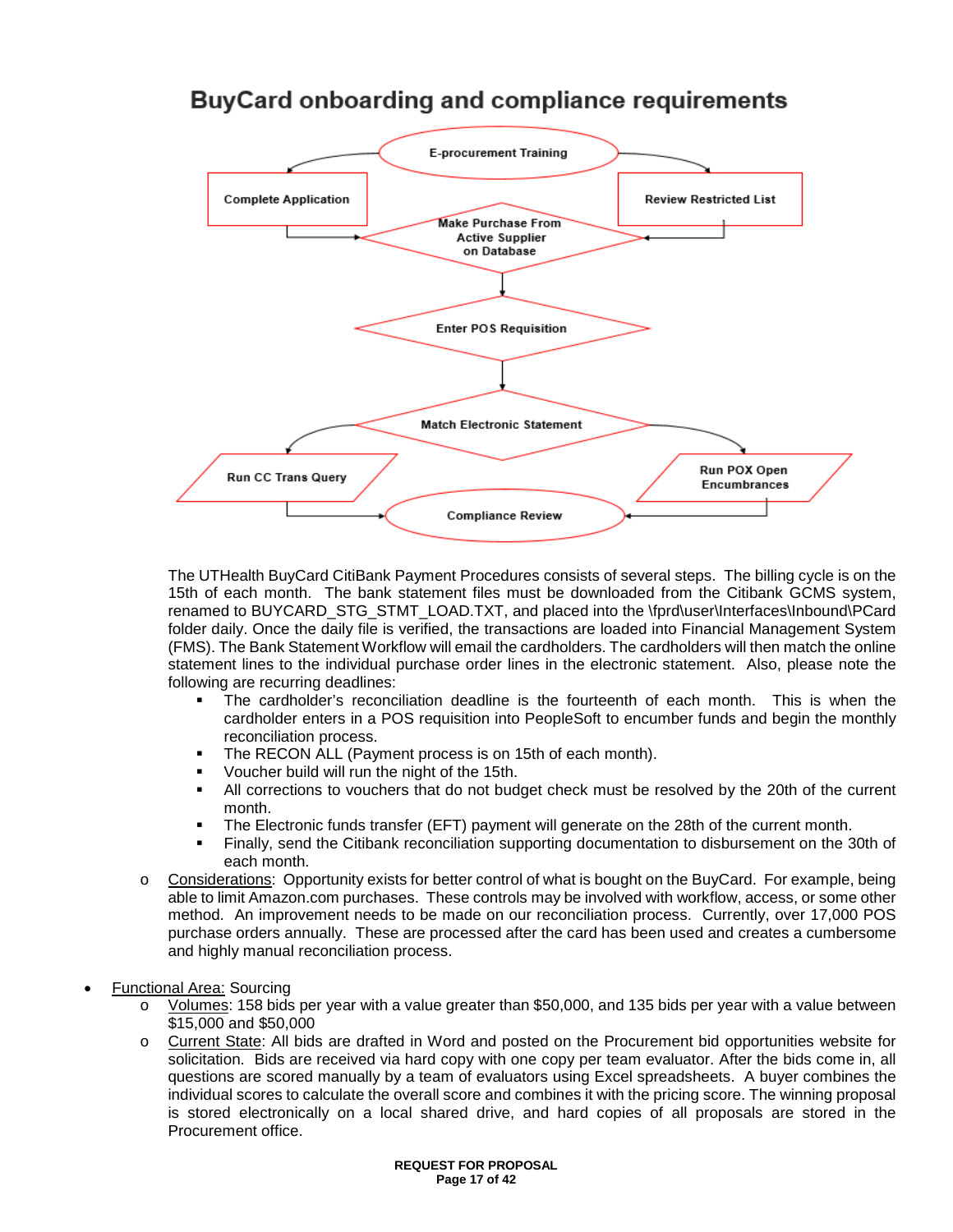- o Considerations: All bids are created using an e-sourcing tool. This includes the bid itself and scoring of proposals. All bid documentation would be stored in the e-sourcing tool.
- Functional Area: Spend Analytics
	- o Volumes: Current spend is approximately \$280M annually on goods and services
	- o Current State: Currently, we track spend through a report called the Non-Salary Spending Report. This provides payment data from the previous two (2) years through the end of the previous month. The Nonsalary Spending Report along with the Supplier Master reports are sent to Premier (UT System contract for spend analytics) monthly via a scheduled batch process. Premier scrubs and categorizes the data using UNSPSC and/or NIGP standard and uploads it into their Premier Spend Analytics tool.
	- o Considerations: Provide custom reports that allow us to review payment metrics and allow for benchmarking in real-time against a market average to determine areas for improvement in savings. Reports should allow us to view different date ranges and data from previous years. Users should be able to create their own custom reports for specific suppliers, items and date ranges. Ability to track contract spend by line item.

#### **5.3 Minimum Requirements**

#### **The following Minimum Qualification questions in this Section will be used to qualify or disqualify the proposals to be considered for this RFP. Proposals that do not provide responses to all of these Minimum Qualification questions will be disqualified.**

5.3.1 A) Implementation experience at two (2) institutions of higher education with at least 5,000 people (staff and faculty). These implementations must be cloud-based solutions within the last five (5) years. List institutions and reference contact information.

B) Experience with at least five (5) successful PeopleSoft integrations. These integrations must be cloudbased solutions within the last five (5) years. Specify what modules or solutions were implemented. List locations and reference contact information.

#### **5.4 Questions Specific to this RFP**

Proposer must submit the following information as part of Proposer's proposal:

- 5.4.1 If Proposer takes exception to any terms or conditions set forth in **APPENDIX TWO**, Proposer must submit a list of the exceptions.
- 5.4.2 Proposer agrees to comply with Certificate of Interested Parties laws (ref. §2252.908, *[Government Code](http://www.statutes.legis.state.tx.us/Docs/GV/htm/GV.2252.htm#2252.908)*) and 1 TAC [§§46.1 through 46.5\)](https://www.ethics.state.tx.us/rules/adopted_Nov_2015.html#Ch46.1) as implemented by the Texas Ethics Commission (**TEC**), including, among other things, providing TEC and University with information required on the form promulgated by TEC and set forth in **APPENDIX EIGHT**. *Proposer may learn more about these disclosure requirements, including applicable exceptions and use of the TEC electronic filing system, by reviewing* §2252.908, *[Government](http://www.statutes.legis.state.tx.us/Docs/GV/htm/GV.2252.htm#2252.908)  [Code,](http://www.statutes.legis.state.tx.us/Docs/GV/htm/GV.2252.htm#2252.908) and information on the TEC website at* [https://www.ethics.state.tx.us/whatsnew/FAQ\\_Form1295.html.](https://www.ethics.state.tx.us/whatsnew/FAQ_Form1295.html) **The Certificate of Interested Parties must only be submitted by Contractor upon delivery to University of a signed Agreement. Note – if your company is a publicly traded business entity, including a wholly owned subsidiary of the business entity, this form will not be required.**
- 5.4.3 In its proposal, Proposer must indicate whether it will consent to include in the Agreement the "Access by Individuals with Disabilities" language that is set forth in **APPENDIX FIVE, Access by Individuals with Disabilities**. If Proposer objects to the inclusion of the "Access by Individuals with Disabilities" language in the Agreement, Proposer must, as part of its proposal, specifically identify and describe in detail all of the reasons for Proposer's objection. NOTE: A GENERAL OBJECTION IS NOT AN ACCEPTABLE RESPONSE TO THIS QUESTION.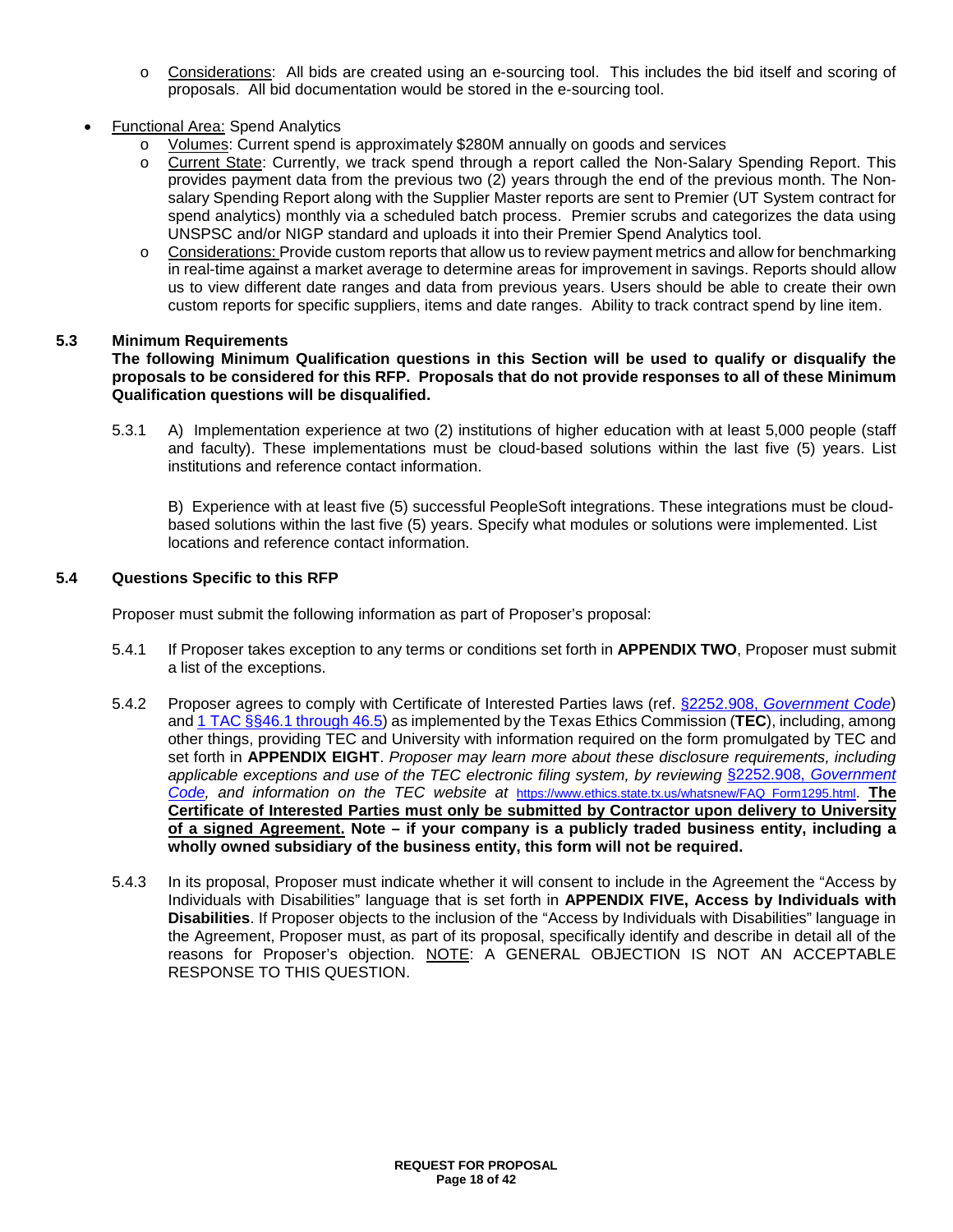#### **5.5 Functional Area SOW Narrative Response:**

The following procure to pay functional areas are open for submission from Proposers:

**MANDATORY FORMAT:** IDENTIFY WHICH FUNCTIONAL AREAS YOU ARE SUBMITTING A PROPOSAL. TABS IN YOUR PROPOSAL **MUST** BE CREATED FOR EACH FUNCTIONAL AREA THAT YOU RESPOND AND MUST CORRESPOND TO TAB NUMBER BELOW. FAILURE TO SUBMIT IN THIS FORMAT MAY DISQUALIFY YOUR PROPOSAL SUBMISSION.

| <b>FUNCTIONAL AREA</b>                                                                                                         | <b>PROPOSAL</b><br><b>SUBMITTED (YES/NO)</b> | <b>TAB NUMBER</b> |
|--------------------------------------------------------------------------------------------------------------------------------|----------------------------------------------|-------------------|
| Supplier Information Management                                                                                                |                                              |                   |
| Supplier Enablement & PO/Invoice Automation: (PO dispatch,<br>Invoice Receipt, automated invoice matching)                     |                                              | 2                 |
| Procurement: Includes Catalog/Non-Catalog requisitions, Budget<br>Check and Workflow Approvals, Purchase Orders, and Receiving |                                              | 3                 |
| Invoicing (PO & Non-PO)                                                                                                        |                                              | 4                 |
| <b>Employee Expenses &amp; Travel</b>                                                                                          |                                              | 5                 |
| Procurement Card (BuyCard) Management and Expense<br>Reconciliation                                                            |                                              | 6                 |
| Sourcing                                                                                                                       |                                              |                   |
| <b>Spend Analytics</b>                                                                                                         |                                              | 8                 |

**5.5.1 General:** Please respond with a general narrative of your proposed **solution or solutions** based on the volumes and current state information provided in Section 5.1 General: Project Goals & Annual Volumes and 5.2 Scope of Work.

#### **5.5.1.1 Supplier Information Management**

- Name of Required Module/Modules or Solution/Solutions:
- Solution:

## **5.5.1.2 Supplier Enablement & PO/Invoice Automation**

- Name of Required Module/Modules or Solution/Solutions:
- Solution: Solution: Please refer to **Exhibit-A** which outlines our top 200 suppliers that we receive invoices in a paper format.

## **5.5.1.3 Procurement**

- Name of Required Module/Modules or Solution/Solutions:
- Solution:
	- Catalog Management
	- Requisition build, budget check, workflow approvals, purchase orders
	- Receiving

## **5.5.1.4 Invoicing (PO & Non-PO)**

- Name of Required Module/Modules or Solution/Solutions:
- Solution:

## **5.5.1.5 Employee Expenses Reimbursement**

- Name of Required Module/Modules or Solution/Solutions:
- Solution: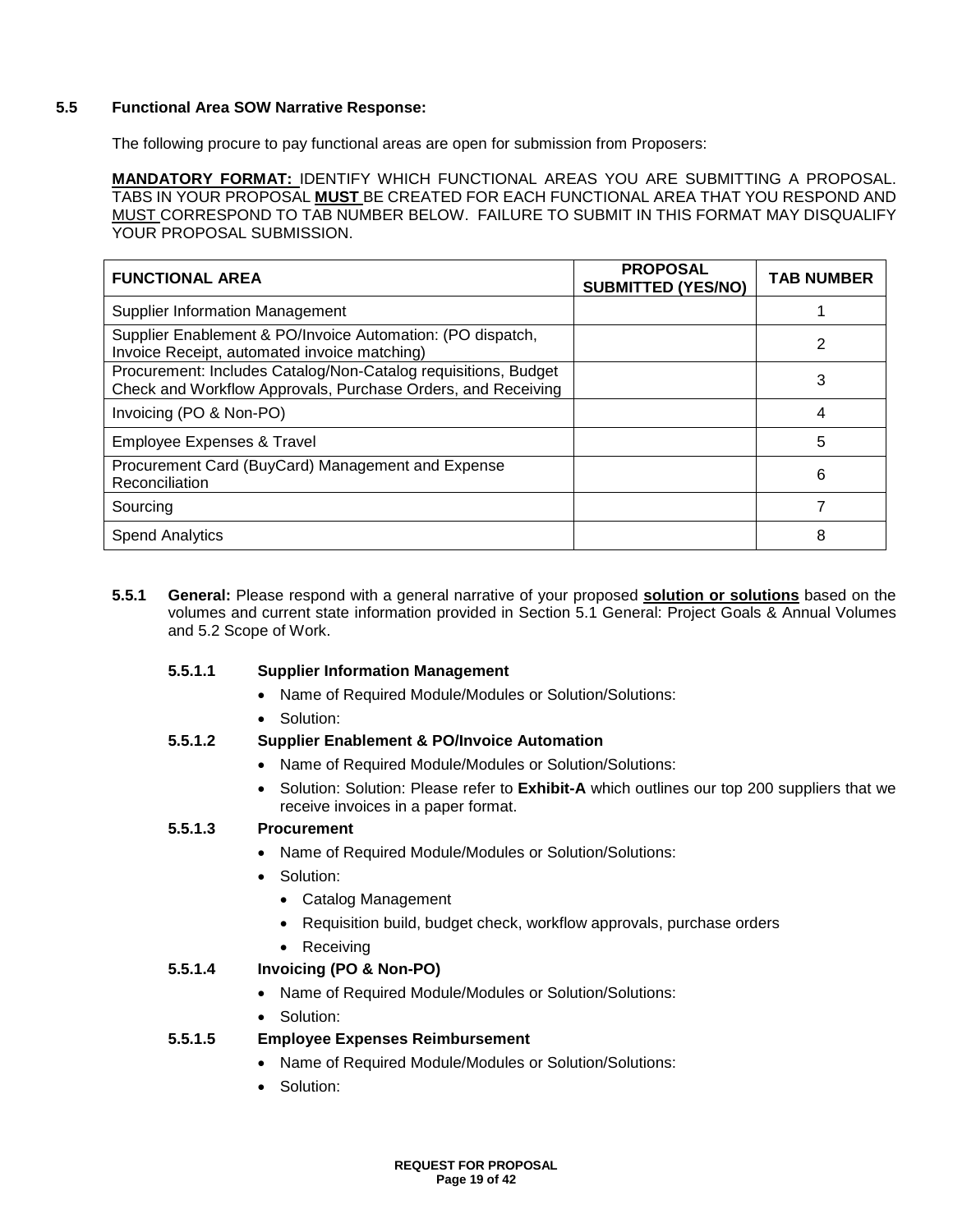## **5.5.1.6 Procurement Card (BuyCard) Management and Expense Reconciliation**

- Name of Required Module/Modules or Solution/Solutions:
- Solution:
- **5.5.1.7 Sourcing**
	- Name of Required Module/Modules or Solution/Solutions:
	- Solution:

## **5.5.1.8 Spend Analytics**

- Name of Required Module/Modules or Solution/Solutions:
- Solution:

#### **5.6 Functional Area Business Requirement Questions**

- 5.6.1 Functional Area Business Requirement Questions (Yes/No): Provide a response to each of the functional area questions that you are submitting a proposal using **Attachment A.**
- 5.6.2 Functional Area Business Requirements. This includes Implementation Narrative Questions and IT Technical Questions. Please provide a response to all questions that you are submitting a proposal.

Supplier Information Management

- 5.6.2.1 What are the top two (2) things that differentiate your offering from the competition?
- 5.6.2.2 Describe how suppliers use the portal and/or forms to create or update information?
- 5.6.2.3 Can supplier information forms be configured?
- 5.6.2.4 Can supplier information forms be routed through approval workflow? Is this workflow configurable?
- 5.6.2.5 Describe any automated checks that your system performs to validate that data is correct.
- 5.6.2.6 Describe the ability for a supplier to create log-in credentials when registering on your vendor portal. Can the form be integrated with our ERP?
- 5.6.2.7 How are supplier request forms sent to suppliers? (e.g. network, email notifications)
- 5.6.2.8 After a form is completed and returned by a supplier, can it be routed for approval to verify the information the suppliers have provided? (www.sam.gov, State OIG, Federal OIG, Restricted Party Screening, State Comptroller's Office)
- 5.6.2.9 Can suppliers define multiple remittance addresses on the network?
- 5.6.2.10 Describe the ability to prevent invoice submission by supplier until they respond to a request to update their profile.
- 5.6.2.11 Describe the ability to upload documents needed for payment (i.e. W-9) during registration phase & the ability to require a vendor email address for communications through vendor portal.
- 5.6.2.12 Describe the ability to collect payment preference information (ACH vs. check) during registration process and the ability to collect and store banking information.
- 5.6.2.13 Describe the ability to create existing vendors and load vendor data from other systems at go-live.
- 5.6.2.14 Describe the process for End Users to request new suppliers be added to the system.
- 5.6.2.15 Describe how duplicate suppliers can be prevented in the system.
- 5.6.2.16 Describe the ability to keep sensitive vendor information secure and encrypted.
- 5.6.2.17 Describe the process of specifying vendor payment terms and confirming that the vendor agrees during registration process.
- 5.6.2.18 Describe the ability to capture minority and ethnic status and gender and to attach State of Texas certificates. Describe the ability to trigger notifications based on frequency or expiration of certification.
- 5.6.2.19 How does your system distinguish between preferred, standard, and ad hoc vendors?
- 5.6.2.20 Describe supplier dashboards that your solution offers that gives insight into our entire supplier base. What are some examples of metrics?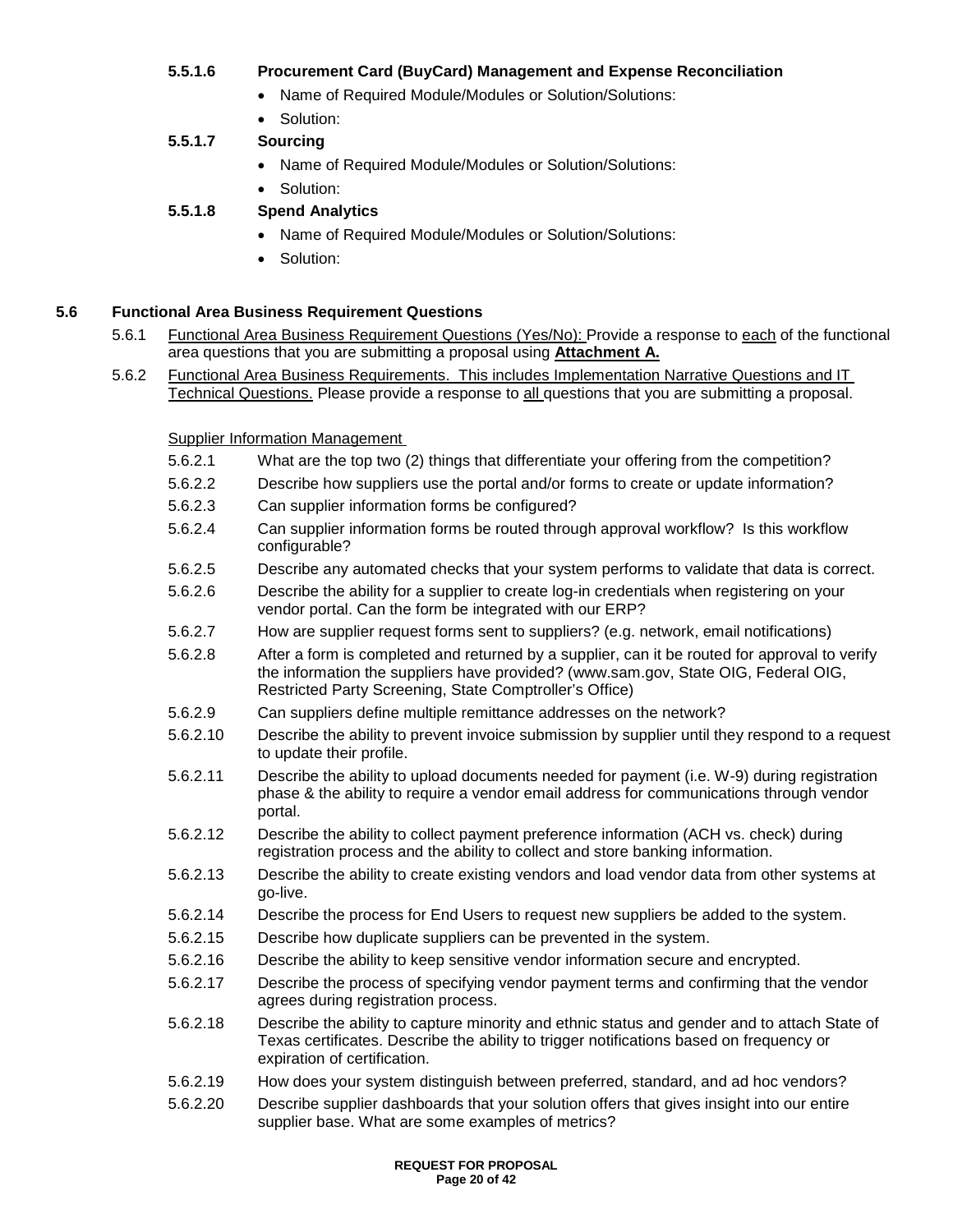- 5.6.2.21 Is your system currently being used by any state of Texas agency or university? If so, please list the institutions and the modules.
- 5.6.2.22 Please describe how your system identifies certified state of Texas HUB vendors?
- 5.6.2.23 The Texas state Comptroller's Office requires every state of Texas agency and university to submit procurement data for the semi-annual and annual state HUB Reports. The state of Texas requires every state agency and university to submit four files (N-File consists of all UTHealth procurements), (A-File consists of all UTHealth state contract procurements), (H-File consists of all BuyCard procurements and the (S-File consists of all HUB subcontracting procurements). Describe your system's HUB reporting capabilities?
- 5.6.2.24 The State of Texas requires every state agency and university to submit a Supplemental HUB Report semi-annually and annually. UTHealth buyers have to track the number vendors they solicit, bids received and bids awarded for UTHealth bid opportunities by race and ethnicity. Describe your system's ability to generate these reports?

Supplier Enablement & PO/Invoice Automation

- 5.6.2.25 What are the top (2) things that differentiate your offering from the competition?
- 5.6.2.26 Based on the information provided in **Exhibit-A**, how many suppliers can you enable to automate transactions and how long would it take?
- 5.6.2.27 Does a supplier have to be enabled on your network to transact with us?
- 5.6.2.28 What supplier connectivity and invoice automated matching options are available? (i.e. cXML, PO flip via email, supplier network, digital character recognition, OCR, etc.)
- 5.6.2.29 If you provide OCR services, is that service with a third party and if so, what is the name of the third party provider? Please provide OCR success rates.
- 5.6.2.30 Have you ever had a supplier refuse to join your network or pay network fees? If so, why have suppliers refused to join and how do you work around those issues?
- 5.6.2.31 Please describe how you can help increase the percentage of POs sent electronically to suppliers.
- 5.6.2.32 Please describe how you can help reduce processing cost per invoice. Is this a metric that you can track?
- 5.6.2.33 Please describe how you can help increase the percentage of invoices received electronically and matched for payment through automation.
- 5.6.2.34 Please describe how you can help decrease invoice processing cycle time. Please provide your current customer average cycle time.
- 5.6.2.35 Please describe how you can help reduce cost to onboard each new supplier.
- 5.6.2.36 How does your system manage cXML pricing discrepancies resulting from price changes between the time of PO dispatch and invoice receipt? Does your system have controls in place that ensures invoice unit costs match the dispatched PO unit costs to avoid voucher exceptions?
- 5.6.2.37 How do you help customers address the different size and technology capabilities of suppliers?
- 5.6.2.38 What are the minimum requirements for a supplier to be enabled on your solution?
- 5.6.2.39 Describe the different ways a supplier can submit an invoice for processing.
- 5.6.2.40 How is Accounts Payable notified when an invoice is transmitted by the supplier?
- 5.6.2.41 What happens to an invoice if there is an issue/exception during/after transmission?
- 5.6.2.42 What are the minimum requirements for an invoice to be transmitted?
- 5.6.2.43 What happens when an invoice has exceptions to price matching, quantity matching, receipt, partial shipments, or incorrect information? Can your solution manage multiple shipping invoices against a single cXML PO line without encountering match exceptions?
- 5.6.2.44 Do you support supplier owned user management and advanced authorization capabilities? If so, can authorization capabilities be configured to set up Supplier application/registration approvals?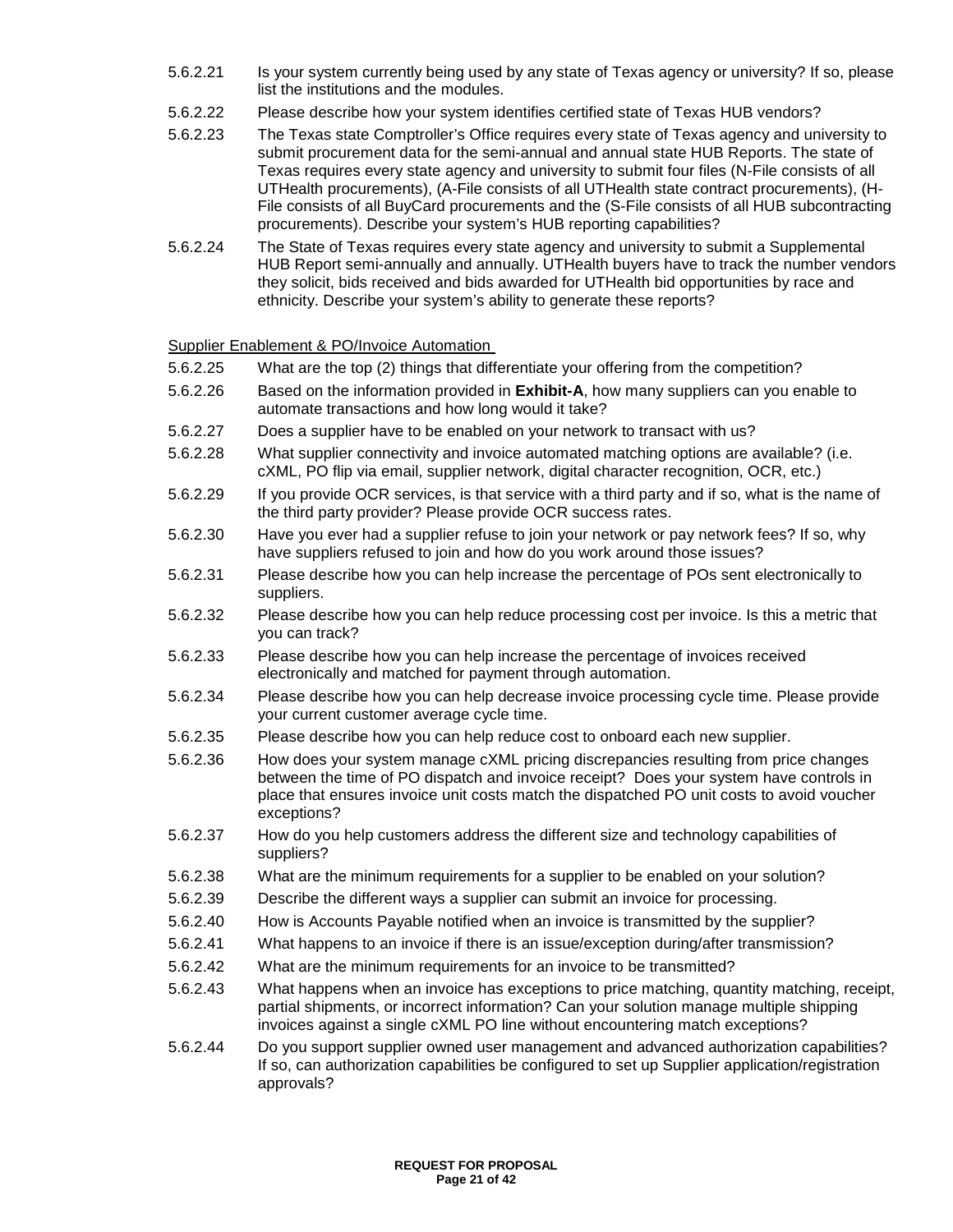#### Procurement

#### **General**

- 5.6.2.45 What are the top (2) things that differentiate your offering from the competition?
- 5.6.2.46 Please describe how you help reduce processing costs per Requisition and PO Cycle Time.
- 5.6.2.47 How many security roles does your solution have?
- 5.6.2.48 Describe how user security is managed?

Catalog management

- 5.6.2.49 Describe process of enabling supplier catalogs (punch-out and hosted) and the amount of time involved? How many teams are involved in facilitating the end-to-end process? How are third party B2B interactions facilitated? Explain how you manage delayed processes between the various parties involved in the enablement process.
- 5.6.2.50 Does your solution include Custom Quote retrieval functionality for PunchOut Suppliers to deter users from keying Special (SPL) Requisitions when unable to locate desired items within the PunchOut site?
- 5.6.2.51 Please describe how you can help increase the percentage of spend on contract and/or catalog.
- 5.6.2.52 Does supplier have to pay to have to conduct e-commerce and for you to transact and manage catalogs?
- 5.6.2.53 Can supplier punch-out catalogs be customized to reflect University pricing?
- 5.6.2.54 How can you help University ensure our users are able to find what they are looking for in a catalog search? Does the catalog management solution support comprehensive consumerlike searching and browsing capabilities? Can the solution search against all sources?
- 5.6.2.55 Explain how Amazon is managed as a PunchOut catalog in order to limit and review transactions? What controls are available to regulate spend categories?
- 5.6.2.56 Are content management tools provided for buyers and suppliers?
- 5.6.2.57 Does University have the ability to load catalogs ourselves from simple CSV files?
- 5.6.2.58 Describe how catalog updates are managed. What tools are available to assist in maintaining control of supplier revisions, pricing changes and/or catalog updates?
- 5.6.2.59 Describe how your solution manages partially filled carts during a timed out session. Does your solution do temporary saves to remind user what was placed in the cart prior to time out?
- 5.6.2.60 How do suppliers maintain their PunchOut credentials?
- 5.6.2.61 Explain how your solution would aid in creating a "perfect" purchase order to help reduce the number of mismatches between the purchase order and the invoice.
- 5.6.2.62 Do you provide training and support to our suppliers on how to use your solution?

#### Requisition build, budget check, workflow approvals, purchase orders

- 5.6.2.63 How many clicks does it take for End Users to create and submit a request?
- 5.6.2.64 How much training is typically deployed to your customers?
- 5.6.2.65 Is your solution able to search for better pricing among participating suppliers? If not, explain how users are able to locate requisitions with the potential for savings. If so, when does this happen and what sources are checked?
- 5.6.2.66 How are purchase orders and associated documentation archived? Explain how logs are retrieved?
- 5.6.2.67 Does the procurement module support the leveraging of mobile devices with your solution?
- 5.6.2.68 Describe the process for End Users to build and schedule their own reports regarding order status.
- 5.6.2.69 Explain your solution for requesting services from suppliers.
- 5.6.2.70 Will the system create from one requisition multiple purchase orders to multiple suppliers? Describe how this will create and dispatch purchase orders to suppliers.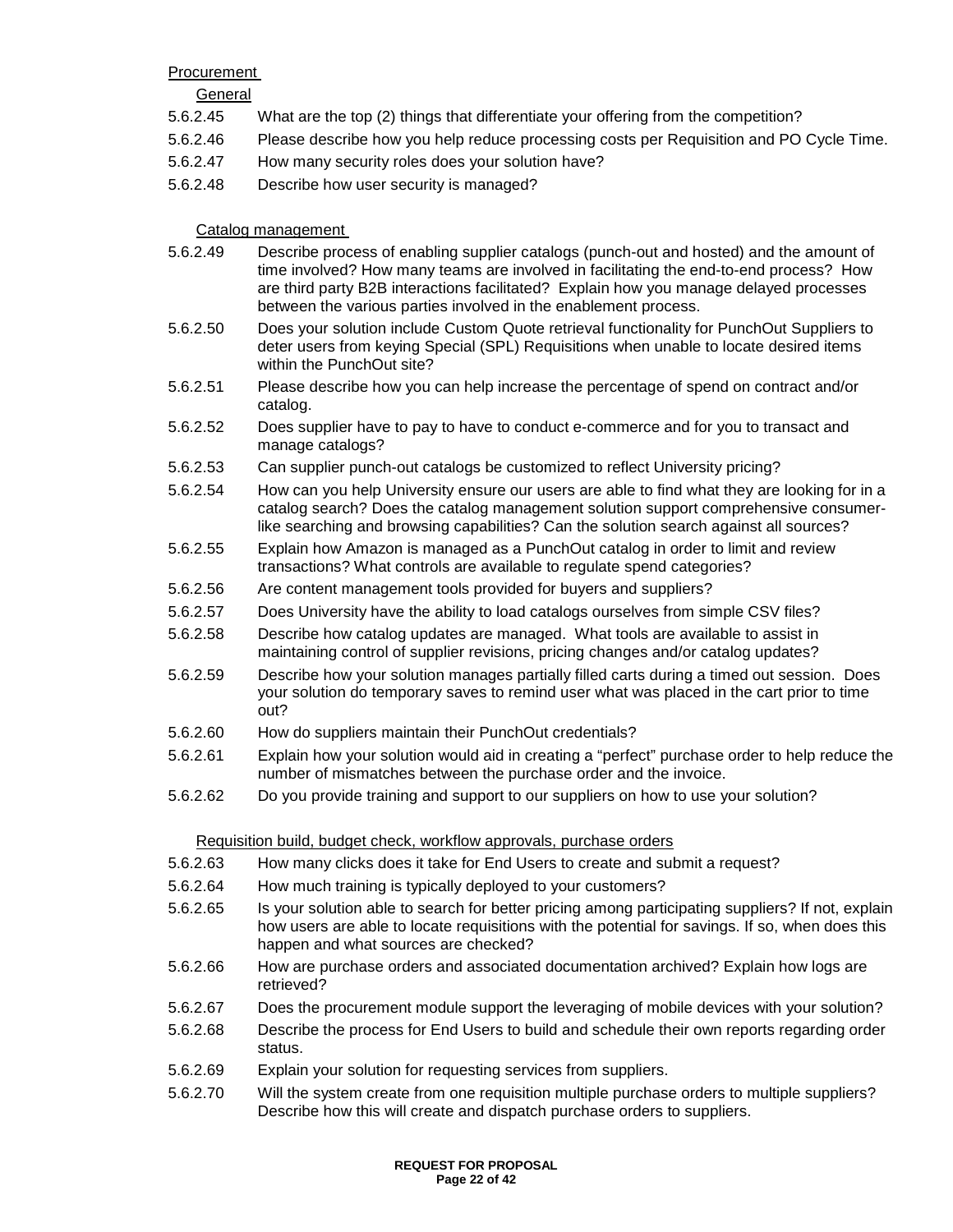- 5.6.2.71 Describe the notification processes when a request or purchase order is denied. Describe where the transaction goes and how the End User is able to access it to make changes and resubmit.
- 5.6.2.72 Does this solution allow for workflow approvals of maintenance renewals?
- 5.6.2.73 Does this solution allow for inclusion of customized forms such as a Research Questionnaire at the requisition stage?
- 5.6.2.74 Would your solution allow for different workflow for approval based on how the Research Questionnaire was answered?
- 5.6.2.75 Describe how workflow is managed and configured within the system and who can make modifications.
- 5.6.2.76 Describe at what stages would your system interface with PeopleSoft in order to monitor commitment control and budget checks. Is there a limit to the number of interfaces available for workflow, budget check and commitment control?
- 5.6.2.77 Describe what happens when an End User adds items to the cart and the process to choose a billing account. Will they be able to see the total budget, how much has already been consumed with approvals and, if enabled, pending approvals, and total budget remaining?
- 5.6.2.78 Describe how your system catches purchase orders that have been split to prevent total dollar amount from surpassing our institutional policy limit.
- 5.6.2.79 Explain how RQ to PO sourcing and dispatch processing occurs.

#### Receiving

- 5.6.2.80 Describe your solutions receiving process.
- 5.6.2.81 Can employees record receipt of goods and services themselves in 1-click?
- 5.6.2.82 Can central receiving personnel receive on behalf of others?
- 5.6.2.83 Can your system be configured to auto receive orders based on dollar amount thresholds?
- 5.6.2.84 Does your solution upload support details and attachments including packing slips?
- 5.6.2.85 Does your solution record delivery to inventory locations (i.e. warehouse, dispensing facilities)?
- 5.6.2.86 Does your solution capture asset tracking information with receipt?
- 5.6.2.87 Describe your solution's search capabilities for order receipt information. Does your solution offer search ability across all data attributes in a single search box?
- 5.6.2.88 Describe the receipt management process. Does your system support returns and receipt adjustments; including receipt cancellations?
- 5.6.2.89 Describe the various methods of delivering receipt reminders. Can your system be configured to send automated alerts to encourage employee reporting of receipts?
- 5.6.2.90 Does your system allow partial receipts/multiple receipts for single PO line?
- 5.6.2.91 Describe how your solution manages defaulting of ship-to address based on location or employee preference, including a customizable "Attention To:" lines and one-time address locations?

#### Invoicing (PO & Non-PO)

- 5.6.2.92 What are the top two (2) characteristics that differentiate what you are offering from those of competition?
- 5.6.2.93 How does your solution automate all aspects of the invoice-to-pay process, including invoice capture, 3-way matching for PO invoices, invoice routing and approval, payment authorization, and payment execution?
- 5.6.2.94 What are the different types of formats that can be transmitted for OCR recognition?
- 5.6.2.95 Please describe how your solution help manage/increase early payment discounts.
- 5.6.2.96 Please describe how your solution allows for comments on invoices to be communicated internally and externally to the supplier.
- 5.6.2.97 What is the turnaround time for an invoice to be transmitted for payment?
- 5.6.2.98 Does your system have the ability for suppliers to create invoices for transmission? If so, describe the process.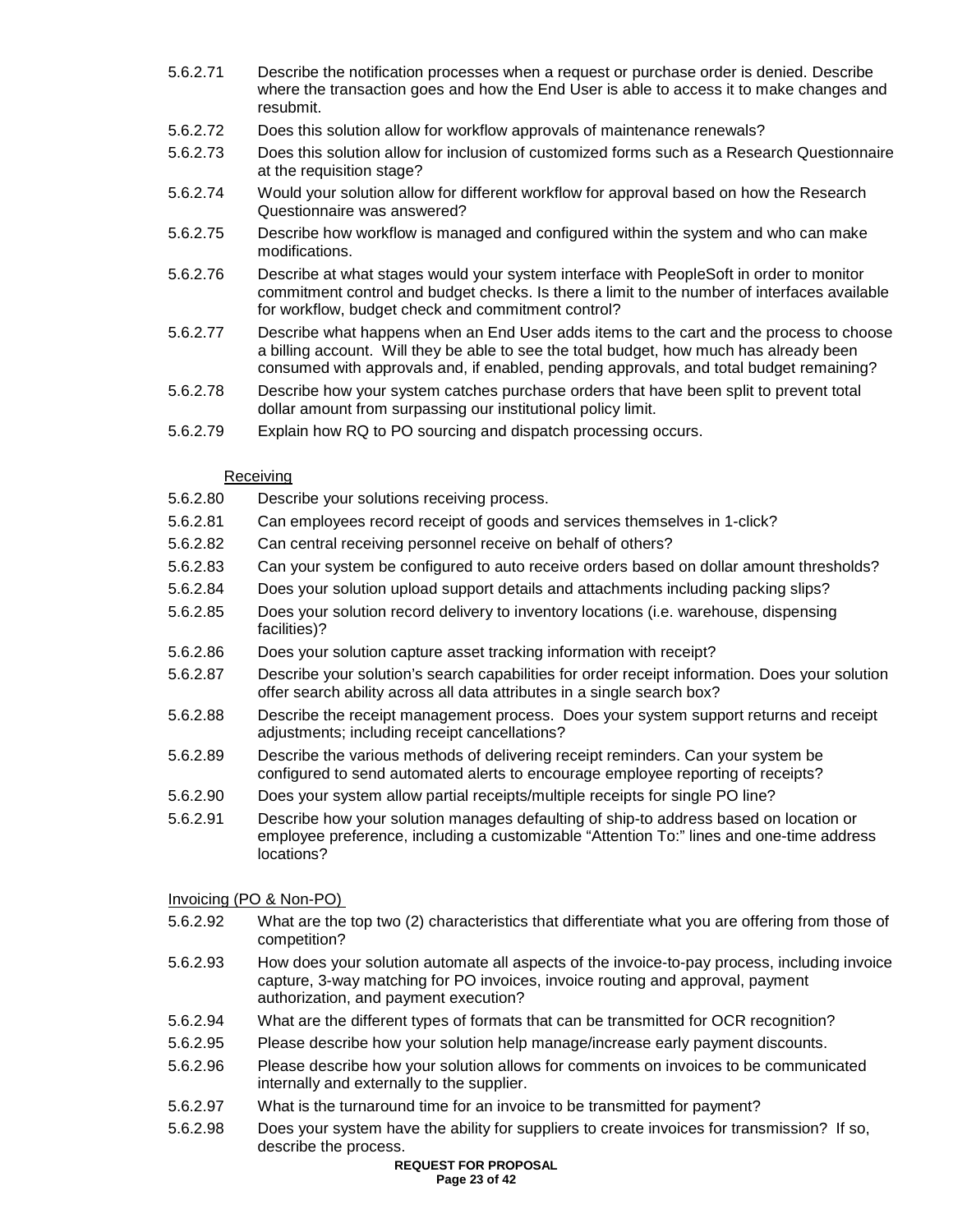- 5.6.2.99 Where are invoices and backup documents stored in your system and is there a maximum amount of space capacity?
- 5.6.2.100 What is the turnaround time for an invoice to be transmitted for payment?
- 5.6.2.101 What are the minimum requirements for an invoice to be transmitted?
- 5.6.2.102 What happens to an invoice which has exceptions to price matching, quantity matching, receipt, partial shipments, or incorrect information?
- 5.6.2.103 Please describe how your solution helps increase percent of invoices received electronically and matched for payment through automation.
- 5.6.2.104 Does, your solution provide a workflow system, if so does it provide standard yet flexible outof-the-box accounts payable processes or does the implementation start from blank. Please describe the process.
- 5.6.2.105 How does your solution perform automated three-way matching using line items, purchase orders and receiving data from our PeopleSoft system?
- 5.6.2.106 What features and functionality does your solution provide to solve the challenges with our accounts payable process?
- 5.6.2.107 How does your solution have the ability to obtain reporting to determine discrepancies between order, receipts, exceptions and invoices?
- 5.6.2.108 Describe how your solution provides a full audit history for invoice submission from suppliers and internal users.
- 5.6.2.109 How does your solution provide a full audit history for internal invoices that route through a workflow?
- 5.6.2.110 Describe your solution's invoice automation process when a Non PO invoice is transmitted by a supplier or by an internal End User.
- 5.6.2.111 How does your solution provide a full audit log from the time a supplier submits an invoice to payment and for internal invoices that routed through a workflow?

#### Employee Expenses & Travel

- 5.6.2.112 What are the top two (2) characteristics that differentiate the features you are offering from those of the competition?
- 5.6.2.113 Does your solution interface have a responsive web design (any devices) and touch-screen ready for End User satisfaction?
- 5.6.2.114 Describe how your system supports custom fields added through the administrator and interface by a business user, not IT.
- 5.6.2.115 Describe how your solution can create approval workflows with multiple categories of travel.
- 5.6.2.116 Describe how the system allows managers to process approvals entirely in email without logging in.
- 5.6.2.117 Does your solution have the ability to capture and upload receipt via a mobile device? If so, please describe the process.
- 5.6.2.118 Please describe the solution you can offer to simplify our Employee Expense Reimbursement process?
- 5.6.2.119 How does your system flag duplicate transactions submitted by employees?
- 5.6.2.120 Does your solution offer an employee expense reimbursement suite or is there a third party involved. If there is a third party, who is the supplier?
- 5.6.2.121 Can your platform be accessed via mobile device? If so, what devices are supported?
- 5.6.2.122 In what ways can your solution automatically create expense reports and expense lines (e.g. travel, card, mobile, voice, Google maps, file feeds)?
- 5.6.2.123 How does your solution support mobile, geo-location and other technologies to help the End User?
- 5.6.2.124 Are there any fees that our suppliers will be charged/pay to your company if they do business with us through your expense management system? For example, if our users book travel on Uber or stay at certain hotel chains does your company receive a fee from the provider?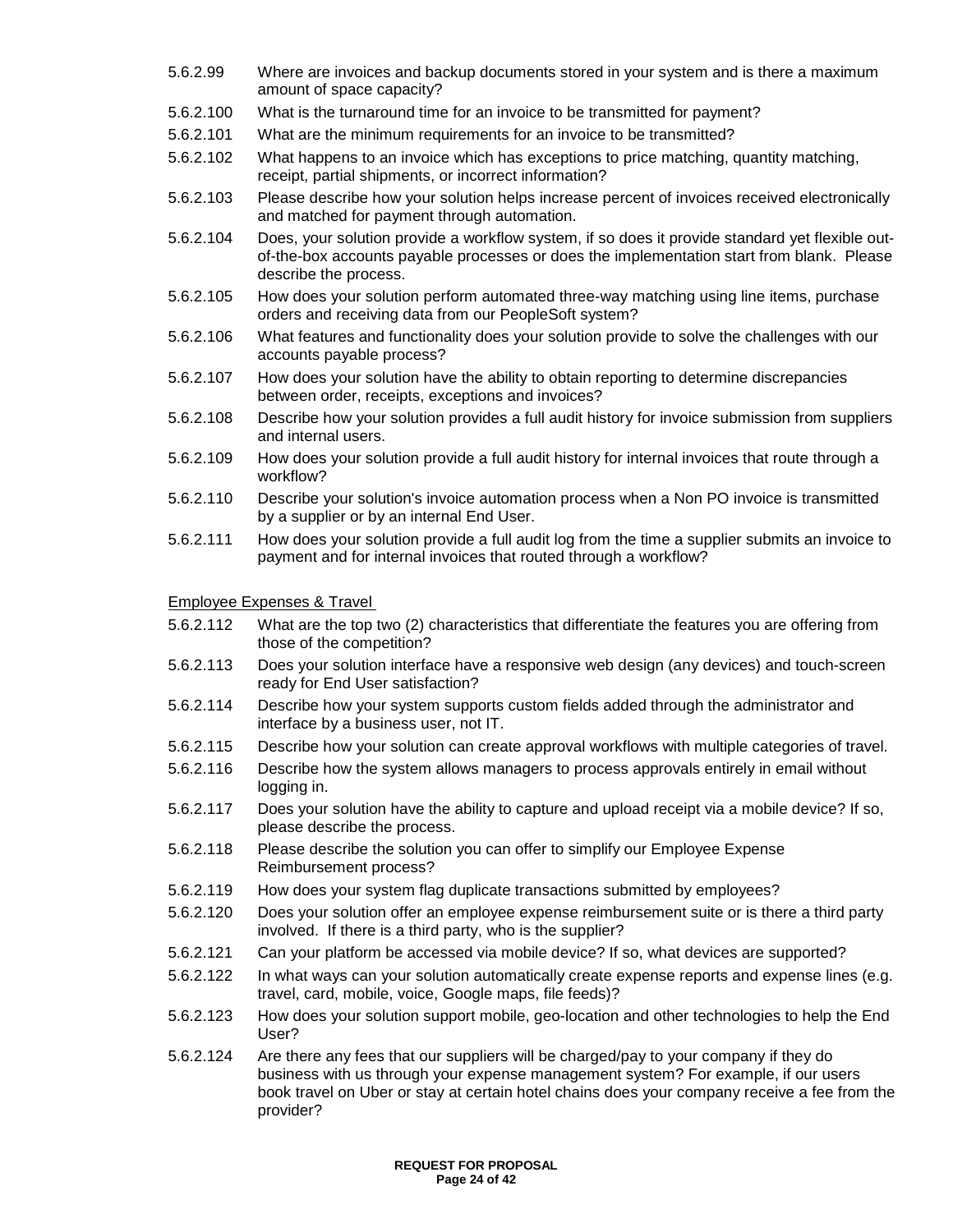- 5.6.2.125 Describe how your solution manages electronic request for reservations, credit card payment, and personal expenses (when they combine vacation travel with business travel).
- 5.6.2.126 Can your solution implement approval mandatory forms (for example official functions forms) where it is needed in the process, if so, please describe how this is done?
- 5.6.2.127 Describe how your solution provides a full audit history for invoice submission from suppliers and internal End Users.
- 5.6.2.128 We often do official function forms during travel, how can your system help segregate those for tracking purposes?
- 5.6.2.129 Our employees often request travel advances, how can your system help directly pay for lodging and/or rental for employees to avoid travel advances?
- 5.6.2.130 How can your system help track travel advances and notify AP staff and traveler?
- 5.6.2.131 How can your system help work directly with small vendors (Associations, Institutes, etc.) to allow electronic process of employees membership reimbursement)?
- 5.6.2.132 Does your system send alerts on Travel POs not vouchered within a certain period (30days, 60days, etc.)?
- 5.6.2.133 Do you provide reporting features that allow trend analysis and data mining on employee reimbursements?

#### Procurement Card (BuyCard) Management and Expense Reconciliation

- 5.6.2.134 What are the top (2) things that differentiate your offering from the competition?
- 5.6.2.135 Please describe how your system would help or improve the monthly reconciliation process by card user and how it would integrate with Citibank?
- 5.6.2.136 Please describe how your system could limit or control the use of Amazon orders?
- 5.6.2.137 Do you have the ability to track taxes applied to UT BuyCard?
- 5.6.2.138 Do you have the ability to track merchant category code processed on the UT BuyCard?
- 5.6.2.139 Describe your system's ability to securely and seamlessly pull all credit card transactions from credit cards covering all the major banks/card providers.
- 5.6.2.140 Describe your system's ability to link multiple cards to have all charges flow through the expense reporting system.
- 5.6.2.141 Can you map common category structure across all card providers, even when the card provider does not assign a category?
- 5.6.2.142 Do have you have the ability to map the classification to the company's expense categories?
- 5.6.2.143 Please describe your automated expense credit card report creation.
- 5.6.2.144 How can your system lower the number of POS requisitions (17,223) entered on the BuyCard without creating encumbrance issues?
- 5.6.2.145 What can your system offer in regards to BuyCard tracking compliance audits and reporting?

#### e-Sourcing

- 5.6.2.146 What are the top (2) things that differentiate your offering from the competition?
- 5.6.2.147 Please describe how you help decrease sourcing cycle time to negotiate a new contract.
- 5.6.2.148 Can you run a sourcing event prior to creating a purchase order?
- 5.6.2.149 Describe ability to auto-create a request for qualification (RFQ) from requisition in a singleclick.
- 5.6.2.150 Describe ability to issue RFQ for competitive bids to an unlimited number of suppliers.
- 5.6.2.151 Describe ability to attach an unlimited number of supporting documents to the RFQ header or line.
- 5.6.2.152 Describe ability to include custom questionnaires at the RFQ header and individual lines.
- 5.6.2.153 Describe ability to auto-issue the RFQ via Email including supporting documentation.
- 5.6.2.154 Describe ability to capture prospective supplier quotes and compare quotes.
- 5.6.2.155 Describe ability to award RFQ to supplier & transfer results back to originating request and order.
- 5.6.2.156 Describe how each buyer is notified of bid delivery, exceptions, etc.

#### **REQUEST FOR PROPOSAL**

#### **Page 25 of 42**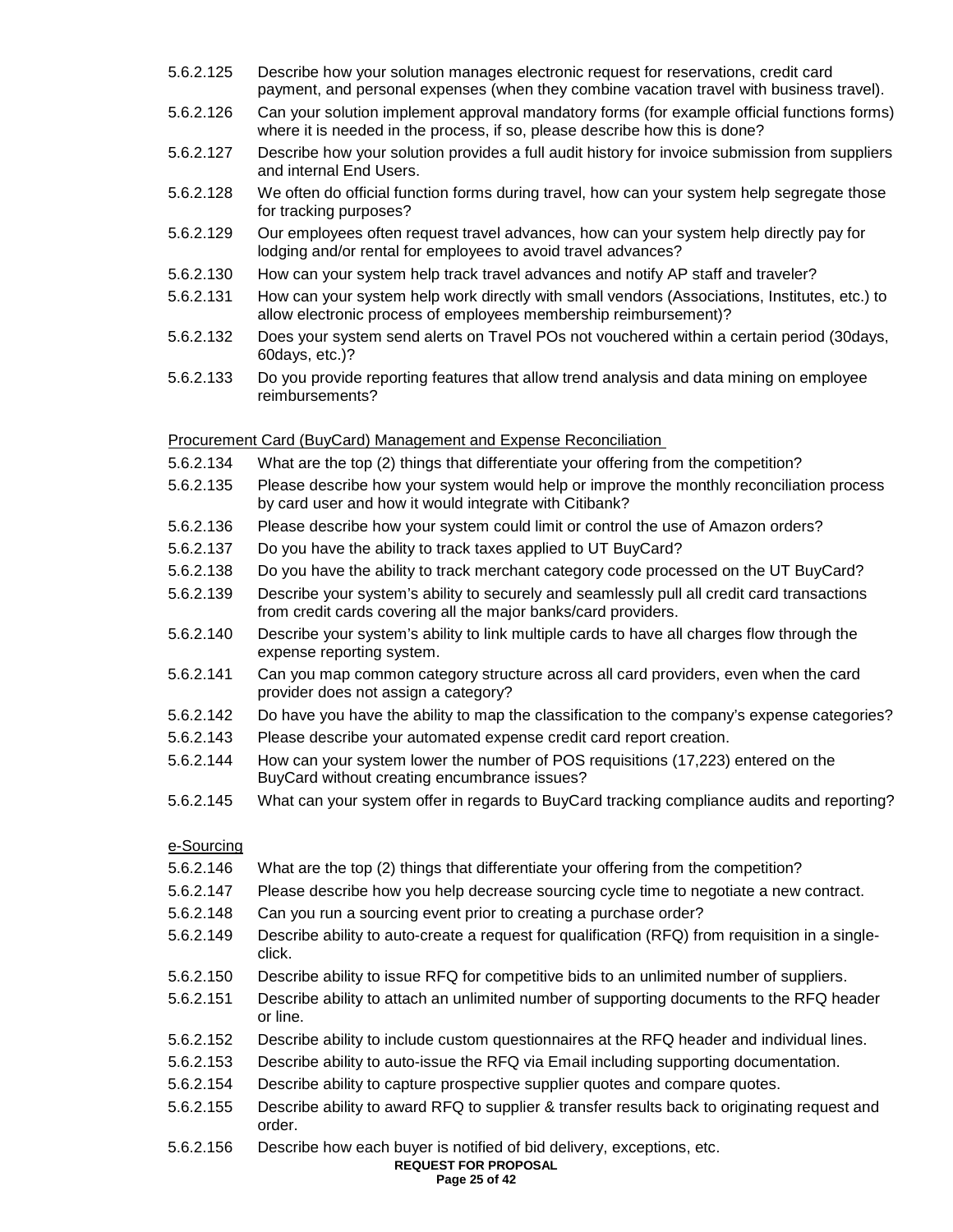- 5.6.2.157 Describe how deliveries are time stamped for deadline compliance.
- 5.6.2.158 Describe the notifications the system will send to evaluation team members.
- 5.6.2.159 Describe your solution's ability to add the pricing component to the team evaluation component of the scoring to calculate a final score result.
- 5.6.2.160 Are there other UT System institutions using this solution? Please identify if so.
- 5.6.2.161 Please explain your solution's security.
- 5.6.2.162 Describe how an evaluator can leave comments when scoring.
- 5.6.2.163 Describe how the pricing template is handled.
- 5.6.2.164 Describe how your solution allows for HUB plan submittals (HUB plans must be reviewed and approved before a buyer can 'open' the bids and send to the evaluation team to begin scoring).
- 5.6.2.165 Describe the types of reports and data that can be exported from the system.

#### Spend Analytics

- 5.6.2.166 What are the top (2) things that differentiate your offering from the competition?
- 5.6.2.167 Does your system provide one Platform with consistent user experience for all spend management (source to pay, expense management) processes?
- 5.6.2.168 Does your system provide a unified view of all of our spend?
- 5.6.2.169 Does your solution have built-in reporting and real-time benchmarking included, and if so at what extra cost?
- 5.6.2.170 Describe the process of users building custom reports for Requisitions, PO's, Receipts, Invoices, etc. In what format can these reports be exported?
- 5.6.2.171 Describe the possibilities for users to receive customized reports on a scheduled basis.
- 5.6.2.172 Please describe the level of detail of your reporting solution. Please describe limitations (if any). How can users personalize their reporting solution?
- 5.6.2.173 Explain how filters can be set.
- 5.6.2.174 Please provide samples of different reports that are available.
- 5.6.2.175 How long is data stored in the system?
- 5.6.2.176 Explain how your solution helps control maverick spending.
- 5.6.2.177 How do you help us ensure our negotiated savings are realized?
- 5.6.2.178 Describe how data is managed for query building and any canned reports. Will the purchasing data be stored within your solution in tables for query access? If so, are there documented table definitions that list what specific fields are stored for ease of query building? Is there a quick key of sorts that can be used when placing your cursor within a field that will identify what table the field is stored in?

Information Technology Questions: Provide a response to each question detailed in **Attachment-B.**

## Implementation Plan (Work Plan and Training):

UTH operates in a decentralized environment which may require a "phased" approach for some of the modules (i.e. Procurement, Expense) implementation. We have six (6) individual schools, a behavioral health hospital, and over 130 clinics across Houston. The intent is to develop some common "core business" processes to be implemented across all areas for the implementation of relevant modules. Each location may have unique customizations and configurations that will require development prior to implementation. For certain functional areas: supplier information management, supplier enablement, invoicing, expenses, BuyCard, sourcing, and spend analytics there will be a centralized implementation. If implementation will require additional third party resources (i.e. consulting), then the Proposer should indicate whom that firm would be the role of the firm, and the required time commitment.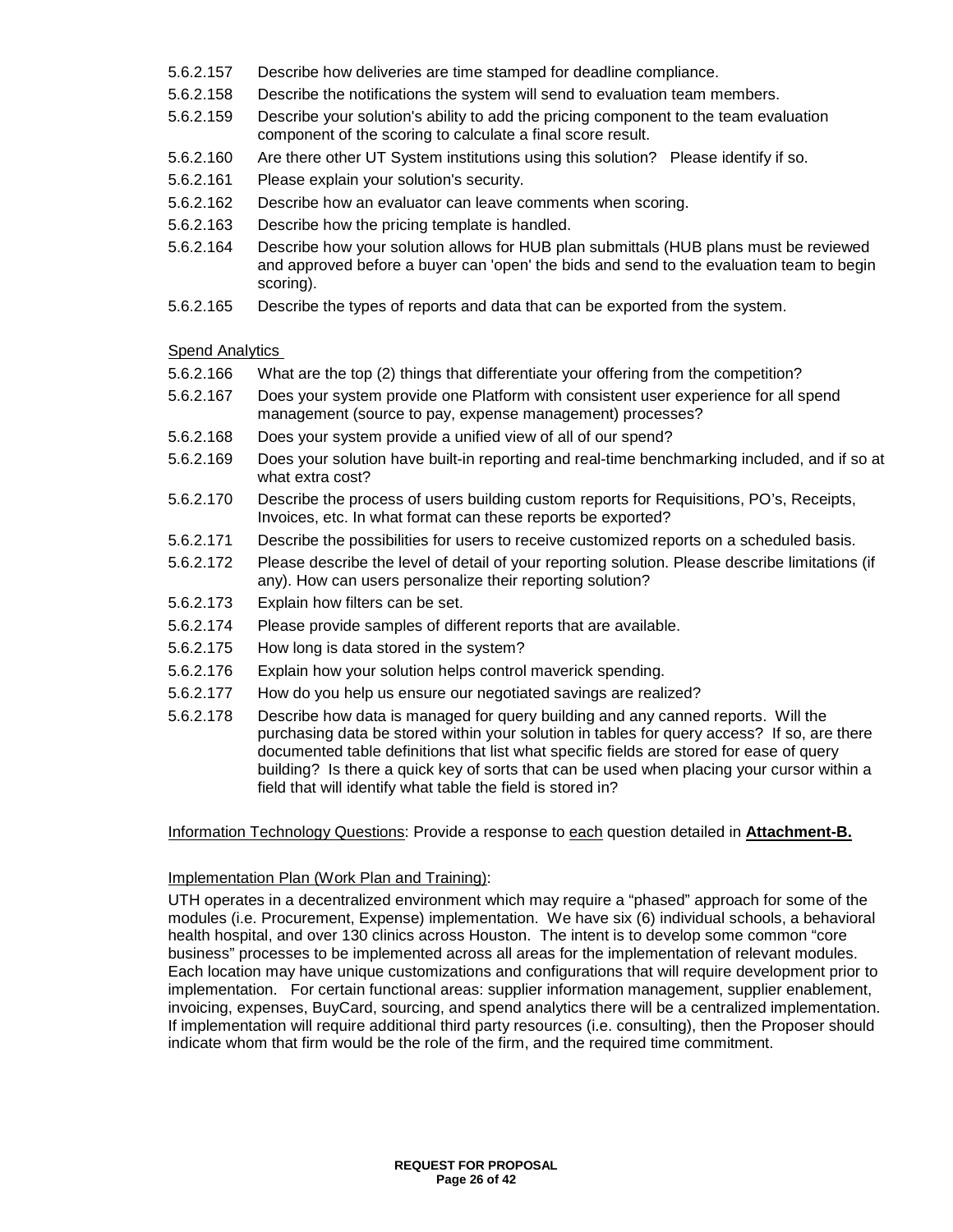Provide a response to each of the questions detailed below.

- 5.6.2.179 Provide a detailed implementation plan describing required internal University resources, project timeline, key deliverables, estimated hours, acceptance testing, training plans, user testing, and go-live support.
- 5.6.2.180 Describe your company's general methodology and approach to implementations.
- 5.6.2.181 Which team(s) from your company are responsible for my success?
- 5.6.2.182 Do you provide a Project Manager in charge of implementation with no billable hours and provided at no extra cost?
- 5.6.2.183 Do you partner with a consulting company for implementation? If so, who is that company and what role would the consulting company have in implementation?
- 5.6.2.184 What is your customer retention rate?
- 5.6.2.185 Do you have best practices by vertical to help us quickly gain user and supplier adoption? Please describe.
- 5.6.2.186 Do you provide full access to implementation specialists to guide initial configuration, setup, and rollout?
- 5.6.2.187 Do you provide UAT testing support, management of data migration from test to production and assistance with all go live activities and communication? Please describe.
- 5.6.2.188 Do you provide a tutorial to walk new users through key End User areas to minimize/eliminate training? Please describe.
- 5.6.2.189 What resources internally do you provide and commit to ensure ongoing improvement, optimization and success of your procurement solution?
- 5.6.2.190 What assistance or resources will Proposer's company require from the University to successfully complete the Project? Resources may include, but are not limited to, information, office space, office equipment, administrative support, etc. What will Proposer's company require the University Project Team to do (or prepare) before Proposer can start work?
- 5.6.2.191 How does Proposer's company handle vacation requests or time off for individuals during a project? Indicate in Section 6 if overtime rates will apply for implementation go-live cutover on a holiday weekend. Describe Proposer's process for working with key staff and customizing workflows, as needed.
- 5.6.2.192 Describe how Proposer will effectively manage responsibilities to ensure successful completion of the project.
- 5.6.2.193 Describe how Proposer estimates time required for business process design/configuration sessions with the University.
- 5.6.2.194 Describe the process for ensuring that project resources capable of meeting schedule and application performance objectives are available for this project.
- 5.6.2.195 Describe the process for effective training and knowledge transfer to appropriate levels of the University staff on configurations, modifications, reports, and interface support resulting from the implementation.
- 5.6.2.196 Describe the process for quickly identifying and solving technical issues that arise during implementation and post go-live support, while providing adequate guidance to minimize operational impact
- 5.6.2.197 Describe the change control process to maintain the proper level of controls, communication strategies, and change management activities to guarantee project success.
- 5.6.2.198 How do you drive and measure success during implementation and after go-live?
- 5.6.2.199 What are the greatest challenges to a successful implementation and what advice do you have to hedge against them?
- 5.6.2.200 How much staffing do we need throughout implementation and what type of resources, human and otherwise, do we need? For how long?
- 5.6.2.201 Provide sample of System, Integration, Performance and User Acceptance test plans.
- 5.6.2.202 Describe your proposed approach for developing and maintaining technical and end-user documentation, systems and operational documentation, system configuration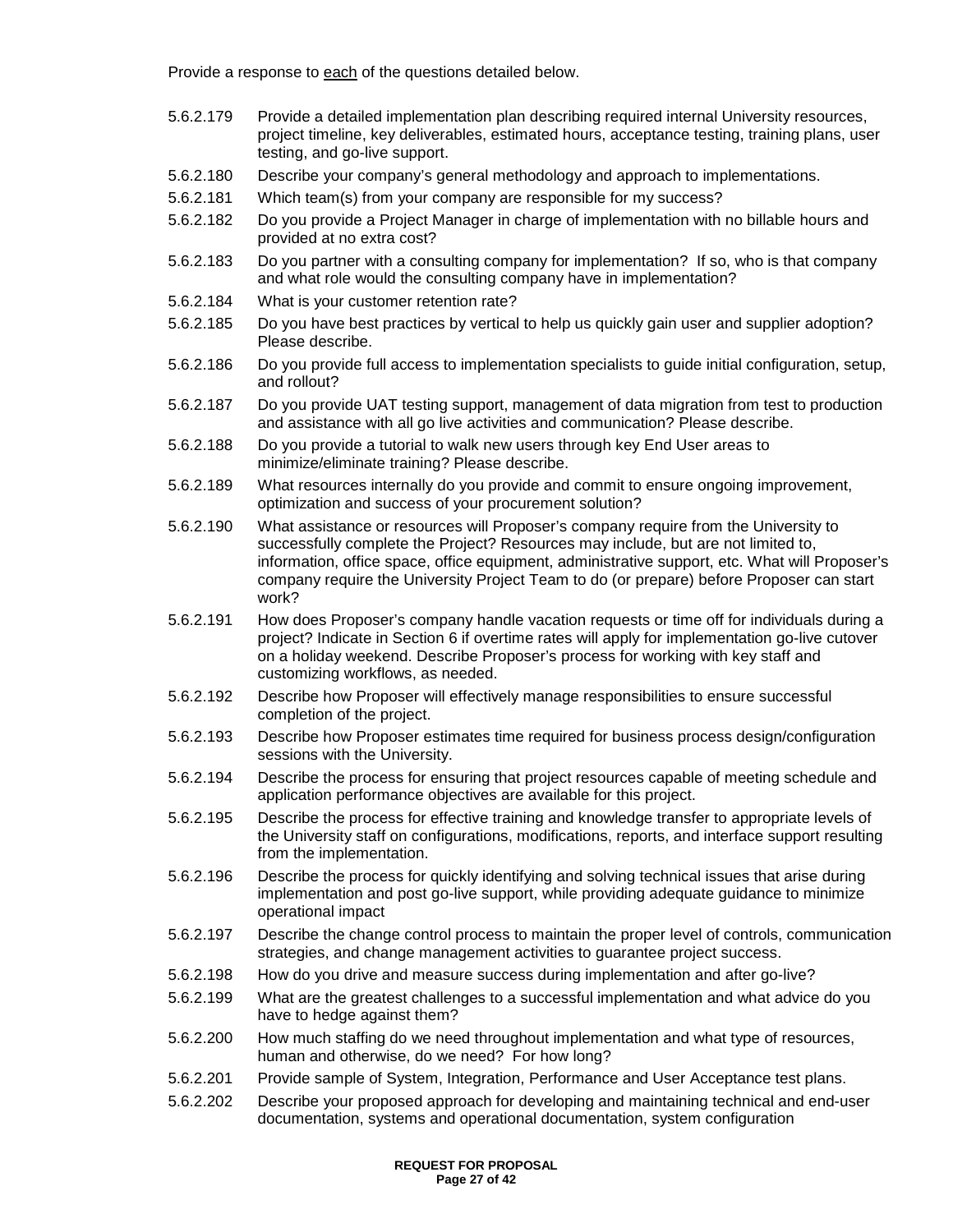documentation, and procedural documentation, including manuals, quick reference guides, tutorials, online help, and other techniques as appropriate.

- 5.6.2.203 Describe your service support philosophy, how is it implemented, and how you measure its success in maintaining this philosophy.
- 5.6.2.204 What assistance will you require from UTHealth? For example, what information, office space, office equipment, administrative support, etc. do you expect to get from UTHealth? What do you want our project team to do or prepare before you start?
- 5.6.2.205 What difficulties do you anticipate in serving UTHealth and how do you plan to manage these?
- 5.6.2.206 Proposer shall describe how they would develop a communication plan for the project. Please include communication within the project team, within each UTHSCH community, UTHealth and within the Proposer's organization about the project.

#### Work Plan

- 5.6.2.207 Describe how the Proposer plans to work with the University staff to refine and finalize project plan through implementation, acceptance and post go-live support.
- 5.6.2.208 How does the Proposer obtain and document agreement on project plan and acceptance criteria from all participants?
- 5.6.2.209 How often does the Proposer maintain/update the project plan from the implementation resource perspective?
- 5.6.2.210 How does the Proposer's Project Manager provide oversight for the implementation resources to ensure that all work is performed on time, on budget and at expected quality?
- 5.6.2.211 How frequently does Proposer plan to report project status to the University Project Sponsor? Include status reports or meetings in detailed project plan.

#### **Training**

- 5.6.2.212 Is there targeted training for different types of users. If so, please describe. How many days of onsite training are recommended for each type of user?
- 5.6.2.213 Are there on demand resources to provide ongoing training such as videos, quick reference guides, manuals, on-line courses, on-site courses? If so, please describe.
- 5.6.2.214 Is there a comprehensive electronic user manual that can be supplemented/modified by UTHealth?

#### Best Value Standardization: (Submit only if proposing on multiple functional areas)

5.6.2.215 Please describe any advantages by procuring multiple functional area modules from your company. This may include technical, functional, and financial incentives.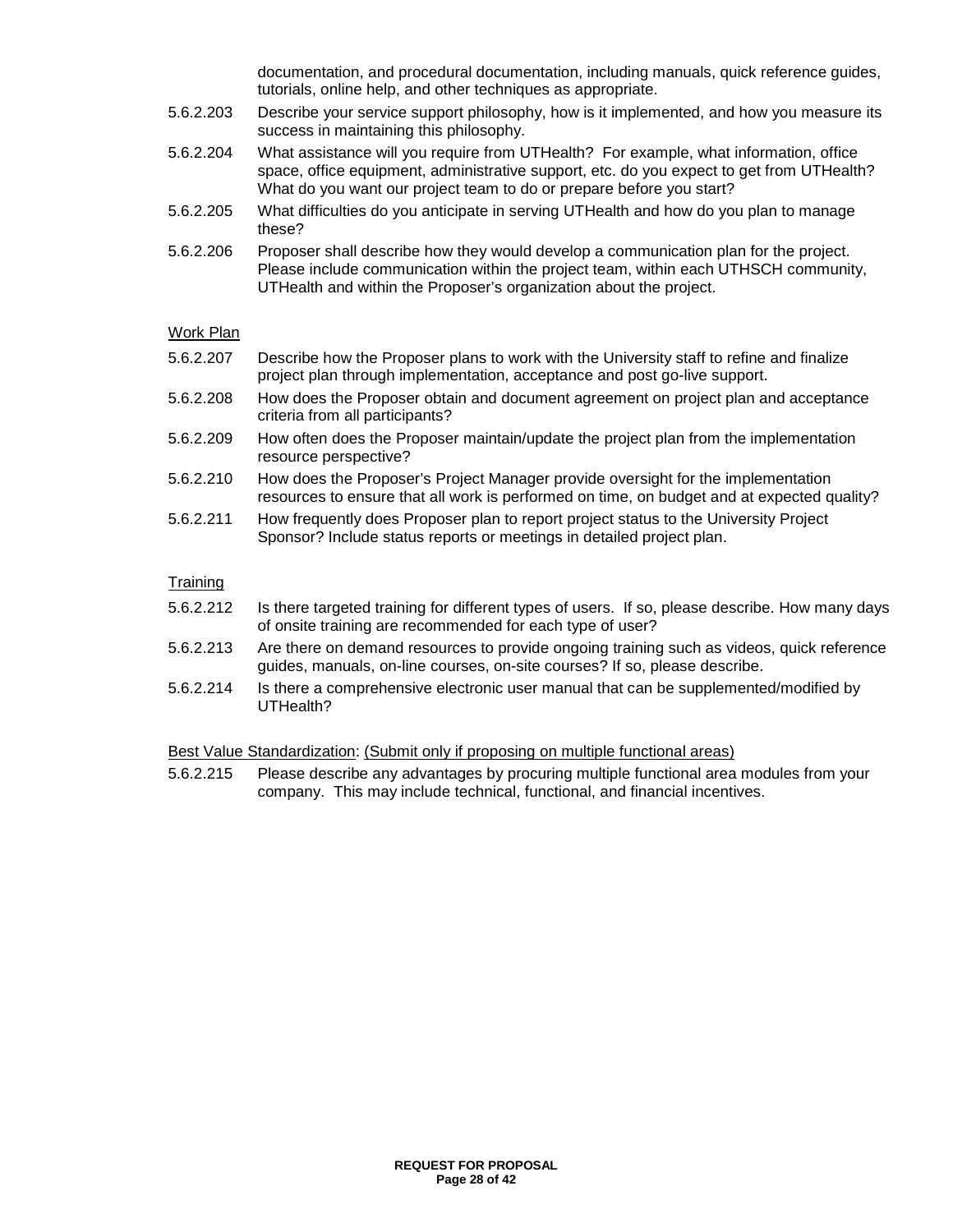## **PRICING AND DELIVERY SCHEDULE**

**Proposal of:** \_\_\_\_\_\_\_\_\_\_\_\_\_\_\_\_\_\_\_\_\_\_\_\_\_\_\_\_\_\_\_\_\_\_\_

(Proposer Name)

**To:** University

**RFP No.:** 744-R1913 P2P

Ladies and Gentlemen:

Having examined specifications and requirements of this RFP (including attachments), the undersigned proposes to furnish Work upon the pricing terms quoted below:

#### **6.1 Term of Agreement**

University anticipates that the term of the Agreement may be up to **eight (8)** years with the initial term of the Agreement proposed to begin on **September 1**, **2019**, and proposed to expire on **August 31**, **2024**. University may elect to renew the Agreement for up to **three** (**3**) additional **one** (**1**) year terms.

#### **6.2 Pricing for Work and Expenses**

#### Please complete **Attachment C – Pricing.**

University will reimburse, without mark-up, reasonable expenses (including meals, rental car or mileage, coach class airfare, and lodging) validly incurred by Contractor directly and solely in support of Work and *approved by University in advance*. Contractor will be subject to the then-current Travel Reimbursement Rates promulgated by the Comptroller of Public Accounts for the State of Texas a[t https://fmx.cpa.state.tx.us/fm/travel/travelrates.php](https://fmx.cpa.state.tx.us/fm/travel/travelrates.php) with regard to all travel expenses. Contractor will not be reimbursed by University for expenses that are prohibited or that exceed the allowable amounts provided in the then current Travel Reimbursement Rates. As a condition precedent to receiving reimbursement for expenses, Contractor must submit to University receipts, invoices, and other documentation requested by University.

Reimbursement for expenses and disbursements will not exceed a maximum expense cap (*to be mutually agreed by Contractor and Proposer and provided in the Agreement*), without the prior written approval of University.**]**

#### **6.3 Discounts**

Describe all discounts that may be available to University, including educational, federal, state and local discounts.

#### **6.4 Schedule for Completion of Tasks and Submittal of Deliverables**

\_\_\_\_\_\_\_\_\_\_\_\_\_\_\_\_\_\_\_\_\_\_\_\_\_\_\_\_\_\_\_\_\_\_\_\_\_\_\_\_\_\_\_\_\_\_\_\_\_\_\_\_\_\_\_\_\_\_\_\_\_\_\_\_

\_\_\_\_\_\_\_\_\_\_\_\_\_\_\_\_\_\_\_\_\_\_\_\_\_\_\_\_\_\_\_\_\_\_\_\_\_\_\_\_\_\_\_\_\_\_\_\_\_\_\_\_\_\_\_\_\_\_\_\_\_\_\_\_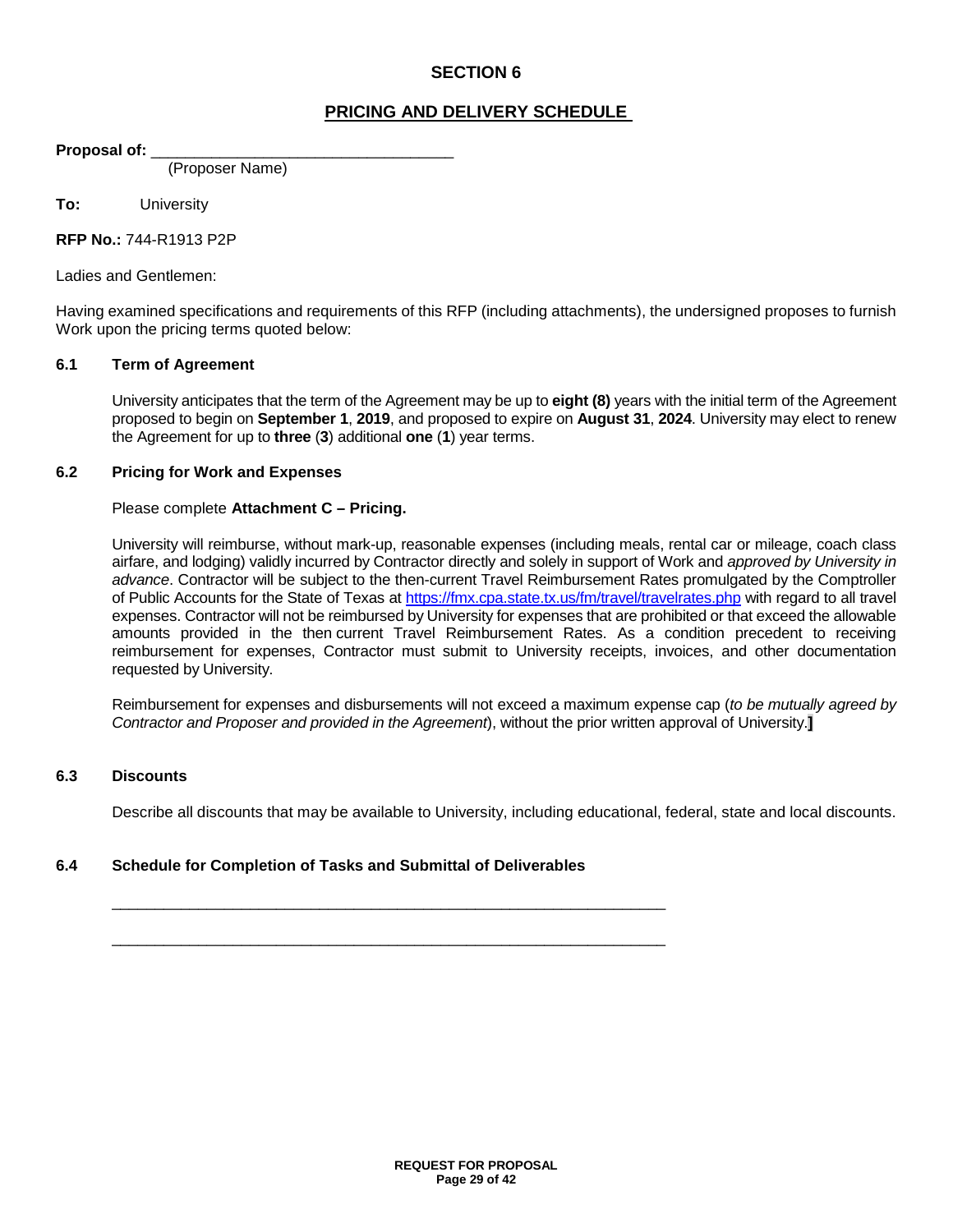#### **6.5 Payment Terms**

University's standard payment terms are "net 30 days" as mandated by the *Texas Prompt Payment Act* (ref[. Chapter](http://www.statutes.legis.state.tx.us/Docs/GV/htm/GV.2251.htm)  2251, *[Government Code](http://www.statutes.legis.state.tx.us/Docs/GV/htm/GV.2251.htm)*).

University will be entitled to withhold \_\_\_\_\_\_\_\_\_\_ percent (\_\_\_\_%) of the total payment due under the Agreement until after University's acceptance of the final work product.

Indicate below the prompt payment discount that Proposer offers:

Prompt Payment Discount: \_\_\_\_\_%\_\_\_\_\_days/net 30 days.

[Section 51.012,](http://www.statutes.legis.state.tx.us/Docs/ED/htm/ED.51.htm#51.012) *Education Code*, authorizes University to make payments through electronic funds transfer methods. Proposer agrees to accept payments from University through those methods, including the automated clearing house system (ACH). Proposer agrees to provide Proposer's banking information to University in writing on Proposer letterhead signed by an authorized representative of Proposer. Prior to the first payment, University will confirm Proposer's banking information. Changes to Proposer's bank information must be communicated to University in writing at least thirty (30) days before the effective date of the change and must include an IRS [Form](https://www.irs.gov/uac/about-form-w9) W-9 signed by an authorized representative of Proposer.

University, an agency of the State of Texas, is exempt from Texas Sales & Use Tax on goods and services in accordance with [§151.309,](http://www.statutes.legis.state.tx.us/Docs/TX/htm/TX.151.htm#151.309) *Tax Code,* and [Title 34 TAC](http://texreg.sos.state.tx.us/public/readtac$ext.TacPage?sl=R&app=9&p_dir=&p_rloc=&p_tloc=&p_ploc=&pg=1&p_tac=&ti=34&pt=1&ch=3&rl=322) §3.322. Pursuant to [34 TAC §3.322\(c\)\(4\),](http://texreg.sos.state.tx.us/public/readtac$ext.TacPage?sl=R&app=9&p_dir=&p_rloc=&p_tloc=&p_ploc=&pg=1&p_tac=&ti=34&pt=1&ch=3&rl=322) University is not required to provide a tax exemption certificate to establish its tax exempt status.

Respectfully submitted,

**Proposer:** \_\_\_\_\_\_\_\_\_\_\_\_\_\_\_\_\_\_\_\_\_\_\_\_\_\_\_\_

| Bv: |                                     |
|-----|-------------------------------------|
|     | (Authorized Signature for Proposer) |
|     | Name:                               |

**Title:** \_\_\_\_\_\_\_\_\_\_\_\_\_\_\_\_\_\_\_\_\_\_\_\_\_\_

Date: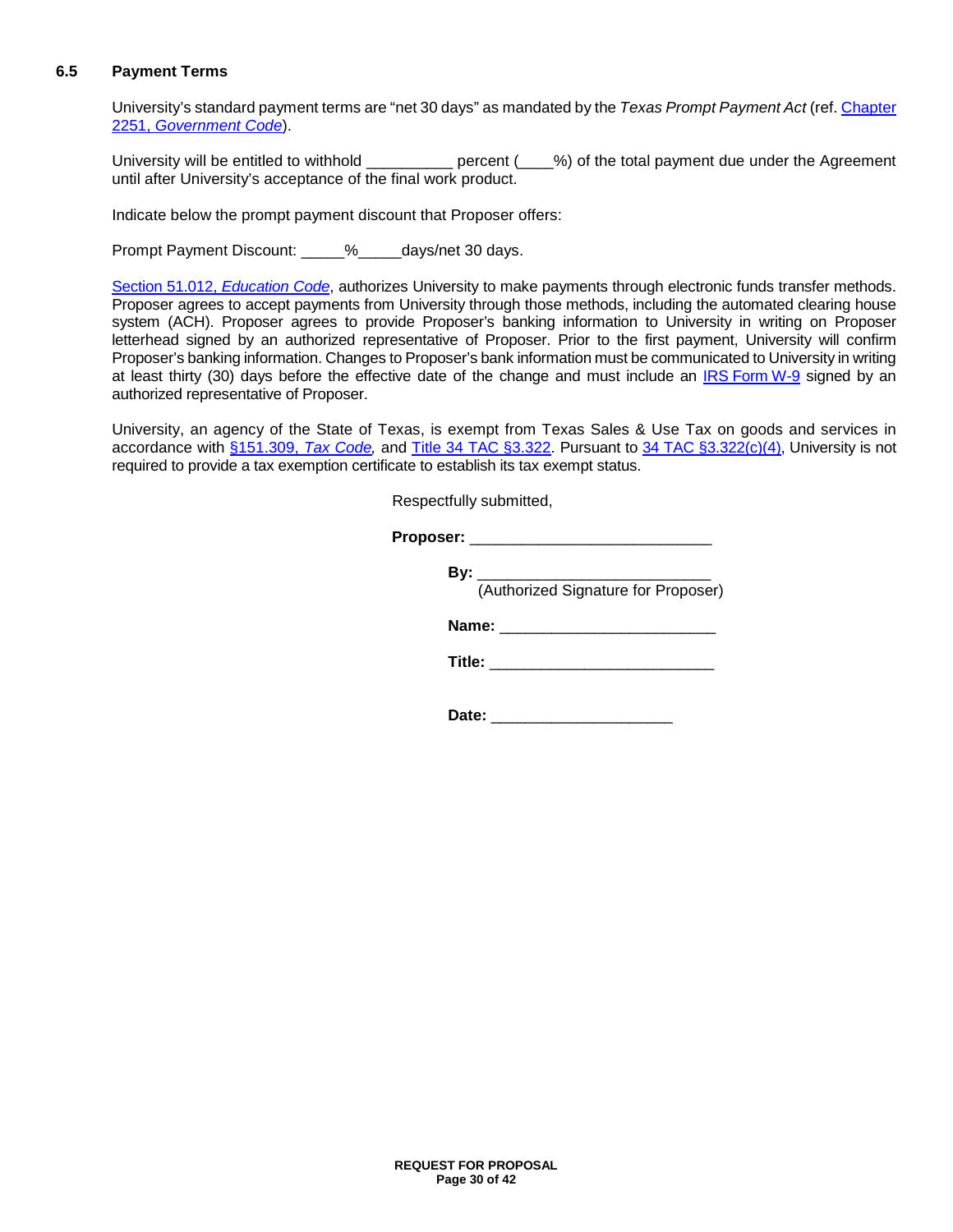## **APPENDIX ONE**

## **PROPOSAL REQUIREMENTS - INTENTIONALLY OMITTED**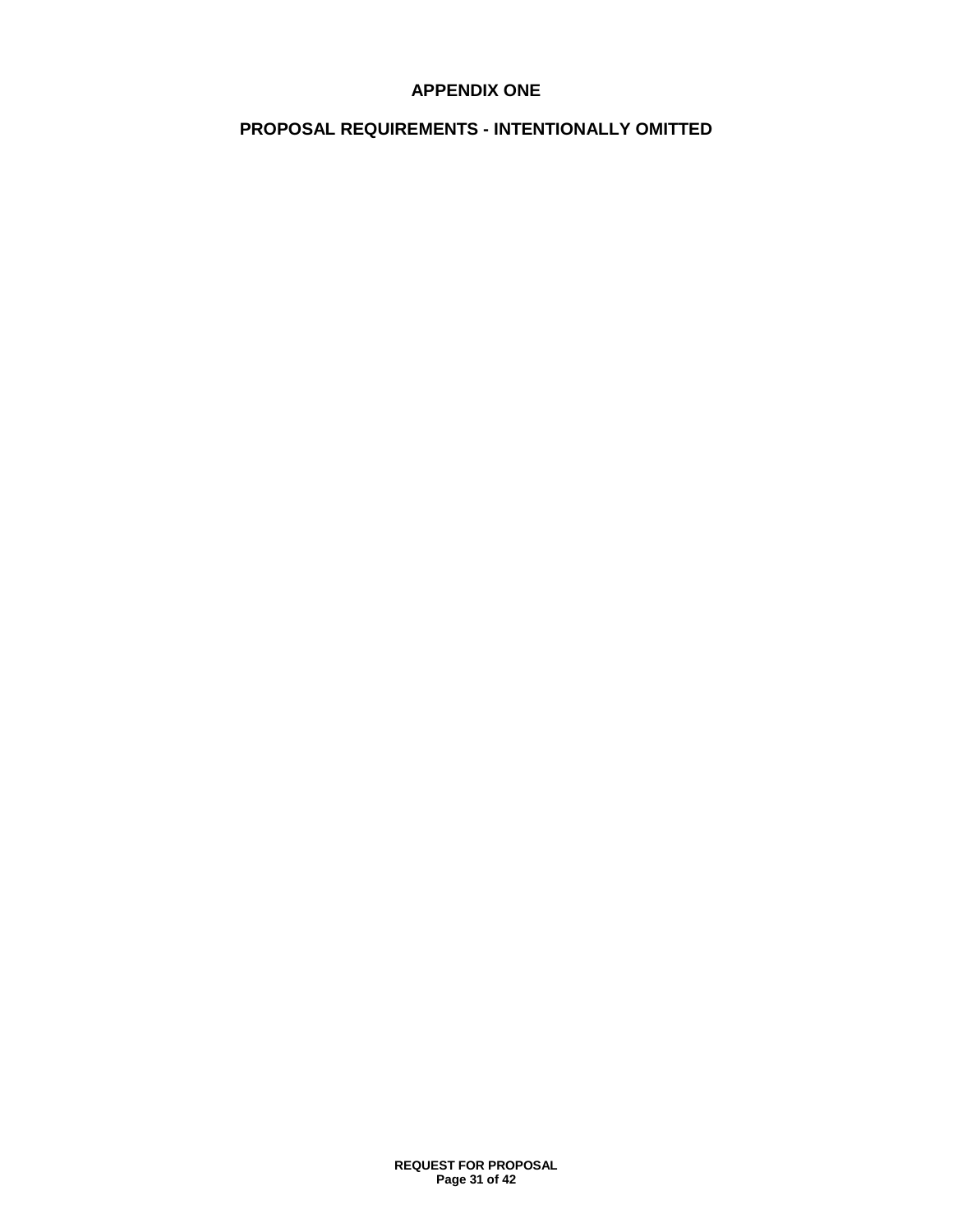## **APPENDIX TWO**

## **SAMPLE AGREEMENT (ATTACHED)**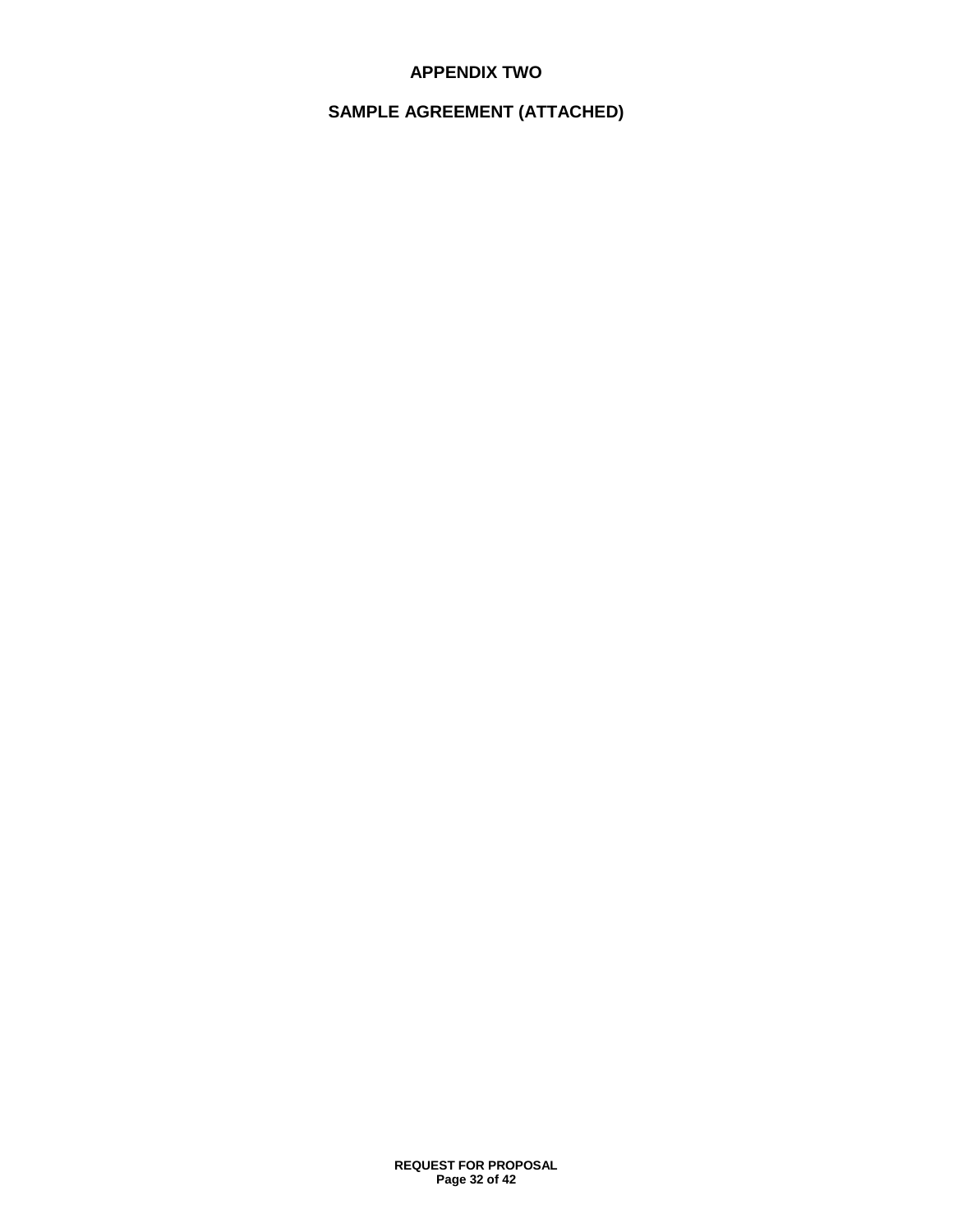## **APPENDIX THREE**

## **HUB SUBCONTRACTING PLAN (ATTACHED)**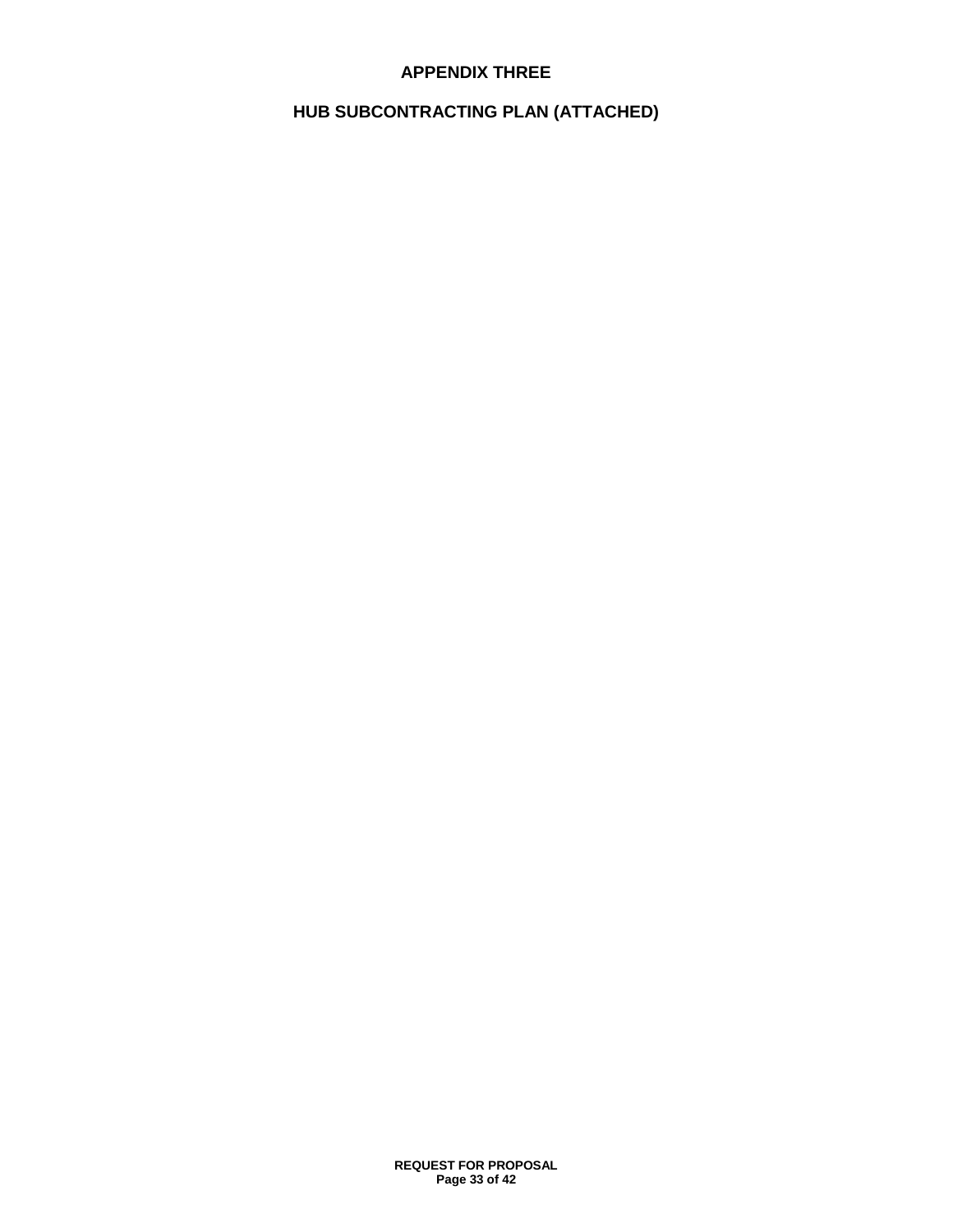## **APPENDIX FOUR**

## **CAMPUS MAP – INTENTIONALLY OMITTED**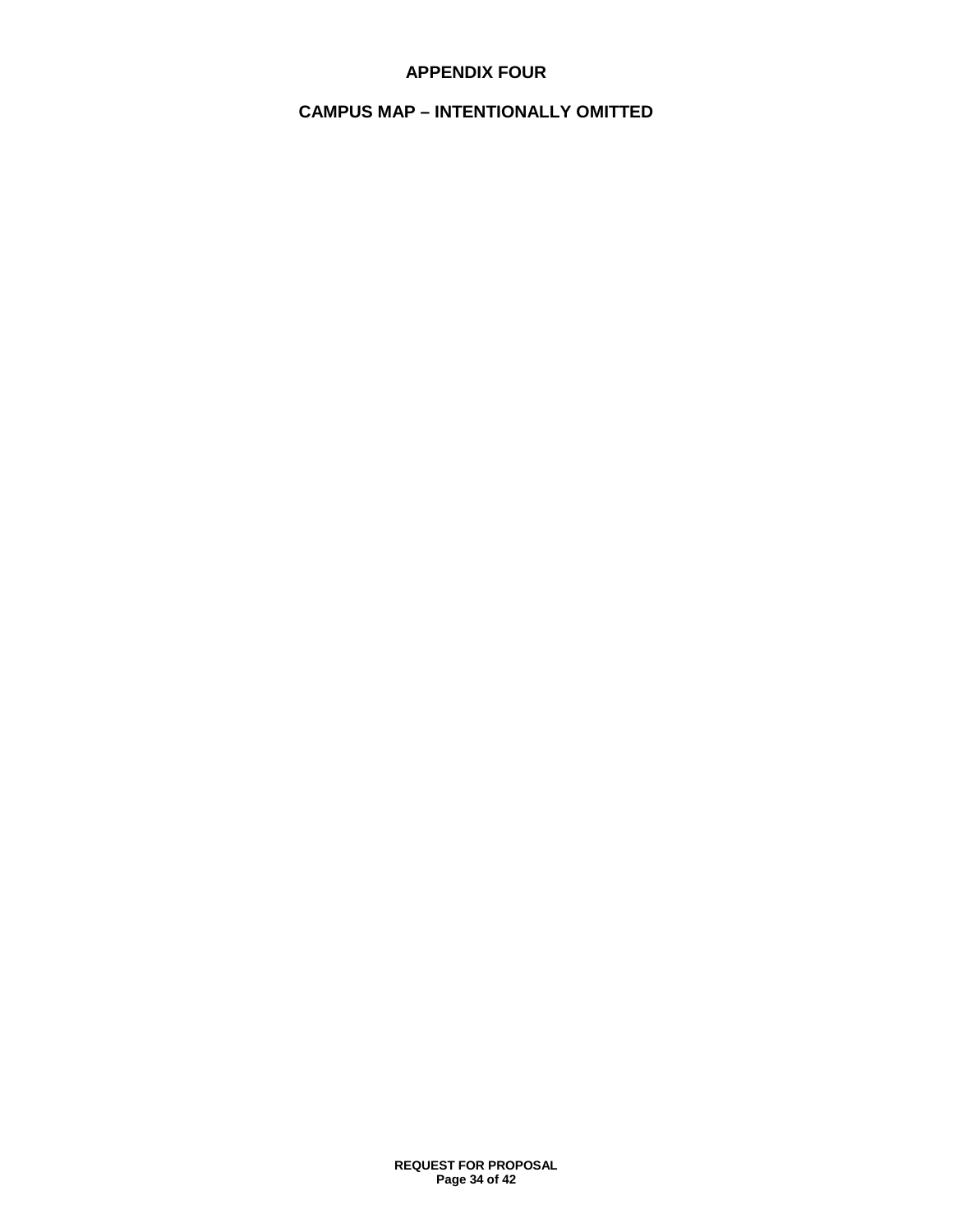#### **APPENDIX FIVE**

#### **ACCESS BY INDIVIDUALS WITH DISABILITIES**

Contractor represents and warrants (**EIR Accessibility Warranty**) the electronic and information resources and all associated information, documentation, and support Contractor provides to University under this Agreement (**EIRs**) comply with applicable requirements set forth in 1 TAC [Chapter 213](http://texreg.sos.state.tx.us/public/readtac$ext.ViewTAC?tac_view=4&ti=1&pt=10&ch=213), and 1 TAC [§206.70](http://texreg.sos.state.tx.us/public/readtac$ext.TacPage?sl=R&app=9&p_dir=&p_rloc=&p_tloc=&p_ploc=&pg=1&p_tac=&ti=1&pt=10&ch=206&rl=70) (ref. [Subchapter M, Chapter 2054,](http://www.statutes.legis.state.tx.us/Docs/GV/htm/GV.2054.htm#M) *[Government Code](http://www.statutes.legis.state.tx.us/Docs/GV/htm/GV.2054.htm#M)*.) To the extent Contractor becomes aware that EIRs, or any portion thereof, do not comply with the EIR Accessibility Warranty, then Contractor represents and warrants it will, at no cost to University, either (1) perform all necessary remediation to make EIRs satisfy the EIR Accessibility Warranty or (2) replace EIRs with new EIRs that satisfy the EIR Accessibility Warranty. If Contractor fails or is unable to do so, University may terminate this Agreement and, within thirty (30) days after termination, Contractor will refund to University all amounts University paid under this Agreement. **[OPTION (ADD THE FOLLOWING IF THIS RFP IS PROCURING AN INFORMATION RESOURCES TECHNOLOGY PROJECT WITH DEVELOPMENT COSTS THAT (A) EXCEED \$1 MILLION AND (B) (1) REQUIRES ONE YEAR OR LONGER TO REACH OPERATIONAL STATUS; (2) INVOLVES MORE THAN ONE INSTITUTION OF HIGHER EDUCATION OR STATE AGENCY;** *OR* **(3) SUBSTANTIALLY ALTERS WORK METHODS OF INSTITUTIONS OF HIGHER EDUCATION OR AGENCY PERSONNEL OR THE DELIVERY OF SERVICES TO CLIENTS [SEE 1 [TAC](http://texreg.sos.state.tx.us/public/readtac$ext.TacPage?sl=R&app=9&p_dir=&p_rloc=&p_tloc=&p_ploc=&pg=1&p_tac=&ti=1&pt=10&ch=213&rl=38) [§213.38 \(g\)\)](http://texreg.sos.state.tx.us/public/readtac$ext.TacPage?sl=R&app=9&p_dir=&p_rloc=&p_tloc=&p_ploc=&pg=1&p_tac=&ti=1&pt=10&ch=213&rl=38):** Contractor will provide all assistance and cooperation necessary for the performance of accessibility testing conducted by University or University's third party testing resources as required by 1 [TAC §213.38\(g\).](http://texreg.sos.state.tx.us/public/readtac$ext.TacPage?sl=R&app=9&p_dir=&p_rloc=&p_tloc=&p_ploc=&pg=1&p_tac=&ti=1&pt=10&ch=213&rl=38)**] ]**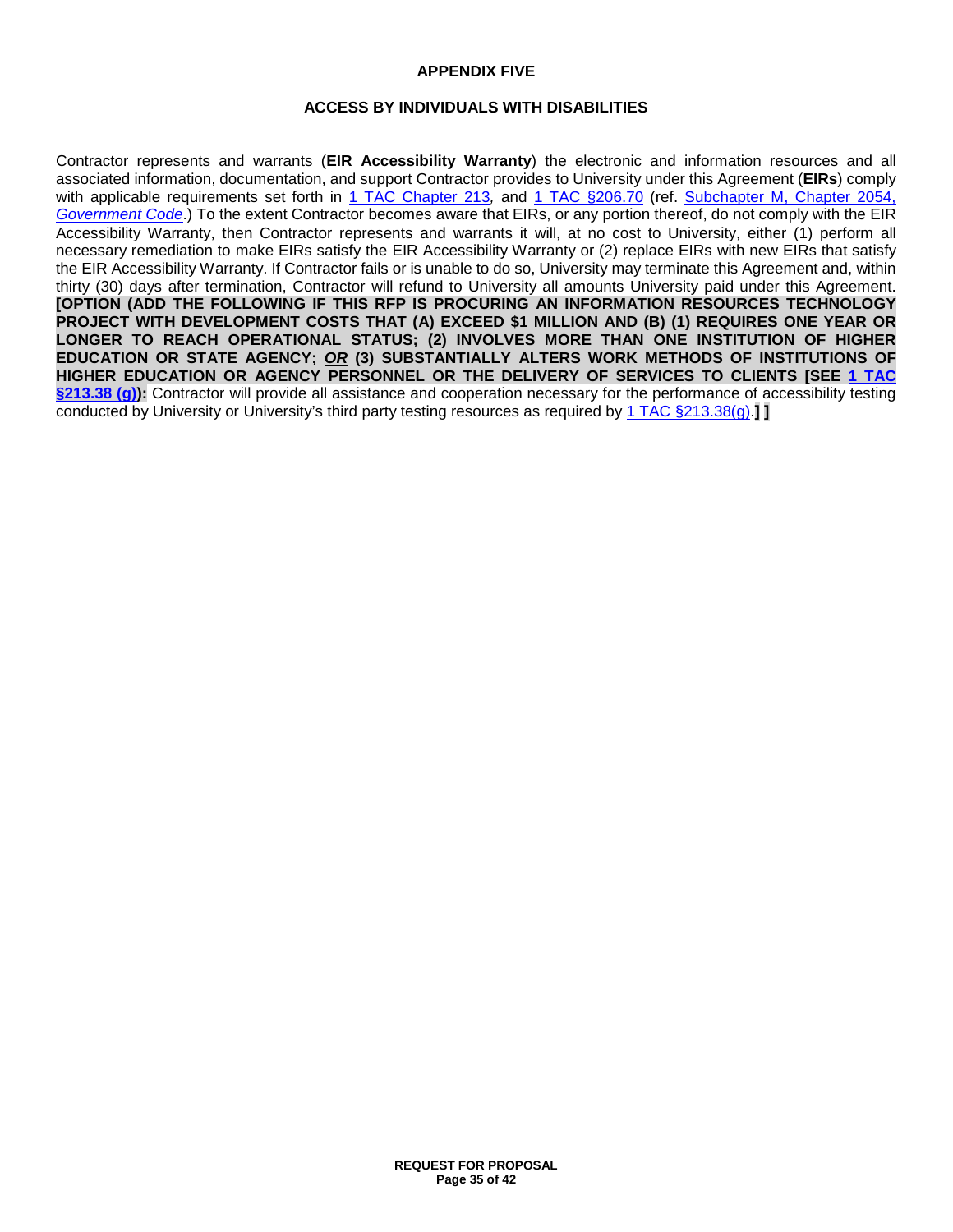## **APPENDIX SIX**

## **ELECTRONIC AND INFORMATION RESOURCES ENVIRONMENT SPECIFICATIONS**

The specifications, representations, warranties and agreements set forth in Proposer's responses to this **APPENDIX SIX** will be incorporated into the Agreement.

University is primarily a **[OPTION:\_\_\_\_\_\_\_\_\_\_\_\_\_\_] [ALTERNATE OPTION:** Microsoft products**]** environment.

#### **Basic Specifications**

- 1. If the EIR will be hosted by University, please describe the overall environment requirements for the EIR (size the requirements to support the number of concurrent users, the number of licenses and the input/output generated by the application as requested in the application requirements).
	- A. Hardware: If Proposer will provide hardware, does the hardware have multiple hard drives utilizing a redundant RAID configuration for fault tolerance? Are redundant servers included as well?
	- B. Operating System and Version:
	- C. Web Server: Is a web server required? If so, what web application is required (Apache or IIS)? What version? Are add-ins required?
	- D. Application Server:
	- E. Database:
	- F. Other Requirements: Are any other hardware or software components required?
	- G. Assumptions: List any assumptions made as part of the identification of these environment requirements.
	- H. Storage: What are the space/storage requirements of this implementation?
	- I. Users: What is the maximum number of users this configuration will support?
	- J. Clustering: How does the EIR handle clustering over multiple servers?
	- K. Virtual Server Environment: Can the EIR be run in a virtual server environment?
- 2. If the EIR will be hosted by Proposer, or is a cloud based solution hosted by a  $3<sup>rd</sup>$  party provider, describe in detail what the hosted solution includes, and address, specifically, the following issues:
- A. Describe the audit standards of the physical security of the facility; and
- B. Indicate whether Proposer is willing to allow an audit by University or its representative.
- C. Describe the type of cloud based solution: i.e.; SaaS, Paas, Iaas, etc.
- 3. If the user and administrative interfaces for the EIR are web-based, what current browser interfaces are supported? List all with current version and security requirement.
- 4. If the EIR requires special client software, what are the environment requirements for that client software?
- 5. Manpower Requirements: Who will operate and maintain the EIR? Will additional University full time employees (FTEs) be required? Will special training on the EIR be required by Proposer's technical staff? What is the estimated cost of required training?
- 6. Upgrades and Patches: Describe Proposer's strategy regarding EIR upgrades and patches for both the server and, if applicable, the client software. Included Proposer's typical release schedule, recommended processes, estimated outage and plans for next version/major upgrade.

#### **Security**

- 1. Has the EIR been tested for application security vulnerabilities? For example, has the EIR been evaluated against the Open Web Application Security Project (**OWASP**) Top 10 list that includes flaws like cross site scripting and SQL injection? If so, please provide the scan results and specify the tool used. University will not take final delivery of the EIR if University determines there are serious vulnerabilities within the EIR.
- 2. Which party, Proposer or University, will be responsible for maintaining critical EIR application security updates?
- 3. If the EIR is hosted, indicate whether Proposer's will permit University to conduct a penetration test on University's instance of the EIR.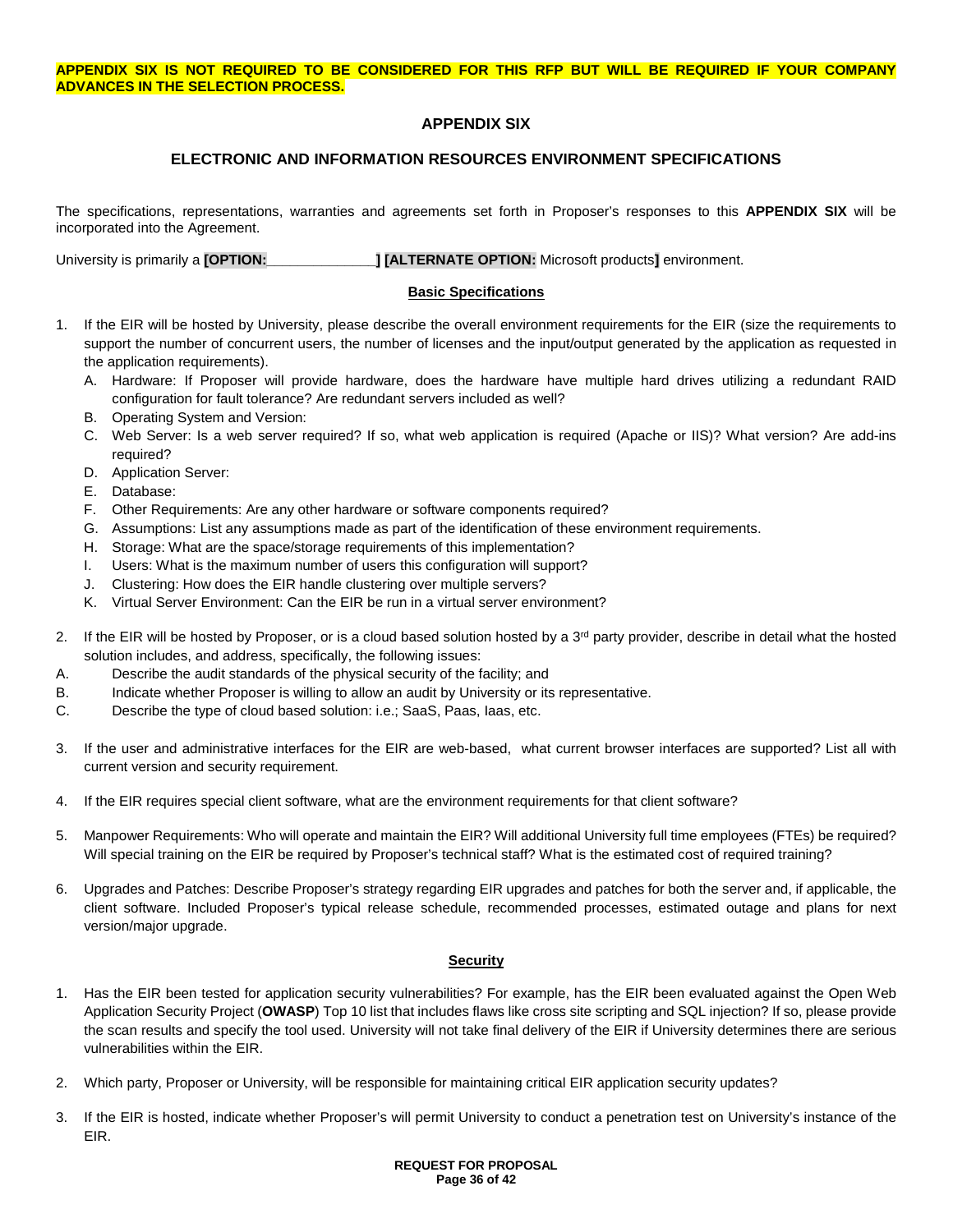4. If confidential data, including HIPAA or FERPA data, is stored in the EIR, will the data be encrypted at rest and in transmittal? What is the current encryption level used?

#### **Integration**

1. Is the EIR authentication Security Assertion Markup Language (**SAML**) compliant? Has Proposer ever implemented the EIR with Shibboleth authentication? If not, does the EIR integrate with Active Directory? Does the EIR support TLS connections to this directory service?

2. Does the EIR rely on Active Directory for group management and authorization or does the EIR maintain a local authorization/group database?

3. What logging capabilities does the EIR have? If this is a hosted EIR solution, will University have access to implement logging with University's standard logging and monitoring tools, RSA's Envision?

4. Does the EIR have an application programming interface (**API**) that enables us to incorporate it with other applications run by the University? If so, is the API .Net based? Web Services-based? Other?

- 5. Will University have access to the EIR source code? If so, will the EIR license permit University to make modifications to the source code? Will University's modifications be protected in future upgrades?
- 6. Will Proposer place the EIR source code in escrow with an escrow agent so that if Proposer is no longer in business or Proposer has discontinued support, the EIR source code will be available to University.

#### **Accessibility Information**

Proposer must provide the following, as required by 1 TAC [§213.38\(b\),](http://texreg.sos.state.tx.us/public/readtac$ext.TacPage?sl=R&app=9&p_dir=&p_rloc=&p_tloc=&p_ploc=&pg=1&p_tac=&ti=1&pt=10&ch=213&rl=38) and 1 TAC §206

- 1. Accessibility information for the electronic and information resources (**EIR**)[1](#page-36-0) products or services proposed by Proposer, where applicable, through one of the following methods:
	- (A) URL to completed Voluntary Product Accessibility Templates (**VPATs**)[2](#page-36-1) or equivalent reporting templates;
	- (B) Accessible electronic document that addresses the same accessibility criteria in substantially the same format as VPATs or equivalent reporting templates; or
	- (C) URL to a web page which explains how to request completed VPATs, or equivalent reporting templates, for any product under contract; and
	- (D) Detail any mobile device access capabilities and any security controls associated with those specific capabilities.
- 2. Credible evidence of Proposer's capability or ability to produce accessible EIR products and services. Such evidence may include, but is not limited to, Proposer's internal accessibility policy documents, contractual warranties for accessibility, accessibility testing documents, and examples of prior work results. **]**

<span id="page-36-0"></span> <sup>1</sup> Electronic and information resources are defined in §2054.451, *[Government Code](http://www.statutes.legis.state.tx.us/Docs/GV/htm/GV.2054.htm#2054.451)* an[d 1 TAC §213.1 \(6\).](http://texreg.sos.state.tx.us/public/readtac$ext.TacPage?sl=R&app=9&p_dir=&p_rloc=&p_tloc=&p_ploc=&pg=1&p_tac=&ti=1&pt=10&ch=213&rl=1)

<span id="page-36-1"></span><sup>2</sup> Voluntary Product Accessibility Templates are defined in [1 TAC §213.1 \(19\).](http://texreg.sos.state.tx.us/public/readtac$ext.TacPage?sl=R&app=9&p_dir=&p_rloc=&p_tloc=&p_ploc=&pg=1&p_tac=&ti=1&pt=10&ch=213&rl=1) For further information, see this [VPAT document](https://www.itic.org/dotAsset/2d9d4d53-4e42-4dc0-ba4d-cf1377d431fe.doc) provided by the Information Technology Industry Council.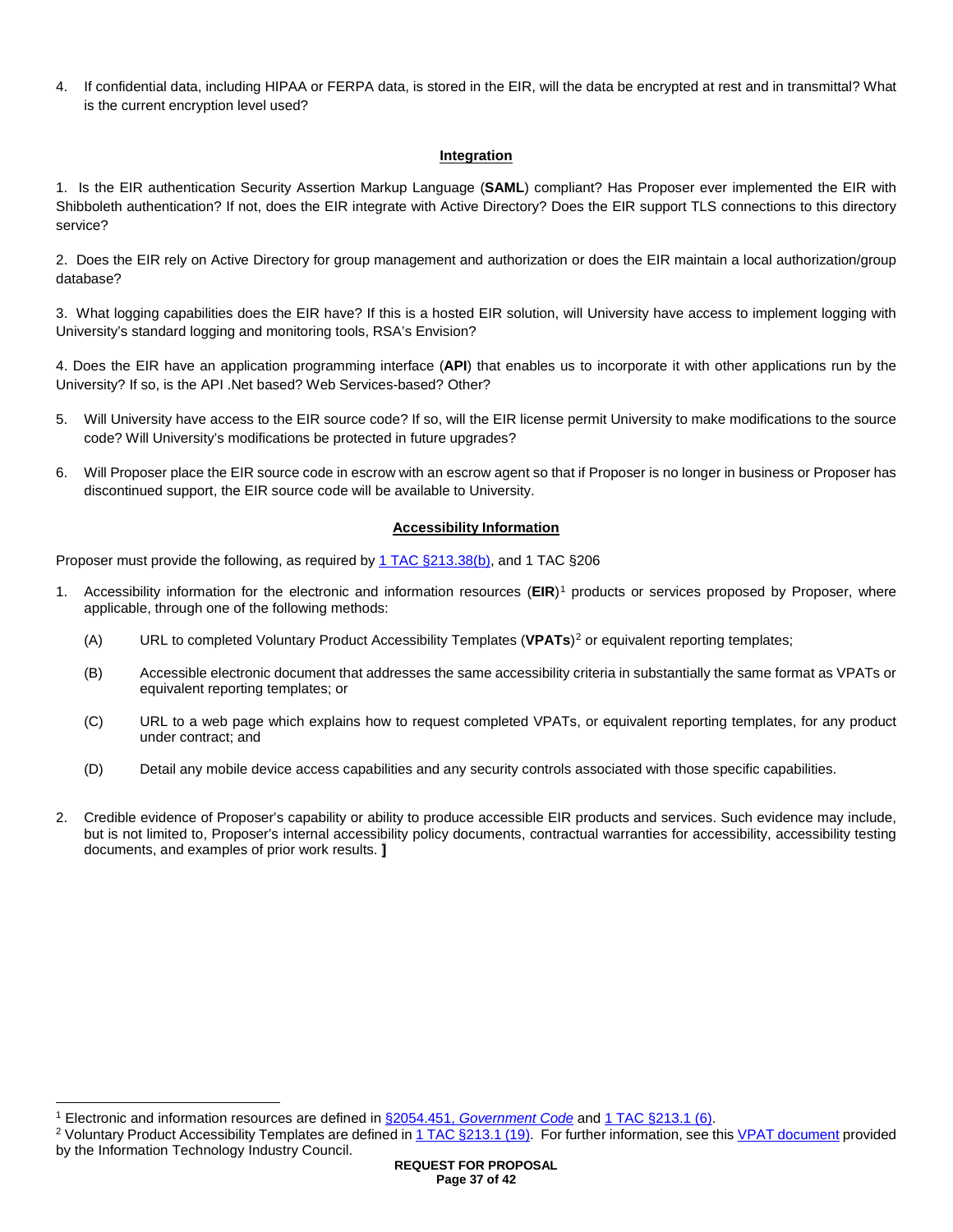#### **APPENDIX SEVEN IS NOT REQUIRED TO BE CONSIDERED FOR THIS RFP BUT WILL BE REQUIRED IF YOUR COMPANY ADVANCES IN THE SELECTION PROCESS.**

#### **APPENDIX SEVEN**

#### **SECURITY CHARACTERISTICS AND FUNCTIONALITY OF CONTRACTOR'S INFORMATION RESOURCES**

The specifications, representations, warranties and agreements set forth in Proposer's responses to this **APPENDIX SEVEN** will be incorporated into the Agreement.

**"Information Resources"** means any and all computer printouts, online display devices, mass storage media, and all computer-related activities involving any device capable of receiving email, browsing Web sites, or otherwise capable of receiving, storing, managing, or transmitting Data including, but not limited to, mainframes, servers, Network Infrastructure, personal computers, notebook computers, hand-held computers, personal digital assistant (PDA), pagers, distributed processing systems, network attached and computer controlled medical and laboratory equipment (i.e. embedded technology), telecommunication resources, network environments, telephones, fax machines, printers and service bureaus. Additionally, it is the procedures, equipment, facilities, software, and Data that are designed, built, operated, and maintained to create, collect, record, process, store, retrieve, display, and transmit information.

"**University Records**" means records or record systems that Proposer (1) creates, (2) receives from or on behalf of University, or (3) has access, and which may contain confidential information (including credit card information, social security numbers, and private health information (**PHI**) subject to Health Insurance Portability and Accountability Act (**HIPAA**) of 1996 (Public Law 104-191), or education records subject to the Family Educational Rights and Privacy Act (**FERPA**).

#### **General Protection of University Records**

1. Describe the security features incorporated into Information Resources (ref. **Section 5.3.4**) to be provided or used by Proposer pursuant to this RFP.

2. List all products, including imbedded products that are a part of Information Resources and the corresponding owner of each product.

3. Describe any assumptions made by Proposer in its proposal regarding information security outside those already listed in the proposal.

*Complete the following additional questions if the Information Resources will be hosted by Proposer:*

4. Describe the monitoring procedures and tools used for monitoring the integrity and availability of all products interacting with Information Resources, including procedures and tools used to, detect security incidents and to ensure timely remediation.

5. Describe the physical access controls used to limit access to Proposer's data center and network components.

6. What procedures and best practices does Proposer follow to harden all systems that would interact with Information Resources, including any systems that would hold or process University Records, or from which University Records may be accessed?

7. What technical security measures does the Proposer take to detect and prevent unintentional, accidental and intentional corruption or loss of University Records?

8. Will the Proposer agree to a vulnerability scan by University of the web portal application that would interact with Information Resources, including any systems that would hold or process University Records, or from which University Records may be accessed? If Proposer objects, explain basis for the objection to a vulnerability scan.

9. Describe processes Proposer will use to provide University assurance that the web portal and all systems that would hold or process University Records can provide adequate security of University Records.

10. Does Proposer have a data backup and recovery plan supported by policies and procedures, in place for Information Resources? If yes, briefly describe the plan, including scope and frequency of backups, and how often the plan is updated. If no, describe what alternative methodology Proposer uses to ensure the restoration and availability of University Records.

11. Does Proposer encrypt backups of University Records? If yes, describe the methods used by Proposer to encrypt backup data. If no, what alternative safeguards does Proposer use to protect backups against unauthorized access?

12. Describe the security features incorporated into Information Resources to safeguard University Records containing confidential information.

*Complete the following additional question if Information Resources will create, receive, or access University Records containing PHI subject to HIPAA:*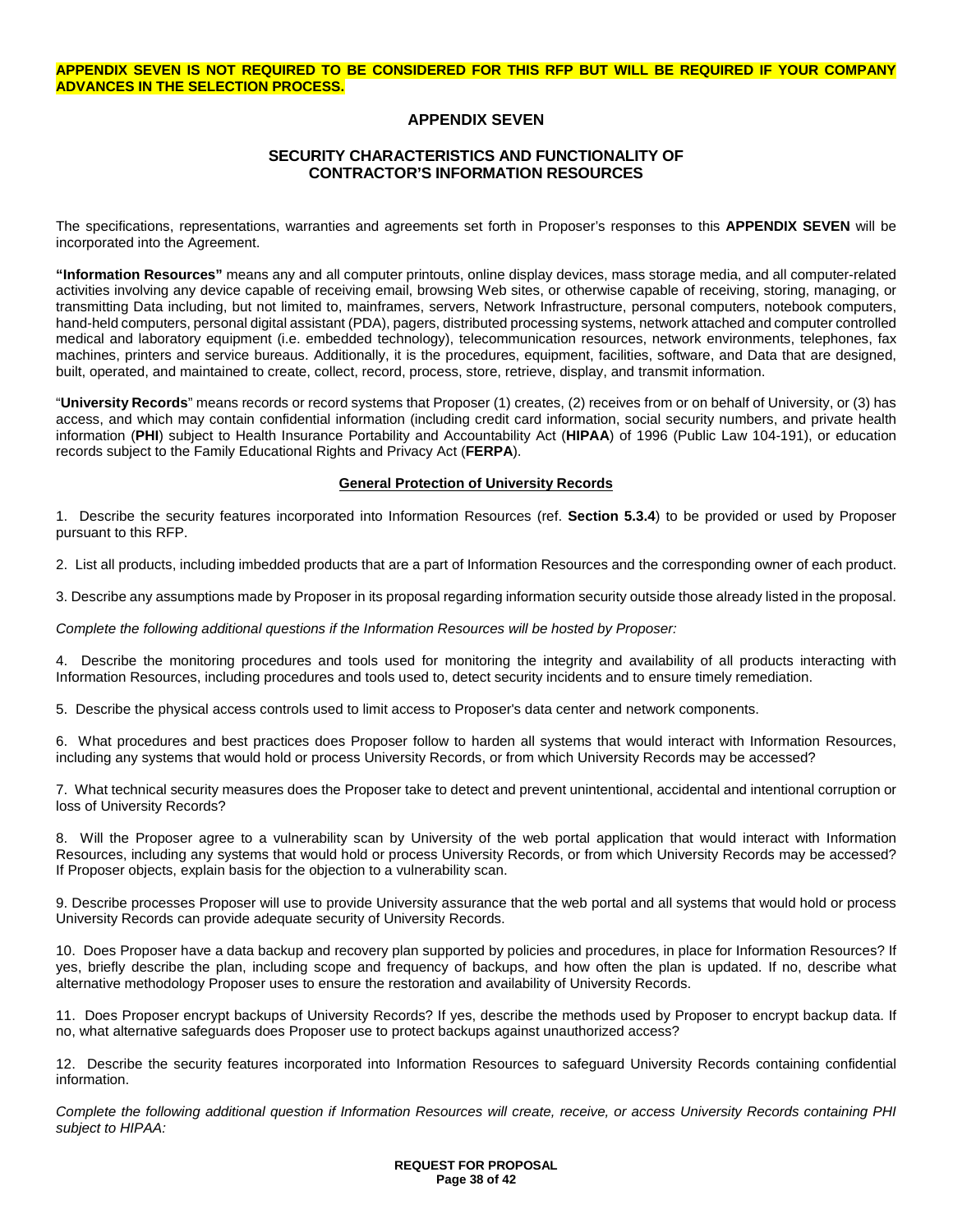13. Does Proposer monitor the safeguards required by the HIPAA Security Rule (45 C.F.R. §164 subpts. A, E (2002)) and Proposer's own information security practices, to ensure continued compliance? If yes, provide a copy of or link to the Proposer's HIPAA Privacy & Security policies and describe the Proposer's monitoring activities and the frequency of those activities with regard to PHI.

#### **Access Control**

1. How will users gain access (i.e., log in) to Information Resources?

2. Do Information Resources provide the capability to use local credentials (i.e., federated authentication) for user authentication and login? If yes, describe how Information Resources provide that capability.

3. Do Information Resources allow for multiple security levels of access based on affiliation (e.g., staff, faculty, and student) and roles (e.g., system administrators, analysts, and information consumers), and organizational unit (e.g., college, school, or department? If yes, describe how Information Resources provide for multiple security levels of access.

4. Do Information Resources provide the capability to limit user activity based on user affiliation, role, and/or organizational unit (i.e., who can create records, delete records, create and save reports, run reports only, etc.)? If yes, describe how Information Resources provide that capability. If no, describe what alternative functionality is provided to ensure that users have need-to-know based access to Information Resources.

5. Do Information Resources manage administrator access permissions at the virtual system level? If yes, describe how this is done.

6. Describe Proposer's password policy including password strength, password generation procedures, password storage specifications, and frequency of password changes. If passwords are not used for authentication or if multi-factor authentication is used to Information Resources, describe what alternative or additional controls are used to manage user access.

#### *Complete the following additional questions if Information Resources will be hosted by Proposer:*

7. What administrative safeguards and best practices does Proposer have in place to vet Proposer's and third-parties' staff members that would have access to the environment hosting University Records to ensure need-to-know-based access?

8. What procedures and best practices does Proposer have in place to ensure that user credentials are updated and terminated as required by changes in role and employment status?

9. Describe Proposer's password policy including password strength, password generation procedures, and frequency of password changes. If passwords are not used for authentication or if multi-factor authentication is used to Information Resources, describe what alternative or additional controls are used to manage user access.

#### **Use of Data**

*Complete the following additional questions if Information Resources will be hosted by Proposer:*

1. What administrative safeguards and best practices does Proposer have in place to vet Proposer's and third-parties' staff members that have access to the environment hosting all systems that would hold or process University Records, or from which University Records may be accessed, to ensure that University Records will not be accessed or used in an unauthorized manner?

2. What safeguards does Proposer have in place to segregate University Records from system data and other customer data and/or as applicable, to separate specific University data, such as HIPAA and FERPA protected data, from University Records that are not subject to such protection, to prevent accidental and unauthorized access to University Records ?

3. What safeguards does Proposer have in place to prevent the unauthorized use, reuse, distribution, transmission, manipulation, copying, modification, access, or disclosure of University Records?

4. What procedures and safeguards does Proposer have in place for sanitizing and disposing of University Records according to prescribed retention schedules or following the conclusion of a project or termination of a contract to render University Records unrecoverable and prevent accidental and unauthorized access to University Records? Describe the degree to which sanitizing and disposal processes addresses University data that may be contained within backup systems. If University data contained in backup systems is not fully sanitized, describe processes in place that would prevent subsequent restoration of backed-up University data.

#### **Data Transmission**

1. Do Information Resources encrypt all University Records in transit and at rest? If yes, describe how Information Resources provide that security. If no, what alternative methods are used to safeguard University Records in transit and at rest?

*Complete the following additional questions if Information Resources will be hosted by Proposer:*

#### **REQUEST FOR PROPOSAL Page 39 of 42**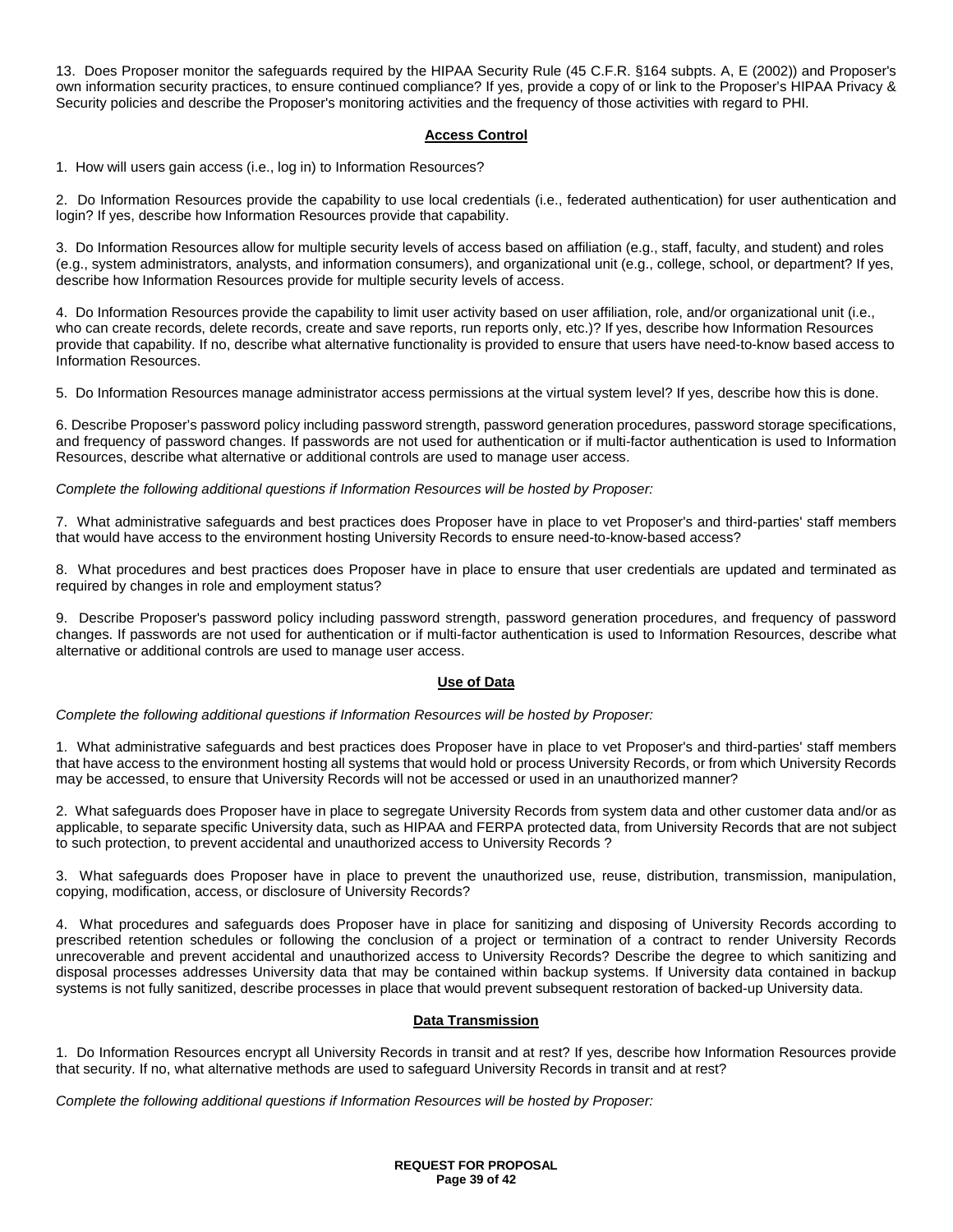2. How does data flow between University and Information Resources? If connecting via a private circuit, describe what security features are incorporated into the private circuit. If connecting via a public network (e.g., the Internet), describe the way Proposer will safeguard University Records.

3. Are Information Resources data transmission secured between University and Proposer? If yes, describe how Proposer provides that security. If no, what alternative safeguards are used to protect University Records in transit?

#### **Notification of Security Incidents**

*Complete the following additional questions if Information Resources will be hosted by Proposer:*

1. Describe Proposer's procedures to isolate or disable all systems that interact with Information Resources in the event a security breach is identified, including any systems that would hold or process University Records, or from which University Records may be accessed.

2. What procedures, methodology, and timetables does Proposer have in place to detect information security breaches and notify University and other customers? Include Proposer's definition of security breach.

3. Describe the procedures and methodology Proposer has in place to detect information security breaches, including unauthorized access by Proposer's and subcontractor's own employees and agents and provide required notifications in a manner that meets the requirements of the state breach notification law.

#### **Compliance with Applicable Legal & Regulatory Requirements**

*Complete the following additional questions if Information Resources will be hosted by Proposer:*

1. Describe the procedures and methodology Proposer has in place to retain, preserve, backup, delete, and search data in a manner that meets the requirements of state and federal electronic discovery rules, including how and in what format University Records are kept and what tools are available to University to access University Records.

2. Describe the safeguards Proposer has in place to ensure that systems (including any systems that would hold or process University Records, or from which University Records may be accessed) that interact with Information Resources reside within the United States of America. If no such controls, describe Proposer's processes for ensuring that data is protected in compliance with all applicable US federal and state requirements, including export control.

3. List and describe any regulatory or legal actions taken against Proposer for security or privacy violations or security breaches or incidents, including the final outcome.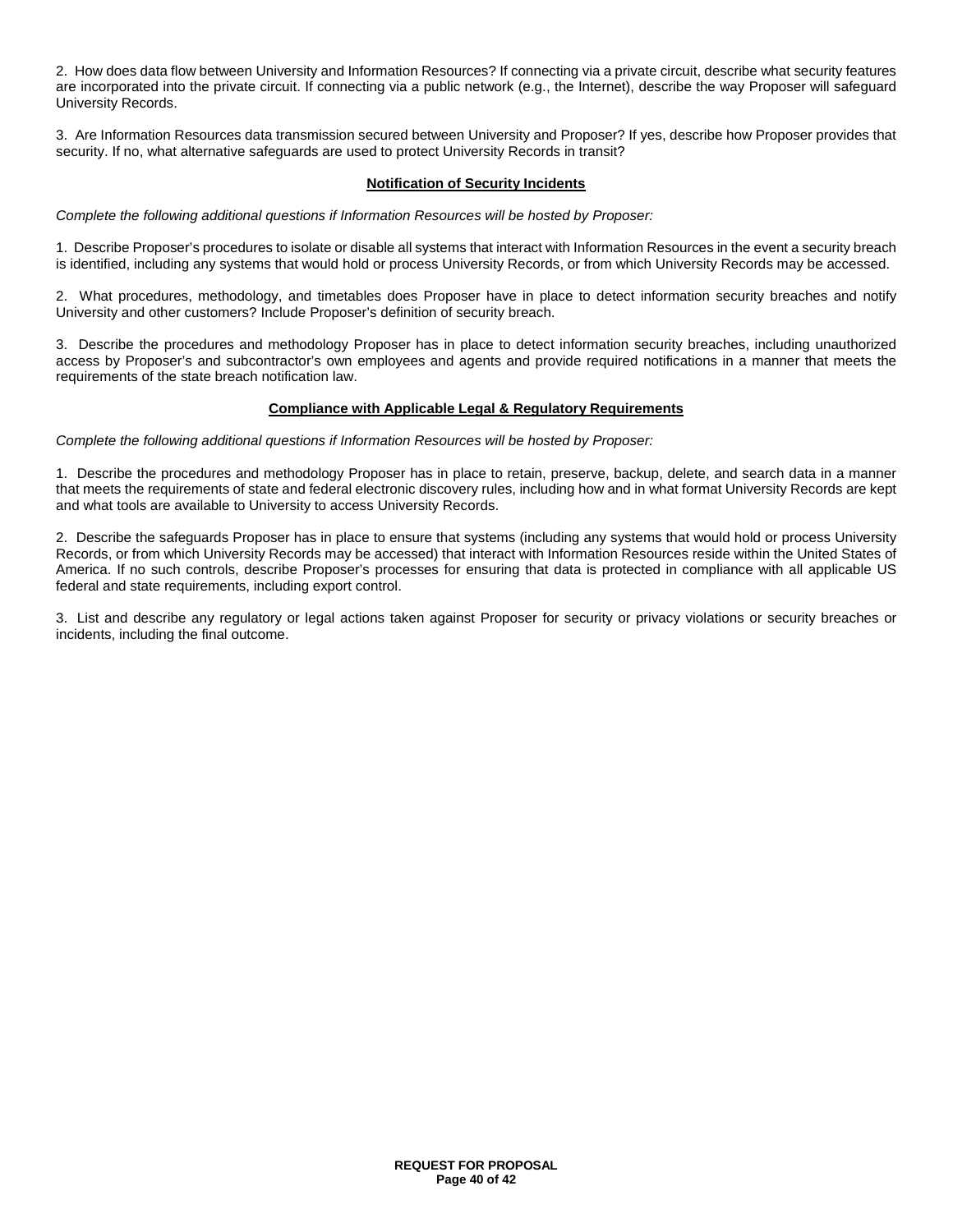#### **APPENDIX EIGHT**

#### **CERTIFICATE OF INTERESTED PARTIES (Texas Ethics Commission Form 1295)**

This is a sample Texas Ethics Commission's FORM 1295 – CERTIFICATE OF INTERESTED PARTIES. If not exempt under [Section](http://www.statutes.legis.state.tx.us/Docs/GV/htm/GV.2252.htm#2252.908)  2252.908(c), *[Government Code](http://www.statutes.legis.state.tx.us/Docs/GV/htm/GV.2252.htm#2252.908)*, Contractor must use the Texas Ethics Commission electronic filing web page (at [https://www.ethics.state.tx.us/whatsnew/FAQ\\_Form1295.html\)](https://www.ethics.state.tx.us/whatsnew/FAQ_Form1295.html) to complete the most current Certificate of Interested Parties form and submit the form as instructed to the Texas Ethics Commission and University. **The Certificate of Interested Parties will be submitted only by Contractor to University with the signed Agreement.**